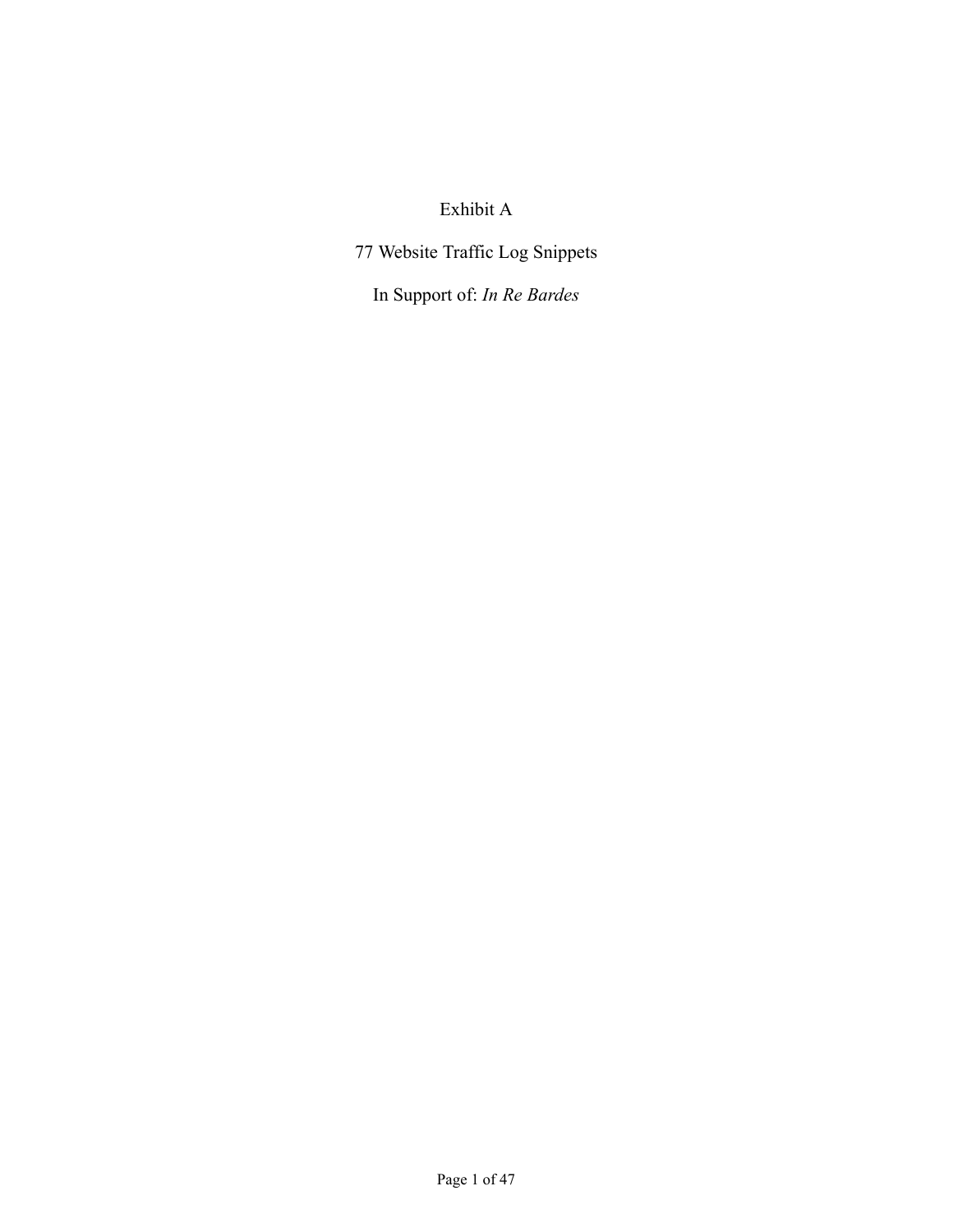# **77 Website Traffic Log Snippets**

#### **The Website: ColdCellTorture.com**

I had a running blog website about cold cell torture, where I chronicled all of my research, and tracked all the domestic inmate deaths from hypothermic cold cell torture, as well as the progress of my lawsuits. When someone visited the website, I would get their general location and identification information from the raw website log files.

The federal courts treat website traffic logs as being in the "public domain" as already being "published." Case law and practice consider website log data to the level of "irrefutable evidence."

When the general public visited the website, they usually became so fearful that they left and never returned, being such a scary truth. But the government types visited almost every day, keeping close tabs on my newest entries to the blog. George W. Bush, Dick Cheney, the CIA, the FBI, the Department of Justice types, as well as visitors from around the world kept visiting the website every day.

Below are seventy-seven (77) snippets of website visits by various bad actors. These website visits cover the period from the end of my lawsuit at the Supreme Court (2016) to 5/29/2019, the start of my exile.

These 77 snippets come from over 2,400 pages of annotated website log files. Too many to chronicle, therefore, I have lifted 77 of the most significant.

This period covers these main events:

1) George kept recruiting shills to pay me off with money, they all said no.

2) Seven month long FBI investigation of me, finding nothing useful.

3) George goes back to recruiting shills.

4) George orders Google to remove my website from their search engine's first result position.

4) I wrote an email to CEO Larry Page to not listen to criminals, Larry immediately restored my website at the first return result position.

5) A dozen CEO's all of a sudden become involved, all became loyal to George, and in opposition to me.

6) A group of high school educators connected to Lightspeed Systems wrote a long white paper on George's use of cold cell torture/murder. George was caught by surprise and bribed or threatened them to not publish their paper on cold cell torture.

6) President of Interpol was arrested in China for accepting bribes from George to pay off the ICC (International Criminal Court) judges to thwart investigation into cold cell torture/murder in Afghanistan.

7) George made Bill Gates an equal partner in power to lead the negotiations with China to avoid embarrassing revelations of corruption.

8) Bill Gates conducted dozens of meetings to negotiate with China to not bust George for bribes to the ICC judges. China takes advantage of the weak position and agrees to keep secrets. Ending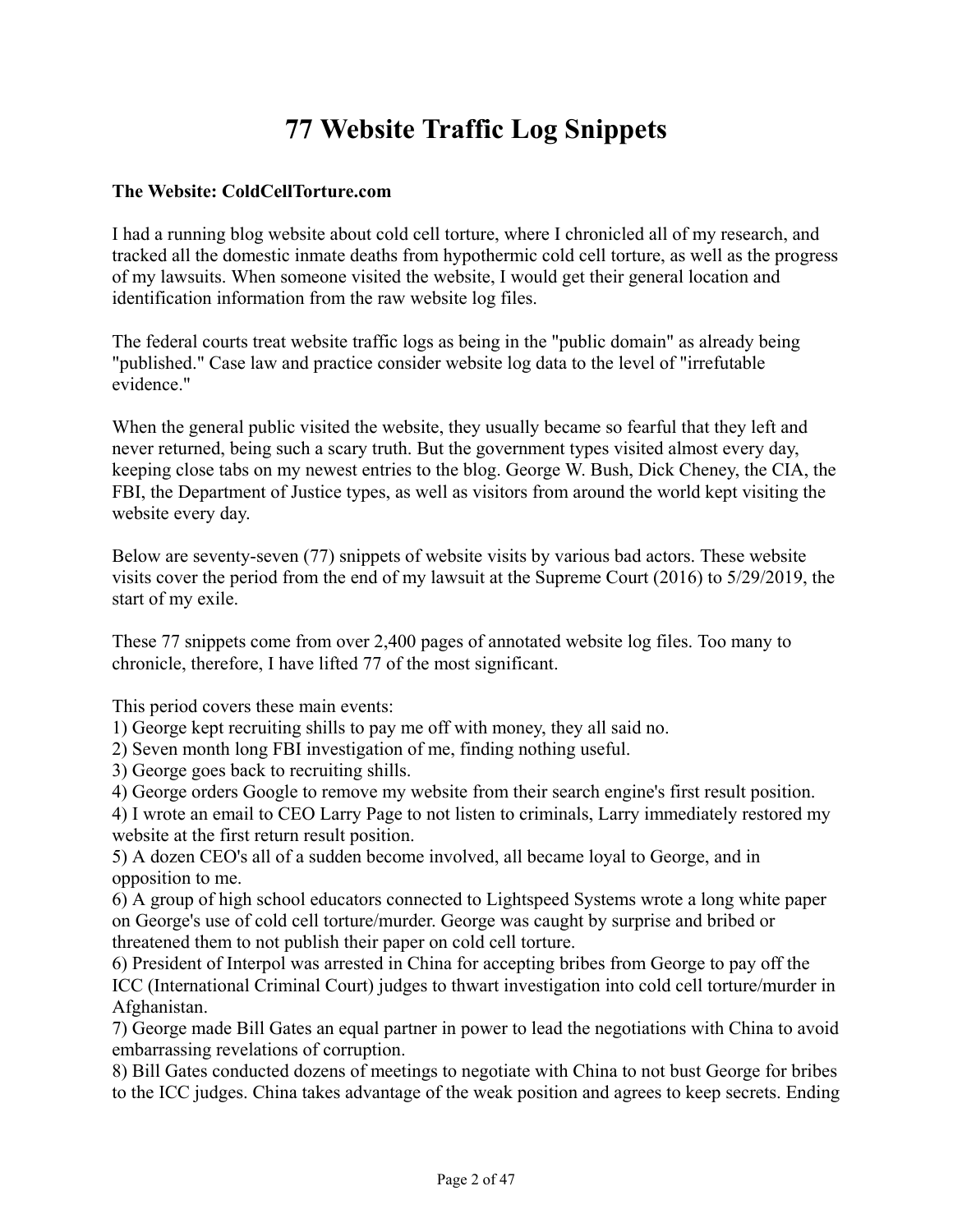our sovereignty as a nation.

9) The ICC judges voted to not open the Bush2 war crimes investigation. But a year later they reversed and opened the investigation. So, Bill's negotiations worked for a time.

10) Efforts to recruit shills to pay me off with money resumed.

11) The decision was made to just kill me instead, after obtaining permission from my father.

12) My exile began on 5/29/2019.

The below 77 log snippets contain notes made at the time. I add some current prose as a set up to some of them, others are self explanatory.

The website traffic log entries contain several items separated by the pipe "|" character. In order they are: name of webpage visited | IP address of visitor | date and time | website visitor came from prior to visit string of characters about their computer.

While the actual identity of the visitor is unknown, the forensic identifiers, the date and time of visit, who they visited with at the same time, the repetition of visits, and clearly identifiable corporate IP blocks result in default identities to a statistical significance of near certainty. Some visitors came from proxy (hiding) addresses, such as George W. BUSH who always used the same proxies making identification efficient. Otherwise, all the identities are in my opinion.

### **The Lead Up**

For almost two years, George W. BUSH kept recruiting members of his corruption group to act as a "shill" to pay me off with money after communicating threats. They all said no except for one person. But over this period George W. BUSH recruited hundreds of shills. About five (5) shills a day, mostly at night. One day George recruited ten (10) shills setting the record.

After George W. BUSH became frustrated at his failure at recruiting, he ordered a nationwide FBI investigation to dig up dirt on me to charge and prosecute me into submission. The seven month long investigation yielded nothing useful. George W. BUSH went back to recruiting shills.

The below 77 snippets start during the FBI investigation.

# **9/8/2017 - Friday**

*---------------------------------------*

# **Germany CIA center, but with the Microsoft DOT Net runtime libraries indicating the FBI case management software. At 3:14am ET**

**UPain**HomePage | 213.239.205.118 | Sep 08th 07:14:55 | | Mozilla/5.0 (compatible; MSIE 10.0; Windows NT 6.1; Trident/6.0; SLCC2; **.NET CLR 2.0.50727; .NET CLR 3.5.30729; .NET CLR 3.0.30729; .NET4.0C; .NET4.0E; Media Center PC 6.0**) |

# **Honolulu, Hawaii. This would be President Obama visiting 'FBI' page. At 9:11am ET**

**FBI**Page | 66.27.46.109 | Sep 08th 13:11:56 | **https://www.google.com**/ | Mozilla/5.0 (Macintosh; Intel Mac OS X 10\_11\_6) AppleWebKit/537.36 (KHTML, like Gecko) Chrome/60.0.3112.113 Safari/537.36 |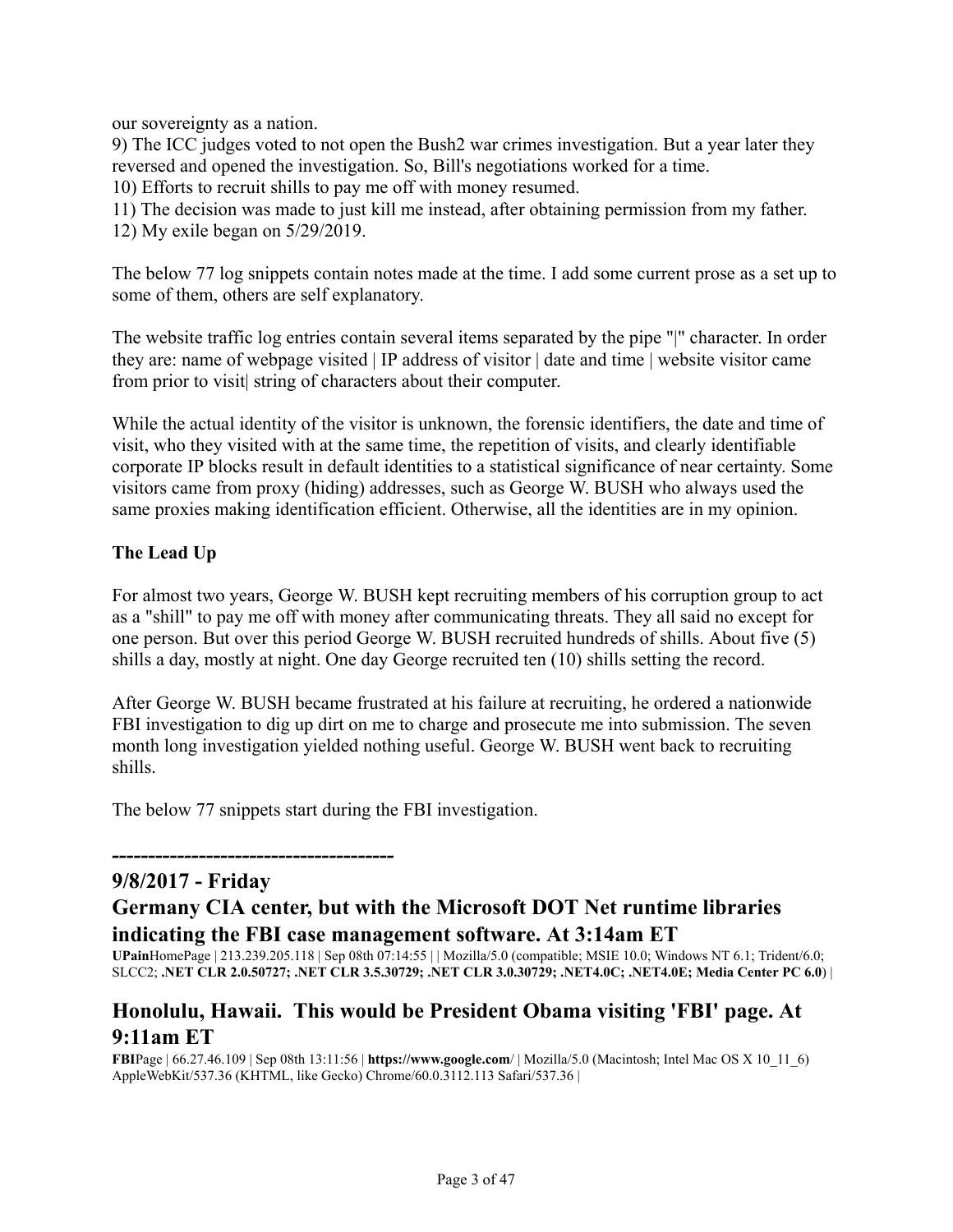**FBI's main IP block on Cogent, Washington, DC. At 3:51pm ET**

**UPain**HomePage | 38.100.21.64 | Sep 08th 19:51:58 | | Mozilla/4.0 (compatible; MSIE 7.0; Windows NT 5.2) | **UPain**HomePage | 38.100.21.64 | Sep 08th 19:51:59 | | Mozilla/4.0 (compatible; MSIE 7.0; Windows NT 5.2) |

**Above, a FBI agent in the Germany CIA center visiting my book's website which chronicles the FBI cold cell torture crimes. She/he then calls President Obama on vacation in Hawaii who then visits the "FBI" page at cold cell from Google. Barack then called the FBI back in Washington, DC, who then visited during a phone call. These people are extraordinary criminals, true enemies of of the state.**

*---------------------------------------* **9/19/2017**

**Salt Lake City, Utah. Location of NSA super data center. Someone, likely the FBI agent below, was running a deep search on my book 'unspeakable pain' and visited the website. At 4pm ET.**

**UPain**HomePage | 64.140.169.42 | Sep 19th 12:58:53 | | Mozilla/5.0 (Windows NT 10.0; Win64; x64; rv:40.0) Gecko/20100101 Firefox/55.0  $\vert$ 

**FBI agent, doing search above to Unspeakable Pain. From main IP block at Cogent. At 4:43pm ET**

**UPain**HomePage | 38.145.69.121 | Sep 19th 13:43:54 | | Mozilla/5.0 (Macintosh; Intel Mac OS X 10\_12\_5) AppleWebKit/537.36 (KHTML, like Gecko) Chrome/58.0.3029.110 Safari/537.36 |

**So much for FISA court permission, or laws for that matter. Dozens of visits from the super data center, constantly searching.**

### **10/22/2017**

*---------------------------------------*

**University of North Carolina at Greensboro. At 9:57am ET (Dyersburg paper person - Some group of educators connected to Lightspeed Systems wrote a long paper about cold cell torture. They used Grammerly during writing, so shadow hits to cold cell gave away each author working on the paper.) wireless-152-13-33-214.uncg.edu**

**UPain**HomePage | 152.13.33.214 | Oct 22nd 07:57:48 | | Mozilla/5.0 (iPhone; CPU iPhone OS 11\_1 like Mac OS X) AppleWebKit/604.3.5 (KHTML, like Gecko) Version/11.0 Mobile/15B92 Safari/604.1 |

**Magic Browser CIA agent again, tracking the above author writing the cold cell white paper, at 10:13am ET.**

**UPain**HomePage | 35.162.70.167 | Oct 22nd 08:13:41 | | Magic Browser | **UPain**HomePage | 35.162.70.167 | Oct 22nd 08:45:35 | | Magic Browser |

**President Trump in Bedminster, NJ. Sunday at his golf resort. Using his fed encrypted iPhone OS version 10\_3\_3. This means Bush2 and Obama spoke last night at their fund raising concert about me, and now are looping Trump**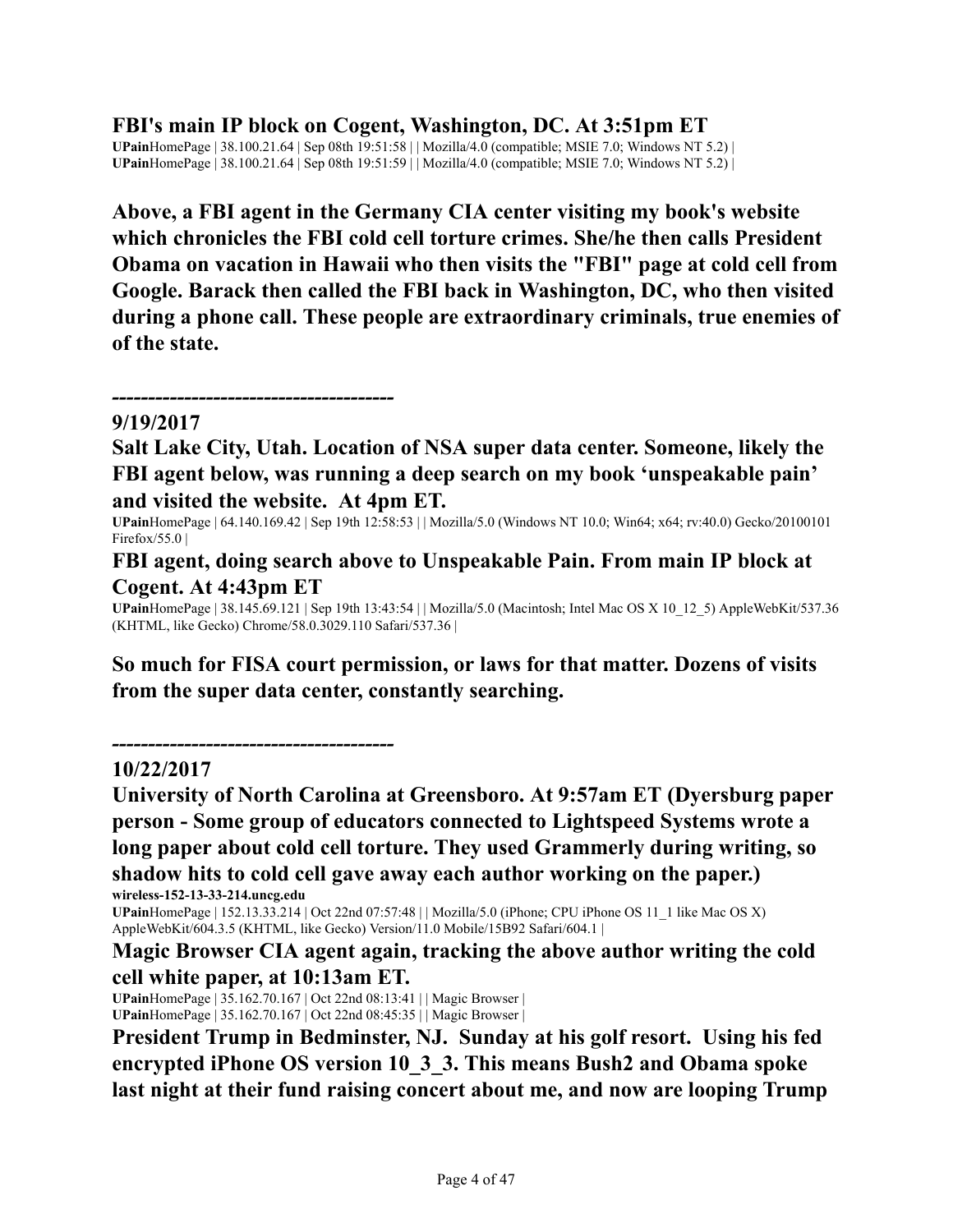### **in for help to sequester cold cell torture. At 1:54pm Sunday 10/22/2017.**

**Cold**HomePage | 97.42.70.69 | Oct 22nd 10:54:51 | **https://www.google.com**/ | Mozilla/5.0 (iPhone; CPU iPhone **OS 10\_3\_3** like Mac OS X) AppleWebKit/603.3.8 (KHTML, like Gecko) Version/10.0 Mobile/14G60 Safari/602.1 |

# **Vice President Mike Pence in Indianapolis, Indiana. Using Verizon with iPhone fed encrypted version 10\_3\_3. 30 minutes after Trump visited. At 2:29pm ET**

**Cold**HomePage | 70.198.71.159 | Oct 22nd 11:29:42 | **https://www.google.com**/ | Mozilla/5.0 (iPhone; CPU iPhone **OS 10\_3\_3** like Mac OS X) AppleWebKit/603.3.8 (KHTML, like Gecko) Version/10.0 Mobile/14G60 Safari/602.1 |

*---------------------------------------*

#### **10/22/2017**

# **Salt Lake City, Utah. This would be someone at the NSA super data center. Bush2 is doing a deep database search for website traffic to my websites. The NSA technician then Google'd 'cold cell torture' to see what's up with it. At 11:18pm ET.**

**Cold**HomePage | 73.98.204.135 | Oct 22nd 20:18:28 | **https://www.google.com/** | Mozilla/5.0 (Linux; Android 4.1.2; SGH-T889 Build/JZO54K) AppleWebKit/537.36 (KHTML, like Gecko) Chrome/56.0.2924.87 Mobile Safari/537.36 |

*---------------------------------------*

# **11/10/2017 CIA person**

**UPain**HomePage | 52.34.24.33 | Nov 10th 17:59:32 | | Magic Browser |

# **Salt Lake City, Utah. Someone at the NSA super data center doing a deep search for 'david bardes' and visited my website to grab my email address.**

**Home**Page | 162.246.102.86 | Nov 10th 18:25:09 | | Mozilla/5.0 (iPad; CPU OS 9\_3\_5 like Mac OS X) AppleWebKit/601.1.46 (KHTML, like Gecko) Mobile/13G36

[FBAN/FBIOS;FBAV/145.0.0.59.86;FBBV/74951375;FBDV/iPad2,1;FBMD/iPad;FBSN/iPhone OS;FBSV/9.3.5;FBSS/1;FBCR/;FBID/tablet;FBLC/en\_US;FBOP/5;FBRV/0] |

# **Whoever ordered the above search for my email address, likely a FBI agent, sent me the below email posing as a cold cell torture inmate victim to open a dialog to entice me into wrong doing.**

# **Phoenix, Arizona. This below inmate was tortured with cold cell torture, Googled and found my website. At 10:28pm ET.**

**Cold**HomePage | 70.176.169.216 | Nov 10th 20:28:56 | **https://www.google.com/** | Mozilla/5.0 (Windows NT 10.0; WOW64) AppleWebKit/537.36 (KHTML, like Gecko) Chrome/61.0.3163.100 Safari/537.36 | **Cold**HomePage | 173.252.88.182 | Nov 10th 20:34:31 | | **facebookexternalhit**/1.1 (+http://www.facebook.com/externalhit\_uatext.php) |

#### FROM:

kimberley hughes  $\langle$ kimberleyhughes $\langle$ @icloud.com> I'm shocked to read your article about cold cell torture.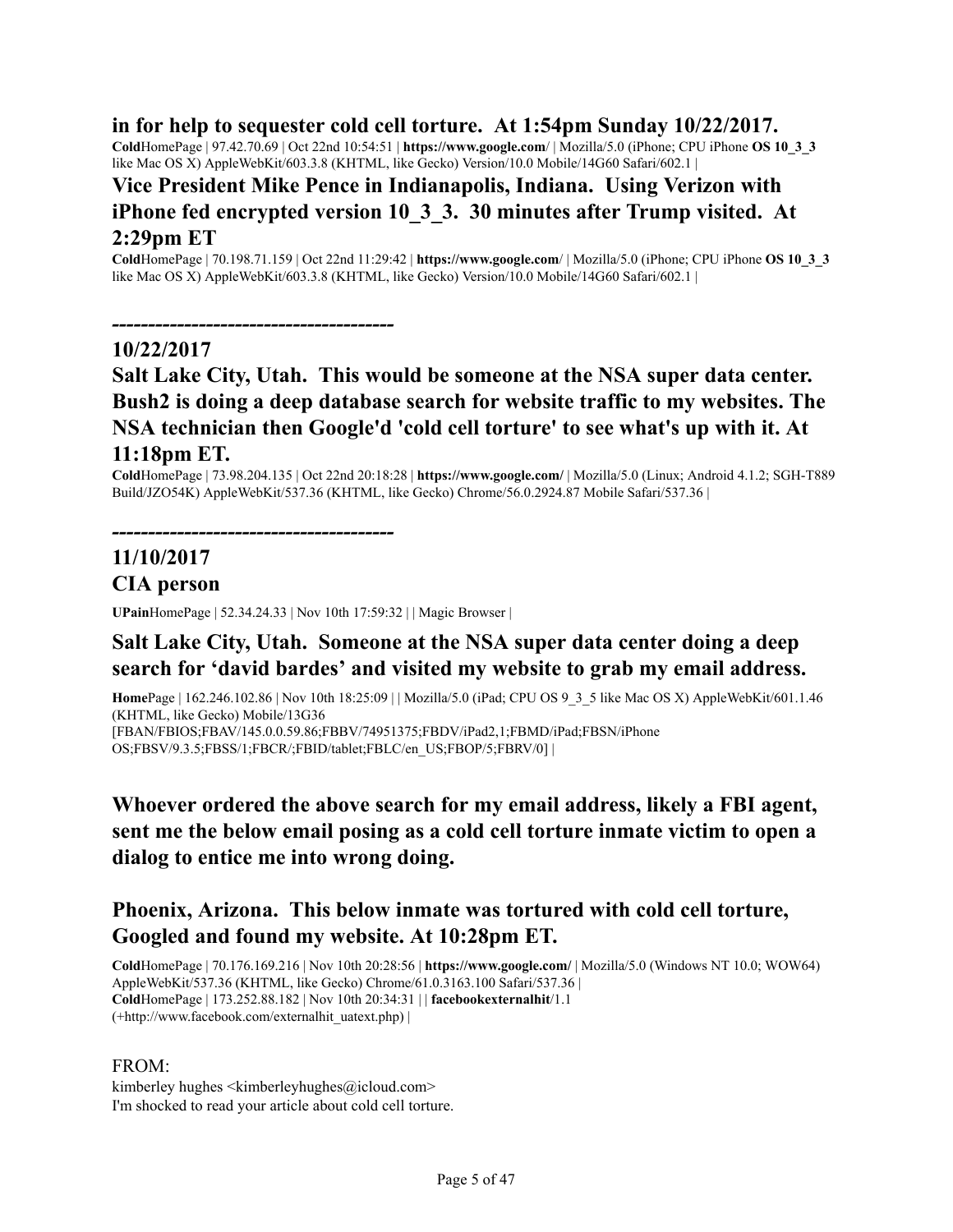I too was striped naked and locked in a room with no bedding and a steel buck to lay on. When they found out I was running the hot water to warm the concrete where the drain pipe run under it and keeping warmer they shut the water off. You confirmed it was to torture me. I filed a lawsuit but my ex lawyer now a federal judge dismissed it for no merit. Sent from my iPad

### I replied:

#### Kimberley,

I am just happy you survived. So many have not. Find a new lawyer and file a new lawsuit. Fewer torture lawsuits are dismissed today than in the past. If you do not have justice in this life, you will in the next. Hypothermia kills, you were tortured with attempted murder. That is why I am glad you survived. Be well, David

**(update note 1/20/18: This above person was actually an FBI plant, to try to entice me to practice law without a license. The FBI was desperate to prosecute me for anything. Thankfully my advice to her was to hire a lawyer, the FBI was hoping otherwise.)**

*---------------------------------------*

### **12/4/2017**

**New York City. FBI agent getting my email address. At 12:04pm ET. Govissued secure iPhone OS version 10\_3\_3.**

**Home**Page | 71.167.14.184 | Dec 04th 10:04:10 | | Mozilla/5.0 (iPhone; CPU iPhone **OS 10\_3\_3** like Mac OS X) AppleWebKit/603.3.8 (KHTML, like Gecko) Version/10.0 Mobile/14G60 Safari/602.1 |

**All of a sudden, at 12:28pm, a half hour after the above FBI agent grabbed my email address from my website, I received an email from Rachel Rose in NYC begging me to write a motion for her family court hearing this Wednesday, regarding her efforts to obtain child support from her baby daddy. She offered to PayPal me \$1,000 today, and \$1,000 later, if I write the motion for her. She was urgent in her need.**

**New York City. At 12:45pm ET, the below FBI agent in New York City visited again (or different agent). They have the Gov-issued secure iPhone OS 10\_3\_3. Home**Page | 70.214.109.116 | Dec 04th 11:45:52 | **http://davidbardes.com/** | Mozilla/5.0 (iPhone; CPU iPhone **OS 10\_3\_3** like Mac OS X) AppleWebKit/603.3.8 (KHTML, like Gecko) Version/10.0 Mobile/14G60 Safari/602.1 | **Home**Page | 70.214.109.116 | Dec 04th 11:45:59 | **http://davidbardes.com/index.php** | Mozilla/5.0 (iPhone; CPU iPhone OS **10\_3\_3** like Mac OS X) AppleWebKit/603.3.8 (KHTML, like Gecko) Version/10.0 Mobile/14G60 Safari/602.1 | **Home**Page | 70.214.109.116 | Dec 04th 11:58:54 | | Mozilla/5.0 (iPhone; CPU iPhone **OS 10\_3\_3** like Mac OS X) AppleWebKit/603.3.8 (KHTML, like Gecko) Version/10.0 Mobile/14G60 Safari/602.1 |

# **An hour later, at 1:34pm ET, Rachel sent a second email, begging for me to reply. Attached were legal documents for me to review, and the email**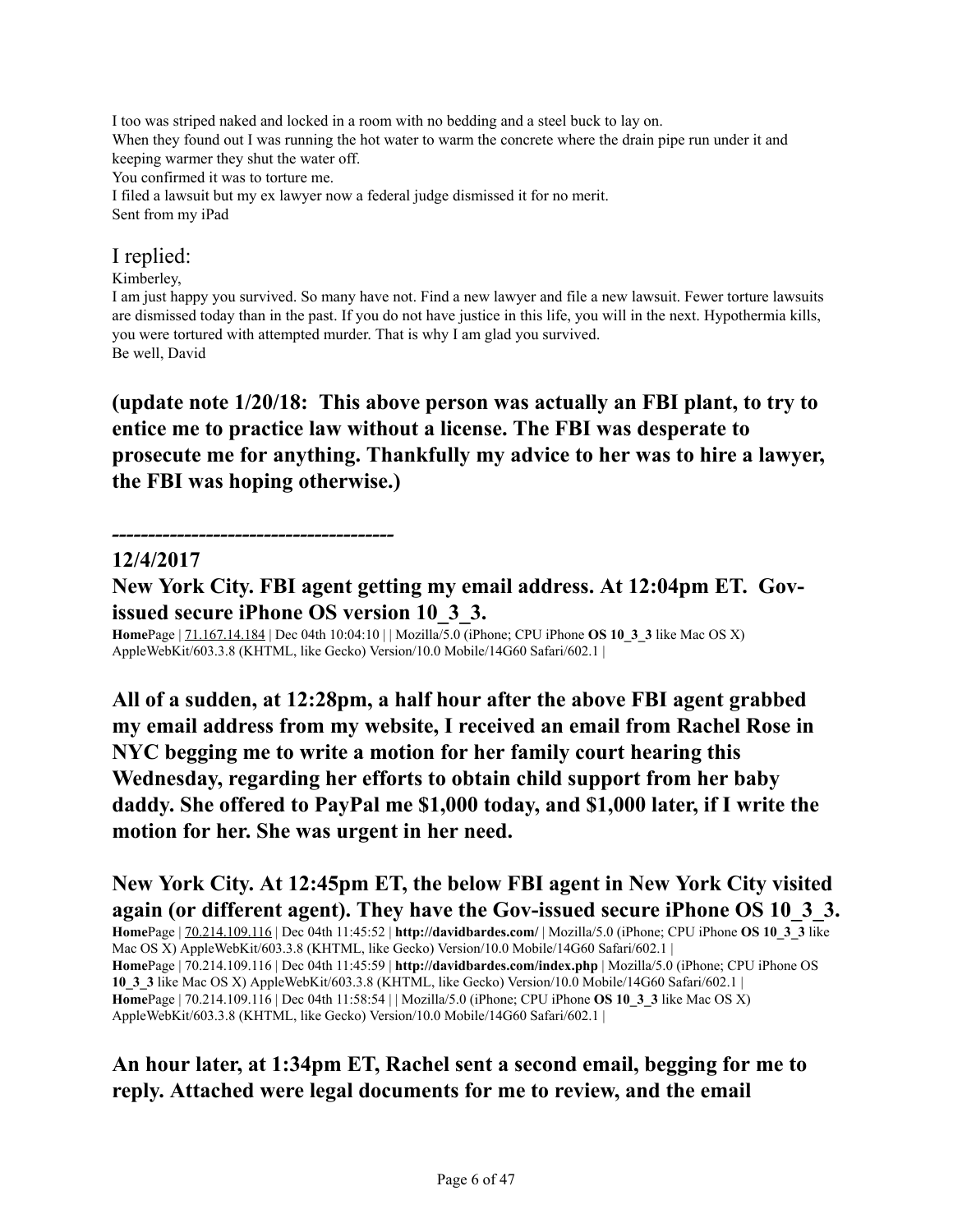**contained more legal facts. The FBI is desperate and have nothing useful, so they have to entice with bait on a hook. It is 2:00pm ET at the moment, while in NYC Rachel and the FBI agent are sitting, waiting, and hoping I reply. I will never reply. I wonder how long they will wait?**

#### **3/22/2018**

**2-Way Conversation Below**

*---------------------------------------*

#### **George Bush2 - Host1Plus Las Vegas. At 08:24:07**

**UPain**HomePage | 181.214.189.112 | Mar 22nd 08:24:07 | | Mozilla/5.0 (Macintosh; Intel Mac OS X 10\_12\_5) AppleWebKit/537.36 (KHTML, like Gecko) Chrome/58.0.3029.110 Safari/537.36 |

#### **Honolulu, Hawaii. President Obama with burner phone at 8:28:33**

**Home**Page | 66.87.146.7 | Mar 22nd 08:28:33 | | Mozilla/5.0 (Linux; Android 7.0; SM-G955U Build/NRD90M) AppleWebKit/537.36 (KHTML, like Gecko) Chrome/65.0.3325.109 Mobile Safari/537.36 |

HomePage | 66.87.146.7 | Mar 22nd 08:28:48 | | Mozilla/5.0 (Linux; Android 7.0; SM-G955U Build/NRD90M) AppleWebKit/537.36 (KHTML, like Gecko) Chrome/65.0.3325.109 Mobile Safari/537.36 |

HomePage | 66.87.146.7 | Mar 22nd 08:29:08 | | Mozilla/5.0 (Linux; Android 7.0; SM-G955U Build/NRD90M) AppleWebKit/537.36 (KHTML, like Gecko) Chrome/65.0.3325.109 Mobile Safari/537.36 |

PicturesPage | 66.87.146.7 | Mar 22nd 08:29:15 | **http://davidbardes.com**/ | Mozilla/5.0 (Linux; Android 7.0; SM-G955U Build/NRD90M) AppleWebKit/537.36 (KHTML, like Gecko) Chrome/65.0.3325.109 Mobile Safari/537.36 |

HomePage | 66.87.146.7 | Mar 22nd 08:29:25 | **http://davidbardes.com/pictures.php** | Mozilla/5.0 (Linux; Android 7.0; SM-G955U Build/NRD90M) AppleWebKit/537.36 (KHTML, like Gecko) Chrome/65.0.3325.109 Mobile Safari/537.36 |

# **Above Bush2 and Obama talking about me and my book. I checked the news to see if P. Obama was in Hawaii today, and yes he is. Found the below article.**

#### 3/22/2018 - Japan Times

#### **Abe will meet former U.S. President Obama on Sunday, Japanese government says**

Prime Minister Shinzo Abe will meet with former U.S. President Barack Obama on Sunday over lunch in Tokyo, the Japanese government said Thursday. The former U.S. president will come to Japan after visiting Singapore, New Zealand and Australia. In Tokyo, he will attend an international forum to be hosted by a private organization. https://www.japantimes.co.jp/news/2018/03/22/national/politics-diplomacy/abe-will-meet-former-u-s-president-obama-sunday-japanesegovernment-says/

*---------------------------------------*

*---------------------------------------*

### **5/13/2018**

**[Set Up For Below:** below "Karen Thomas" is the CIA employee that moved into the cabin next to mine in Brevard sent by George to spy on me. George later recruited her to be the shill to pay me off with money and threats.]

### **Jacksonville, Florida, with gov-issued iPhone. Likely 'Karen Thomas.'**

**FBI**Page | 174.227.1.4 | May 13th 19:17:37 | **https://www.google.com/** | Mozilla/5.0 (**iPhone**; CPU iPhone **OS 10\_3\_2** like Mac OS X) AppleWebKit/603.1.30 (KHTML, like Gecko) CriOS/59.0.3071.102 Mobile/14F89 Safari/602.1 |

#### **6/18/2018**

# **3-Way Conversation Below Rio, Brazil. Unknown or shill recruit at 10:36pm ET**

**Cold**HomePage | 179.218.237.223 | Jun 18th 19:36:44 | **https://www.google.com/** | Mozilla/5.0 (Windows NT 6.1) AppleWebKit/537.36 (KHTML, like Gecko) Chrome/67.0.3396.87 Safari/537.36 |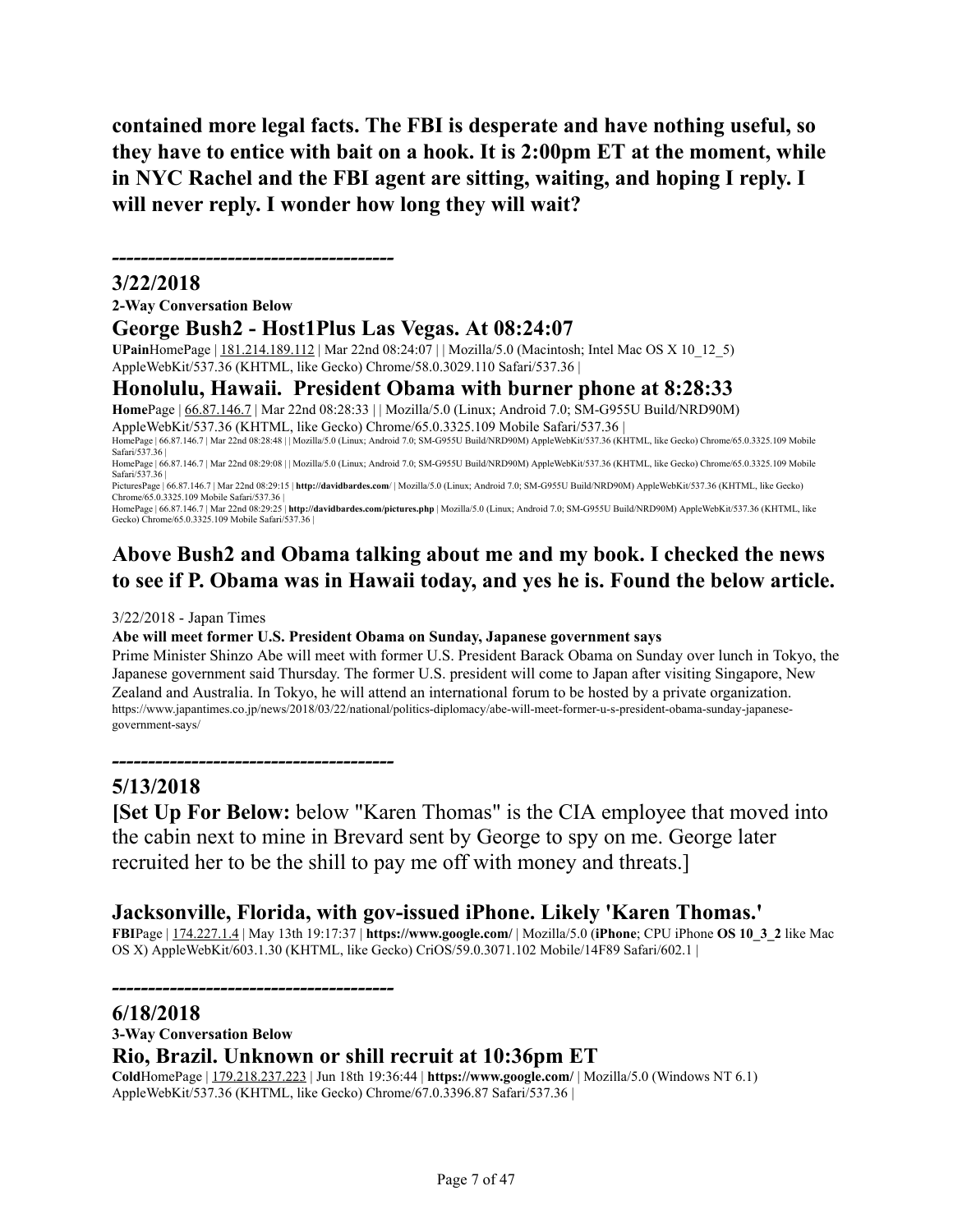# **Barrington, Ill. Sister Cindy, at 10:39pm ET** On phone with below Bush2 person.

**Cold**HomePage | 67.217.35.167 | Jun 18th 19:39:00 | | Mozilla/5.0 (Unknown; Linux x86\_64) AppleWebKit/538.1 (KHTML, like Gecko) PhantomJS/2.0.1-development Safari/538.1 |

**Dallas, Texas, Laura Bush. at 10:42pm ET.** On the phone with Cindy, above. **Cold**HomePage | 168.1.128.35 | Jun 18th 19:42:00 | | |

# **George looped in his wife and my sister to recruit a shill. Desperate. The FBI investigation must be coming up dry.**

*---------------------------------------*

### **7/24/2018**

**[Set Up For Below:** below, George was frustrated and ordered Google to remove my website from the first search result position. Larry did so. I then emailed Larry with plead to not give into criminals. Larry immediately restored my website to the first search result position. But thereafter a dozen CEO's visited, as word spread fast. George twisted each one, became loyal to George and his crime club. They all turned on me as their main problem.]

**5-Way Conversation Below**

#### **Google Larry Page, at 6:50pm ET**

**Cold**HomePage | 66.249.64.64 | Jul 24th 10:50:22 | | Mozilla/5.0 (compatible; Googlebot/2.1; +http://www.google.com/bot.html)

### **CIA via Russia spoof at 6:52pm ET**

ColdHomePage | 185.58.206.80 | Jul 24th 10:52:16 | | Mozilla/5.0 (Windows NT 6.1; WOW64; rv:54.0) Gecko/20100101 Firefox/54.0 |

### **Omaha, Nebraska, Warren Buffett, at 6:55pm ET**

**Suicide**Page | 68.110.21.40 | Jul 24th 10:55:17 | **https://www.google.com**/ | Mozilla/5.0 (Linux; Android 5.0.1; SAMSUNG SCH-I545 4G Build/LRX22C) AppleWebKit/537.36 (KHTML, like Gecko) SamsungBrowser/4.0 Chrome/44.0.2403.133 Mobile Safari/537.36 |

### **FBI, Level 3, at 7:02pm ET**

**Cold**HomePage | 8.28.179.223 | Jul 24th 11:02:14 | **https://www.google.com**/ | Mozilla/5.0 (Windows NT 10.0; Win64; x64) AppleWebKit/537.36 (KHTML, like Gecko) Chrome/67.0.3396.87 Safari/537.36 OPR/54.0.2952.54

### **Google proxy user, who is being tracked by the above FBI agent, at 7:02pm ET**

**Cold**HomePage | 64.233.172.235 | Jul 24th 11:02:45 | **http://www.google.com/search** | Mozilla/5.0 (X11; Linux x86\_64) AppleWebKit/537.36 (KHTML, like Gecko; Google Web Preview) Chrome/41.0.2272.118 Safari/537.36 |

**Above, Warren visited the 'suicide' page meaning he just spoke with George. The way George tells new people about cold cell torture is from the angle of suicide watch, so when the new person searches Google for such terms, it always lands on the suicide watch page of coldcelltorture.com. This is Warren's first visit, is he a dirty criminal too?**

*---------------------------------------*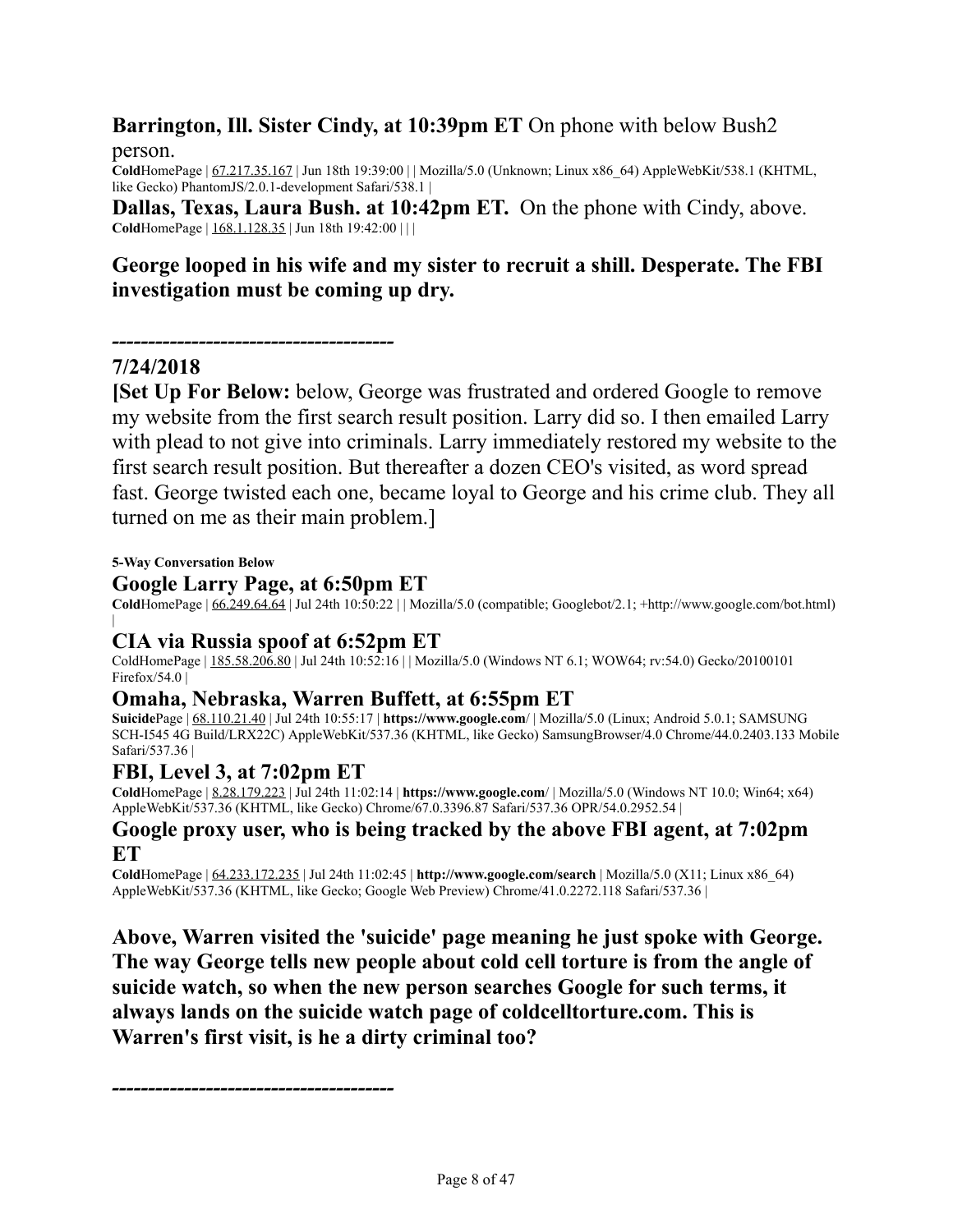# **7/29/2018**

**[Set Up For Below:** below, a visitor to 'coldcelltorture.com' posted the website on their Facebook page feed, and it took off on a mini-viral run. Until stopped by Mark Z. alerting George and his FBI soldiers to put an end to the run.]

### **Marquette, Michigan, this is the original poster on Facebook. They started the run on Facebook.**

**Cold**HomePage | 75.143.141.46 | Jul 29th 04:58:33 | **https://www.google.com**/ | Mozilla/5.0 (X11; CrOS x86\_64 10575.58.0) AppleWebKit/537.36 (KHTML, like Gecko) Chrome/67.0.3396.99 Safari/537.36 |

#### **Facebook shadow hits**

**Cold**HomePage | 173.252.124.201 | Jul 29th 05:03:13 | | **facebookexternalhit/1.1** (+http://www.facebook.com/externalhit\_uatext.php) |

### **Facebook corporate HQ themselves checking 5 minutes later. Mark Z. Who then alerts a FBI agent and Sarah Palin. See below.**

**Cold**HomePage | 66.220.151.89 | Jul 29th 05:03:54 | **http://m.facebook.com** | Mozilla/5.0 (iPhone; CPU iPhone OS 11\_4\_1 like Mac OS X) AppleWebKit/605.1.15 (KHTML, like Gecko) Version/11.0 Mobile/15E148 Safari/604.1 |

#### **UK from Facebook**

**Cold**HomePage | 92.16.176.145 | Jul 29th 05:08:35 | **http://m.facebook.com** | Mozilla/5.0 (iPhone; CPU iPhone OS 11\_4\_1 like Mac OS X) AppleWebKit/605.1.15 (KHTML, like Gecko) Mobile/15G77

[FBAN/FBIOS;FBAV/182.0.0.42.80;FBBV/118457561;FBDV/iPhone6,2;FBMD/iPhone;FBSN/iOS;FBSV/11.4.1;FBSS/2;FBC R/Virgin;FBID/phone;FBLC/en\_GB;FBOP/5;FBRV/0] |

#### **Facebook shadow hits**

ColdHomePage | 173.252.90.233 | Jul 29th 05:21:22 | | **facebookexternalhit/1.1** (+http://www.facebook.com/externalhit\_uatext.php) | ColdHomePage |  $173.252.85.210$  | Jul 29th 05:25:12 | | facebookexternalhit/1.1 |

#### **Pompano Beach, Florida from Facebook**

**Cold**HomePage | 75.74.139.112 | Jul 29th 05:48:15 | **http://m.facebook.com** | Mozilla/5.0 (iPad; CPU OS 11\_4\_1 like Mac OS X) AppleWebKit/605.1.15 (KHTML, like Gecko) Mobile/15G77 [FBAN/FBIOS;FBAV/182.0.0.42.80;FBBV/118457561;FBDV/iPad5,3;FBMD/iPad;FBSN/iOS;FBSV/11.4.1;FBSS/2;FBCR/;FB

ID/tablet;FBLC/en\_US;FBOP/5;FBRV/0] |

### **Daytona Beach, Florida from Facebook**

**Cold**HomePage | 45.19.211.199 | Jul 29th 05:53:39 | **http://m.facebook.com**/ | Mozilla/5.0 (Linux; Android 8.0.0; SM-G960U Build/R16NW; wv) AppleWebKit/537.36 (KHTML, like Gecko) Version/4.0 Chrome/67.0.3396.87 Mobile Safari/537.36 [FB\_IAB/FB4A;FBAV/182.0.0.46.77;] |

### **Oak Creek, Wisconsin from Facebook**

**Cold**HomePage | 98.144.229.52 | Jul 29th 06:08:32 | **http://m.facebook.com**/ | Mozilla/5.0 (Linux; Android 8.0.0; SM-G955U Build/R16NW; wv) AppleWebKit/537.36 (KHTML, like Gecko) Version/4.0 Chrome/68.0.3440.70 Mobile Safari/537.36 [FB\_IAB/FB4A;FBAV/182.0.0.46.77;] |

#### **Google Larry Page visit**

**Cold**HomePage | 66.249.64.204 | Jul 29th 06:20:24 | | Mozilla/5.0 (compatible; Googlebot/2.1; +http://www.google.com/bot.html) |

#### **California: 99-108-160-69.lightspeed.mtryca.sbcglobal.net**

**Cold**HomePage | 99.108.160.69 | Jul 29th 06:35:15 | | Mozilla/5.0 (Windows NT 10.0; Win64; x64) AppleWebKit/537.36 (KHTML, like Gecko) Chrome/67.0.3396.99 Safari/537.36 |

### **Japan. Crooked ICC judge there.**

**Cold**HomePage | 210.133.220.209 | Jul 29th 07:00:17 | https://www.**google.co.jp**/ | Mozilla/5.0 (Windows NT 5.1; rv:51.0) Gecko/20100101 Firefox/51.0 |

#### **Dyersville, Iowa from Facebook**

**Cold**HomePage | 71.30.211.219 | Jul 29th 07:02:25 | **http://m.facebook.com** | Mozilla/5.0 (iPhone; CPU iPhone OS 11\_4\_1 like Mac OS X) AppleWebKit/605.1.15 (KHTML, like Gecko) Mobile/15G77

[FBAN/FBIOS;FBAV/178.0.0.62.84;FBBV/115359828;FBDV/iPhone8,1;FBMD/iPhone;FBSN/iOS;FBSV/11.4.1;FBSS/2;FBC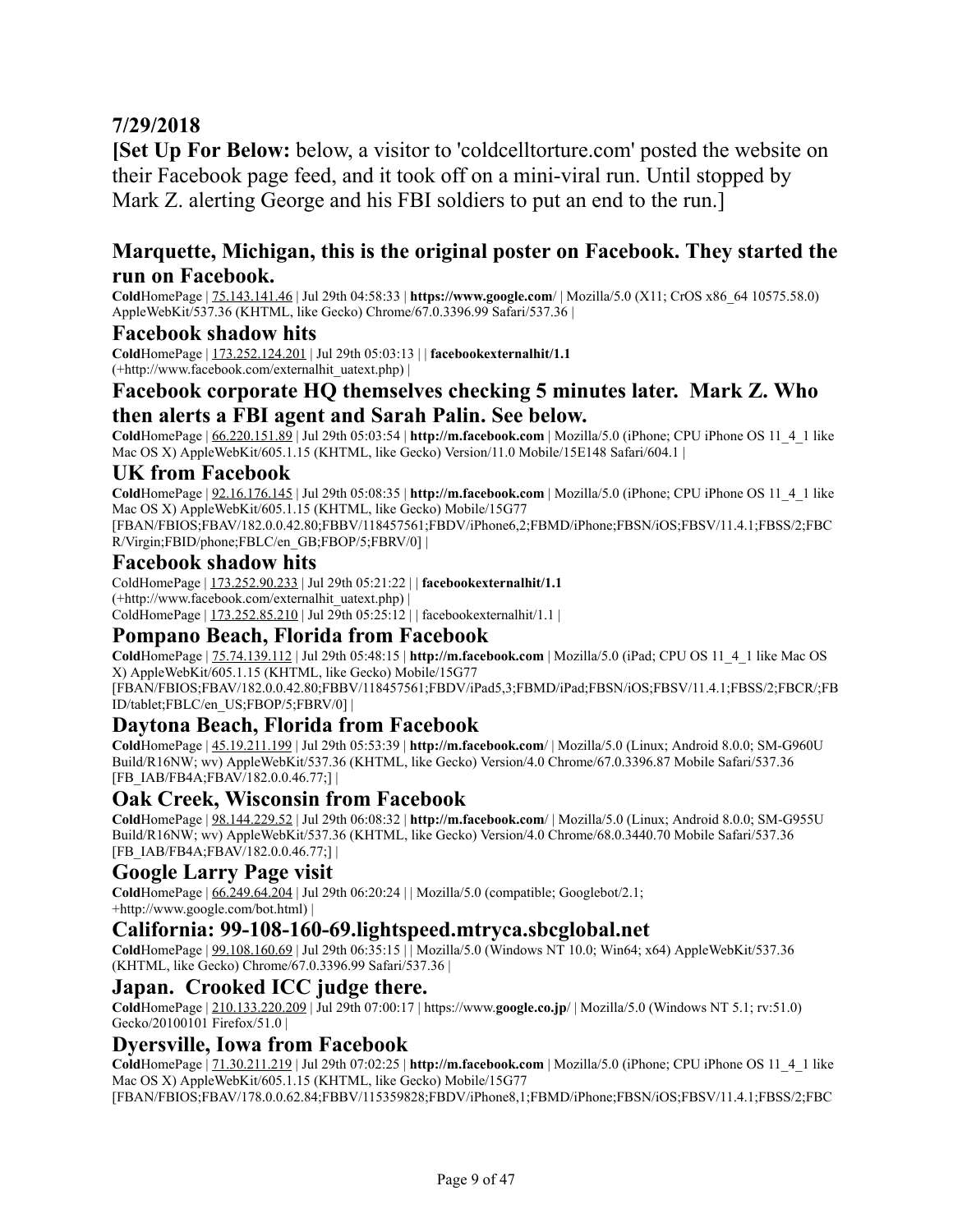R/Verizon;FBID/phone;FBLC/en\_US;FBOP/5;FBRV/116333915] |

# **(skip a few hours, more Facebook run.)**

### **Chicago, Illinois, AT&T from Facebook**

**Cold**HomePage | 107.77.87.107 | Jul 29th 09:10:28 | **http://m.facebook.com**/ | Mozilla/5.0 (Linux; Android 7.0; SAMSUNG-SM-J327A Build/NRD90M; wv) AppleWebKit/537.36 (KHTML, like Gecko) Version/4.0 Chrome/66.0.3359.158 Mobile Safari/537.36 [FB\_IAB/FB4A;FBAV/179.0.0.44.83;] |

#### **River Falls, Wisconsin from Facebook**

**Cold**HomePage | 24.118.172.17 | Jul 29th 09:10:51 | **http://m.facebook.com** | Mozilla/5.0 (iPad; CPU OS 11\_4 like Mac OS X) AppleWebKit/605.1.15 (KHTML, like Gecko) Mobile/15F79

[FBAN/FBIOS;FBAV/182.0.0.42.80;FBBV/118457561;FBDV/iPad6,3;FBMD/iPad;FBSN/iOS;FBSV/11.4;FBSS/2;FBCR/;FBI D/tablet;FBLC/en\_US;FBOP/5;FBRV/0] |

# **Monroe, Louisiana. This is the location of the stash of gold and silver loot that funds George's crime club. Original location of the Confederate gold that was shipped by trains to this general area. Never seen again. But each time George wants to pay me off with money, I get visits from their piggy bank. This**

#### **person visited a few days ago.**

**Elias-Home-Page** | <u>65.117.187.20</u> | Jul 29th 09:06:13 | | Mozilla/5.0 (Windows NT 10.0; Win64; x64) AppleWebKit/537.36 (KHTML, like Gecko) Chrome/67.0.3396.99 Safari/537.36 |

#### **Sanoma, California from Facebook**

**Cold**HomePage | 73.222.77.43 | Jul 29th 09:19:56 | **http://m.facebook.com** | Mozilla/5.0 (iPhone; CPU iPhone OS 11\_2\_5 like Mac OS X) AppleWebKit/604.5.6 (KHTML, like Gecko) Mobile/15D60 [FBAN/FBIOS;FBAV/179.0.0.50.82;FBBV/116150041;FBDV/iPhone8,1;FBMD/iPhone;FBSN/iOS;FBSV/11.2.5;FBSS/2;FBC R/Verizon;FBID/phone;FBLC/en\_US;FBOP/5;FBRV/117106685] |

### **(skip a few hours, more Facebook run.)**

### **Hudson, Wisconsin from Facebook**

**Cold**HomePage | 68.46.69.141 | Jul 29th 10:37:51 | **http://m.facebook.com** | Mozilla/5.0 (iPhone; CPU iPhone OS 11\_2\_6 like Mac OS X) AppleWebKit/604.5.6 (KHTML, like Gecko) Mobile/15D100 [FBAN/FBIOS;FBAV/182.0.0.42.80;FBBV/118457561;FBDV/iPhone7,1;FBMD/iPhone;FBSN/iOS;FBSV/11.2.6;FBSS/3;FBC

R/Sprint;FBID/phone;FBLC/en\_US;FBOP/5;FBRV/0] |

**Saint Joseph, Missouri, but a Federal FBI officer, with encrypted iPhone OS 10\_3\_3 being the current fed version, all regular iPhones are on 11\_4\_1 now. Visiting the 'suicide' page means they just spoke with Bush2 himself, and could be the agent who is alerted by Mark Z. about runs on Facebook using terms 'cold cell torture.' Visited 1:37pm ET.**

**Suicide**Page | 99.75.151.221 | Jul 29th 10:37:58 | **https://www.google.com**/ | Mozilla/5.0 (iPhone; CPU iPhone **OS 10\_3\_3** like Mac OS X) AppleWebKit/603.3.8 (KHTML, like Gecko) Version/10.0 Mobile/14G60 Safari/602.1 |

**Wasilla, Alaska. Sarah Palin, on the same phone call as George and the FBI agent above, also must be alerted by Mark Z. to follow up investigating the spread of 'cold cell torture on Facebook.' So the above FBI agent and Sarah Palin are protecting the killers from the law. Visiting at 1:47pm ET.**

**Cold**HomePage | 66.58.181.93 | Jul 29th 10:47:08 | http://**m.facebook.com** | Mozilla/5.0 (iPhone; CPU iPhone OS 11\_4\_1 like Mac OS X) AppleWebKit/605.1.15 (KHTML, like Gecko) Mobile/15G77

[FBAN/FBIOS;FBAV/181.0.0.33.81;FBBV/117675513;FBDV/iPhone9,4;FBMD/iPhone;FBSN/iOS;FBSV/11.4.1;FBSS/3;FBC R/AT&T;FBID/phone;FBLC/en\_US;FBOP/5;FBRV/118390016] |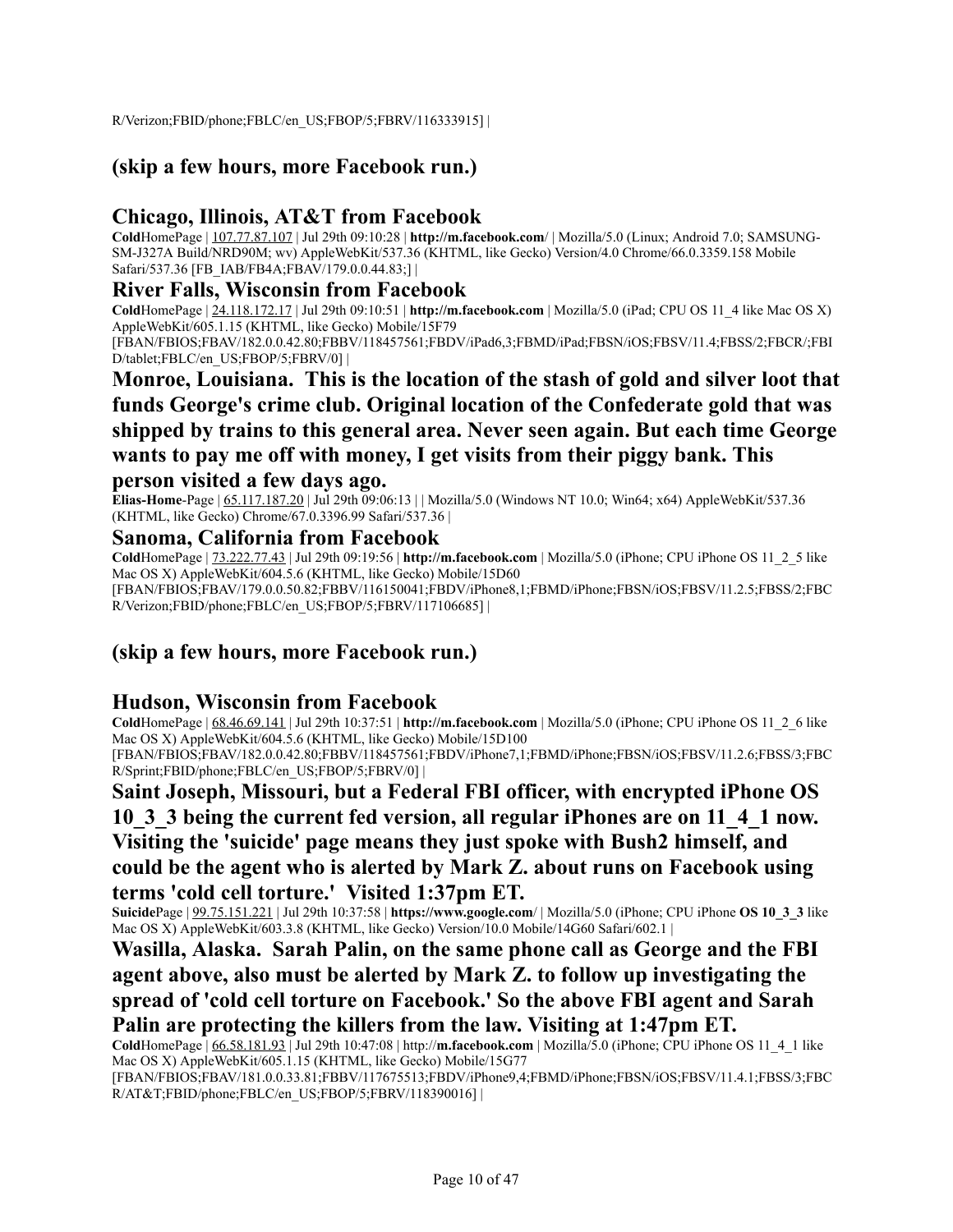### **7/27/2018**

**3-Way Conversation Below**

*---------------------------------------*

**Bill Gates using Qwantify a private search engine, at 12:10pm ET**

**Pictures**Page | 194.187.170.107 | Jul 27th 09:10:05 | | Mozilla/5.0 (compatible; Qwantify/2.4w; +https://www.qwant.com/)/2.4w |

**New York Times Company, New York, New York. At 12:18pm ET**

**Cold**HomePage | 170.149.100.110 | Jul 27th 09:18:21 | **https://www.google.com/** | Mozilla/5.0 (Macintosh; Intel Mac OS X 10\_13\_6) AppleWebKit/537.36 (KHTML, like Gecko) Chrome/67.0.3396.99 Safari/537.36 |

**Dallas, Texas. Bush2 at 12:29pm ET.**

*---------------------------------------*

**UPain**HomePage |  $168.1.128.74$  | Jul 27th 09:29:39 | | Mozilla/5.0 (compatible; nsrbot/1.0; +http://netsystemsresearch.com) |

**This is the first of several visits from the New York Times. From what I can tell, the Times was about to publish an article on cold cell torture, until busted, then twisted to protect the mass killers and torturers. Adding to the cess pool of enemies of the state.**

### **7/29/2018**

**Trump says he met with New York Times publisher at White House** CBS/AP July 29, 2018, 10:03 AM https://www.cbsnews.com/news/trump-tweets-he-met-with-new-york-times-publisher-a-g-sulzberger-at-white-house/ Tweet at 8:30am ET:

*Had a very good and interesting meeting at the White House with A.G. Sulzberger, Publisher of the New York Times. Spent much time talking about the vast amounts of Fake News being put out by the media & how that Fake News has morphed into phrase, "Enemy of the People." Sad!*

*— Donald J. Trump (@realDonaldTrump) July 29, 2018*

-----

**The article stated: "After Sulzberger took over from his father on Jan. 1, Mr. Trump tweeted that his ascension gives the paper a 'last chance' to fulfill its founder's vision of impartiality." These words may prove a self fulfilling prophecy here? As Sulzberger has the chance to be a hero, and save our nation. Instead he betrayed our nation in a series of serious crimes.**

**The Trump Tweet was at 8:30am ET, so their meeting likely occurred yesterday, [at NJ Golf course] Did Trump convince the NYT's to sink the cold cell story? What deal was made?**

**7/31/2018**

**Wilmington, Delaware, Joe Biden. At 6:39pm ET**

*---------------------------------------*

**Elias-Home**-Page | 168.1.128.38 | Jul 31st 15:39:49 | | Mozilla/5.0 (compatible; nsrbot/1.0; +http://netsystemsresearch.com) |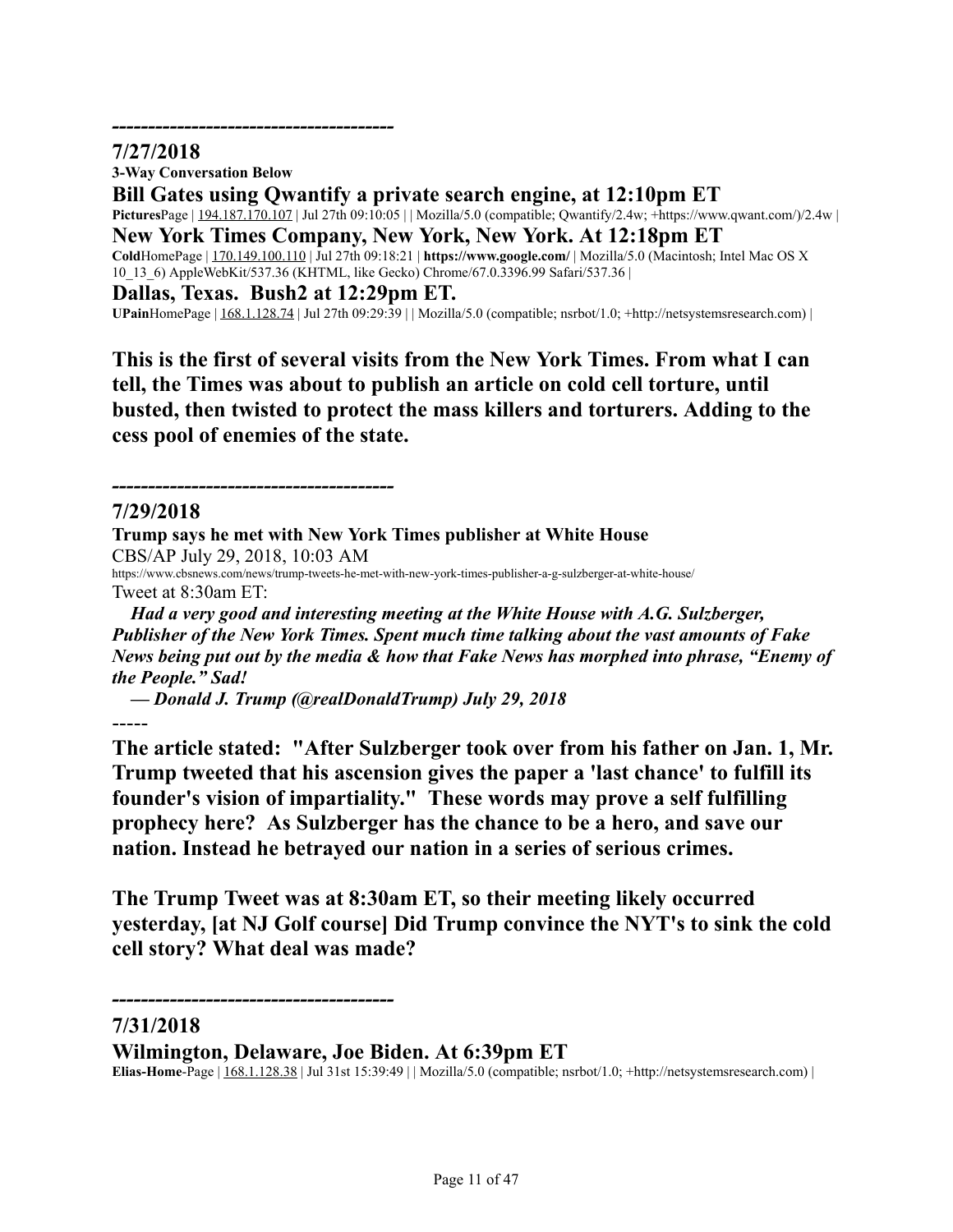# **Honolulu, Hawaii. T-mobile iPhone, but not Obama's fed-issued iPhone with OS 10\_3\_3. At 7:34pm ET. President Obama with burner phone. Which means the above was Joe Biden.**

**Cold**HomePage | 172.56.44.193 | Jul 31st 16:34:45 | **https://www.google.com**/ | Mozilla/5.0 (iPhone; CPU iPhone OS 11\_4 like Mac OS X) AppleWebKit/605.1.15 (KHTML, like Gecko) Version/11.0 Mobile/15E148 Safari/604.1 |

### **8/22/2018**

*---------------------------------------*

**University of Michigan College of Engineering, Ann Arbor, Michigan. This is University of Michigan Professor Heather Ann Thompson, the expert in prison torture. She wrote an article on the Lee Prison riot in South Carolina, debunking the state's version of events. She won a Pulitzer prize on a book she wrote about the Attica riot of 1971, titled "Blood in the water." She last visited the cold cell website yesterday, but she has visited for a long time. She was writing an article on cold cell torture until George bribed/threatened her not to. At 11:35am ET**

**Cold**HomePage | 141.212.122.64 | Aug 22nd 08:35:35 | | Mozilla/5.0 zgrab/0.x | **Cold**HomePage | 198.108.66.161 | Aug 22nd 08:36:10 | | Mozilla/5.0 zgrab/0.x |

# **Below, George keeping close tabs on Heather above.**

### **George Bush2 via SingleHop, Netherlands. At 12:09pm ET**

**Cold**HomePage | 107.6.183.165 | Aug 22nd 09:09:12 | | Mozilla/5.0 (Windows NT 10.0; WOW64) AppleWebKit/537.36 (KHTML, like Gecko) Chrome/66.0.3359.117 Safari/537.36 |

### **9/24/2018**

[**Set Up For Below:** After I published my book in 2017 on the TortureGate Corruption Scandal, it somehow made it to the Nobel Committee. For four (4) years in a row, the Literature Committee tried to award me the prize to bust George. But each time, George succeeded in paying them off with bribes and/or threats. Below was the second year that George was tipped off that I was going to be awarded the prize. Word spread the night before.]

#### **2-Way Conversation Below**

**Amarillo, Texas, this could be Mrs. "P" Pickens, whom my father almost married when I was young. Sister Cindy may have tipped her off here that I am being awarded a Nobel Prize in Literature. At 8:49pm ET.**

**Cold**HomePage | 209.40.183.250 | Sep 24th 17:49:17 | **https://www.google.com/** | Mozilla/5.0 (**iPad**; CPU OS 11\_4\_1 like Mac OS X) AppleWebKit/604.1.34 (KHTML, like Gecko) CriOS/68.0.3440.83 Mobile/15G77 Safari/604.1 |

#### **CIA Amazonaws at 8:50pm ET**

*---------------------------------------*

**Cold**HomePage | 3.120.180.201 | Sep 24th 17:50:13 | | Mozilla/5.0 (compatible; tracemyfile/1.0) |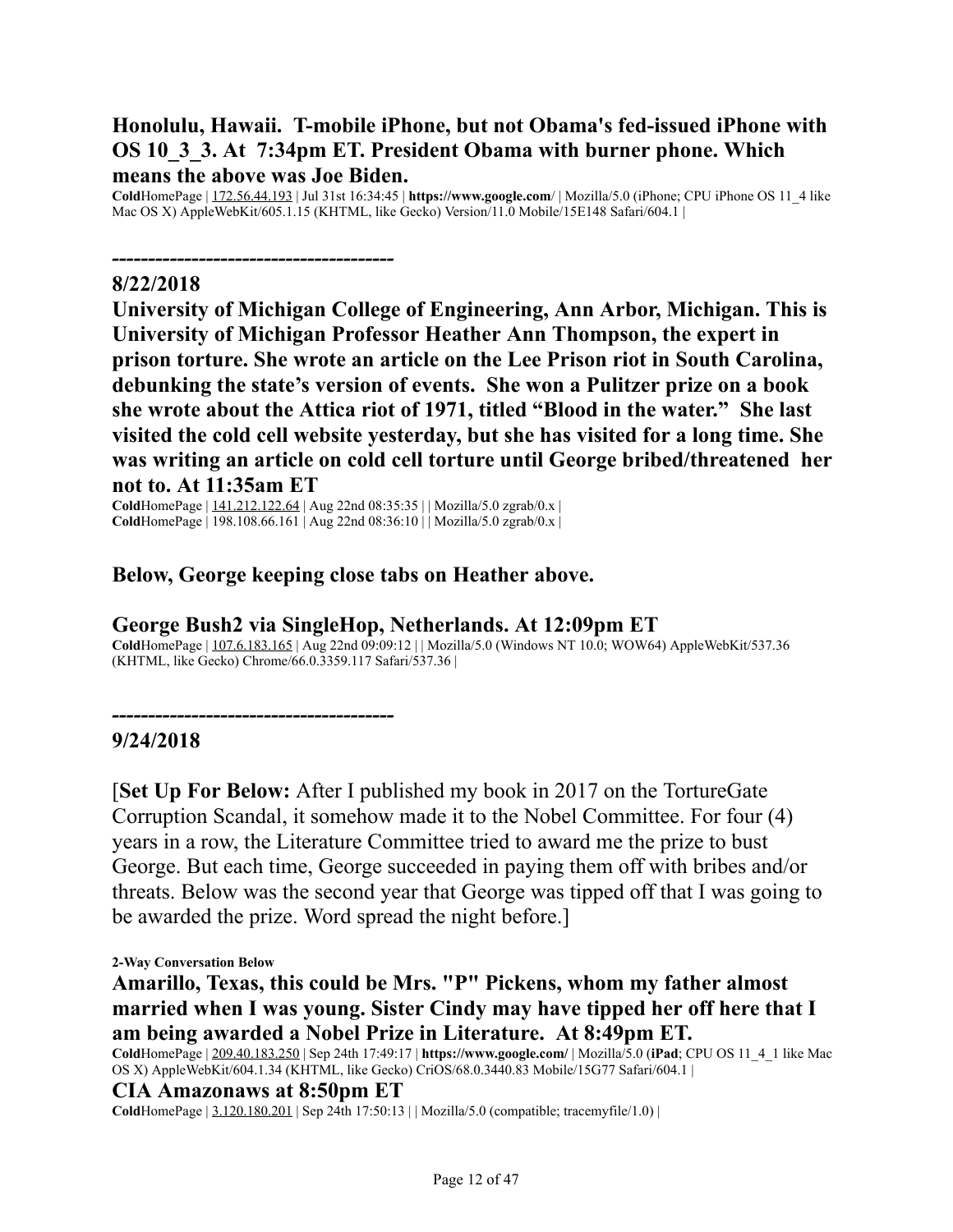**Above, based on traffic, the 2018 Nobel Committee awarded me a Nobel Prize in Literature as a way to bust George and his killers, splashing cold cell torture all over the world. The previous year, 2017, bribes prevented the award, but now it looks like the award will stick? My sister Cindy was alerted by Laura, who told Mrs. Pickens above, and her son Tom Pickens. [Update Note: Bribes won again. And again in 2019, until the Nobel Literature Committee disbanded due to corruption. But reformed a year later, only to be bribed again in 2020.]**

### **9/25/2018**

*---------------------------------------*

*---------------------------------------*

**The day Meng Hongwei, President of Interpol, was arrested in China for bribes. On 10/4/2018, Meng's wife reported him missing to the police. George was bribing the judges of the International Criminal Court to stop the investigation into cold cell torture war crimes in Afghanistan.**

### **9/25/2018**

**[Set Up For Below:** A group of high school educators connected to Lightspeed Systems wrote a long white paper on cold cell torture. George and the FBI stopped it's publication. Below is when the educators were first confronted, then twisted.]

#### **3-Way Conversation Below**

### **Salem-Keizer Public Schools, Salem, Oregon, Dyersburg paper person, same time as below Bill and George, at 3:19pm ET.**

**Cold**HomePage | 167.135.5.251 | Sep 25th 12:19:13 | **https://www.google.com**/ | Mozilla/5.0 (X11; CrOS x86\_64 10895.56.0) AppleWebKit/537.36 (KHTML, like Gecko) Chrome/69.0.3497.95 Safari/537.36 |

#### **Microsoft, Bill Gates same time as above Dyersburg paper person, at 3:23pm ET**

**Cold**HomePage | 157.55.39.135 | Sep 25th 12:23:01 | | Mozilla/5.0 (compatible; bingbot/2.0; +http://www.bing.com/bingbot.htm) **Dallas, Texas, Atlantic.Net - Dallas, LLC. Bush2 at 3:30pm ET.**

**Cold**HomePage  $| 69.28.84.161 |$  Sep 25th 12:30:12  $|$  Mozilla/5.0 (Macintosh; Intel Mac OS  $\bar{X}$  10 10 5) AppleWebKit/537.36 (KHTML, like Gecko) Chrome/45.0.2454.101 Safari/537.36 |

#### **2-Way Conversation Below**

### **FBI, Cogent, at 5:36pm ET**

**Elias-Home-Page** | 209.17.96.170 | Sep 25th 14:36:09 | | Mozilla/5.0 (compatible; Nimbostratus-Bot/v1.3.2; http://cloudsystemnetworks.com) |

### **Bush2 himself, Netherlands, Leaseweb hiding script. At 5:38pm ET**

**Home**Page | 5.79.71.175 | Sep 25th 14:38:37 | | Mozilla/5.0 (Windows NT 6.1) AppleWebKit/537.36 (KHTML, like Gecko) Chrome/67.0.3396.87 Safari/537.36 OPR/54.0.2952.51 |

### **Above, the long white paper on cold cell torture caught George and Bill by**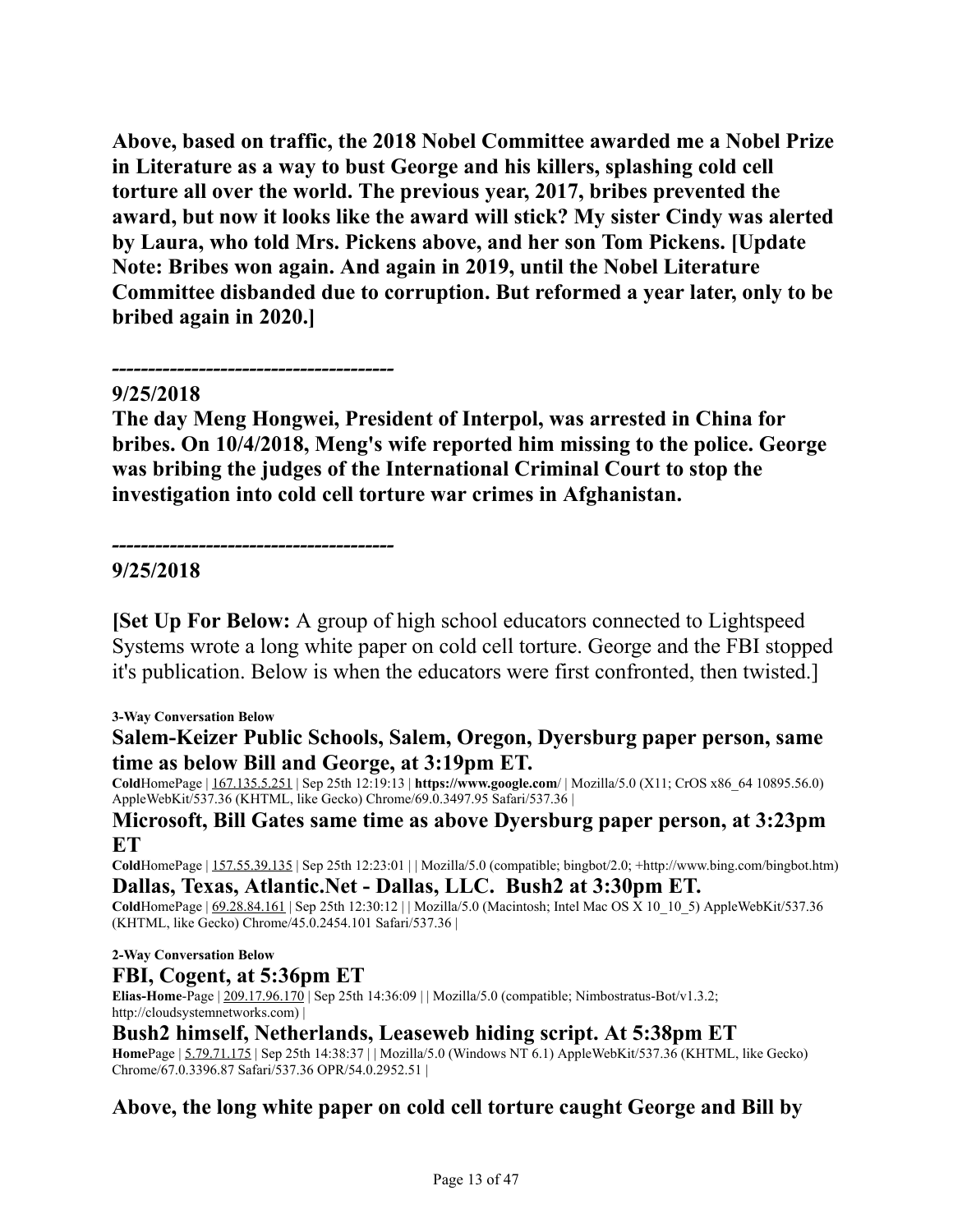### **surprise. They had to act quickly to suppress.**

### *---------------------------------------*

**9/25/2018 3-Way Conversation Below FBI, Cogent, along with Larry Page and GoDaddy below, at 5:48pm ET Cold**HomePage | 209.17.96.122 | Sep 25th 14:48:28 | | Mozilla/5.0 (compatible; Nimbostratus-Bot/v1.3.2; http://cloudsystemnetworks.com) | **Google, Larry page, along with FBI above, and GoDaddy below, at 5:53pm**

**ET. Cold**HomePage | 72.14.199.10 | Sep 25th 14:53:32 | | FeedFetcher-Google; (+http://www.google.com/feedfetcher.html) | **GoDaddy corporate in Arizona, at 5:56pm ET.**

**Cold**HomePage | 166.62.102.205 | Sep 25th 14:56:38 | | Mozilla/5.0 (Windows NT 5.1; rv:32.0) Gecko/20100101 Firefox/32.0 |

**Above, faced with the surprise of the white paper on cold cell torture, George looped in Larry Page to put the screws to GoDaddy to take down my website due to the danger of being caught by the laws.**

**Then 30 minutes later, below, Bush2 speaks with someone in Lightspeed System network near me, either in Asheville, or Greenville.**

**2-Way Conversation Below**

# **Greenville, South Carolina, Lightspeed Systems, so a Dyersburg paper person. Same time as Bush2 below, at 6:30pm ET.**

#### **23-120-84-210.lightspeed.gnvlsc.sbcglobal.net**

**Cold**HomePage | 23.120.84.210 | Sep 25th 15:30:14 | **https://www.google.com/** | Mozilla/5.0 (Windows NT 10.0; Win64; x64) AppleWebKit/537.36 (KHTML, like Gecko) Chrome/69.0.3497.81 Safari/537.36 |

# **Bush2 himself, on Clifton, NJ Digital Ocean, same time as above Dyersburg paper person above. At 6:33pm ET**

**UPain**HomePage | 138.197.111.100 | Sep 25th 15:33:42 | | Mozilla/5.0 (X11; Datanyze; Linux x86\_64) AppleWebKit/537.36 (KHTML, like Gecko) Chrome/65.0.3325.181 Safari/537.36 |

 $\rm \textbf{UK}, \textbf{S} \textbf{O} \textbf{m} \textbf{e} \textbf{e} | 178.255.80.147 | 85 \textbf{p} | 25 \textbf{h} | 6537:33 | [Max:135.0 (Matrix, 164] and 186.0 S x 10 11 6) AppleWebKi/537.36 (KHTML, like Geck) Chromé(53.0.278).143 Safini/537.36 | 232.081 53.02785.141 | 242.082 | 256.081 | 57.083 | 163.08$ 

### **9/26/2018**

**Below is a conversation between someone in the White House in DC, and the ICC judge in Hungary. Plotting something corrupt.**

**2-Way Conversation Below**

*---------------------------------------*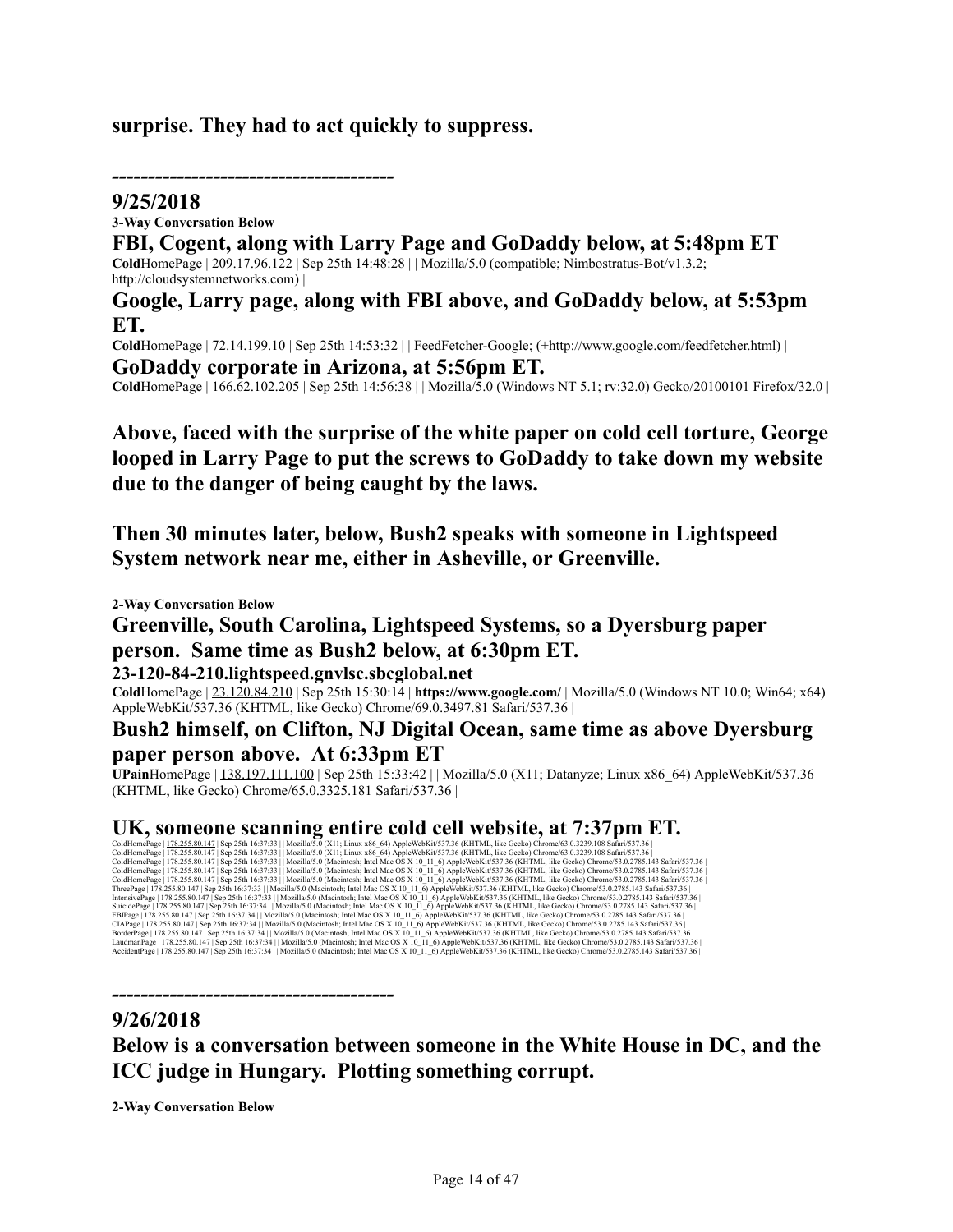# **Washington, DC, Sprint PCS, locates right on top of the White House. At 5:42pm ET**

**Suicide**Page | 99.203.16.81 | Sep 26th 14:42:20 | **https://www.google.com/** | Mozilla/5.0 (iPhone; CPU iPhone OS 11\_4\_1 like Mac OS X) AppleWebKit/605.1.15 (KHTML, like Gecko) Version 11.0 Mobile/15E148 Safari/604.1 |

### **Budapest, Hungary, ICC judge there, speaking with someone in the White House above, at 5:45pm ET**

**Cold**HomePage | 62.165.226.224 | Sep 26th 14:45:14 | https://brandnewblogs.com/site-browser-new | Mozilla/5.0 (Windows NT 10.0; Win64;  $x64$ ; rv:61.0) Gecko/20100101 Firefox/61.0 |

ColdHomePage | 62.165.226.224 | Sep 26th 14:45:14 | https://brandnewblogs.com/site-browser-new | Mozilla/5.0 (Windows NT 10.0; Win64; x64; rv:61.0) Gecko/20100101 Firefox/61.0 | ColdHomePage | <u>62.165.226.224</u> | Sep 26th 14:45:15 | https://brandnewblogs.com/site-browser-new | Mozilla/5.0 (Windows NT 10.0; Win64; x64; rv:61.0) Gecko/20100101 Firefox/61.0<br>ColdHomePage | <u>62.165.226.224</u> | Sep 26th 1 ColdHomePage  $\frac{62.165.226.224}{8}$  Sep 26th 14:45:15 | https://brandnewblogs.com/site-browser-new | Mozilla/5.0 (Windows NT 10.0; Win64; x64; rv:61.0) Gecko/20100101 Firefox/61.0 |

**Above, first visit by an ICC judge. Likely Trump using his personal iPhone. Trump just spoke with George because Donald visited the 'suicide' page, indicating the way George describes cold cell torture to someone new. This ICC judge was hard to twist, must have paid him off with a lot of money. Based on his frequent visits hereafter, he is really paranoid about being busted. He will spend the rest of his life in a cold cell dungeon somewhere. Sweet irony. Below George visits, worried about spending his life in a cold cell too.**

### **George Bush2, North Bergen, New Jersey, Digital Ocean, to dabsite at 7:44pm ET**

**Home**Page | 167.99.232.63 | Sep 26th 16:44:21 | | Mozilla/5.0 (Windows NT 6.4; WOW64) AppleWebKit/537.36 (KHTML, like Gecko) Chrome/41.0.2225.0 Safari/537.36 |

*---------------------------------------*

### **9/27/2018**

### **Facebook external hit, someone on my Facebook page, likely the criminal below. At 4:43am ET**

**Home**Page | 69.171.251.3 | Sep 27th 01:43:48 | **https://www.facebook.com/** | facebookexternalhit/1.1 (+http://www.facebook.com/externalhit\_uatext.php) |

# **South Korea, ICC Judge Chung Chang-ho, at 5:58am ET [UPDATE NOTE on 9/28/18: all the ICC judges met in The Hague on the 27th and 28th. So Judge Chang-ho here is just now leaving South Korea for The Hague, and checking the website prior to having to discuss it with the other judges? Den of thieves.]**

**Cold**HomePage | 203.133.171.83 | Sep 27th 02:58:52 | | Mozilla/5.0 (Unknown; Linux x86\_64) AppleWebKit/538.1 (KHTML, like Gecko) Safari/538.1 Daum/4.1 | **Cold**HomePage | 203.133.171.83 | Sep 27th 02:58:54 | | Mozilla/5.0 (compatible; Daum/4.1; +http://cs.daum.net/faq/15/4118.html?faqId=28966) |

# **Above, the second most paranoid crooked ICC judge who always visited, worried about being busted. Do the crime got to do the time.**

**Indianapolis, Indiana, VP Mike Pence? Using a burner phone, got smart? At**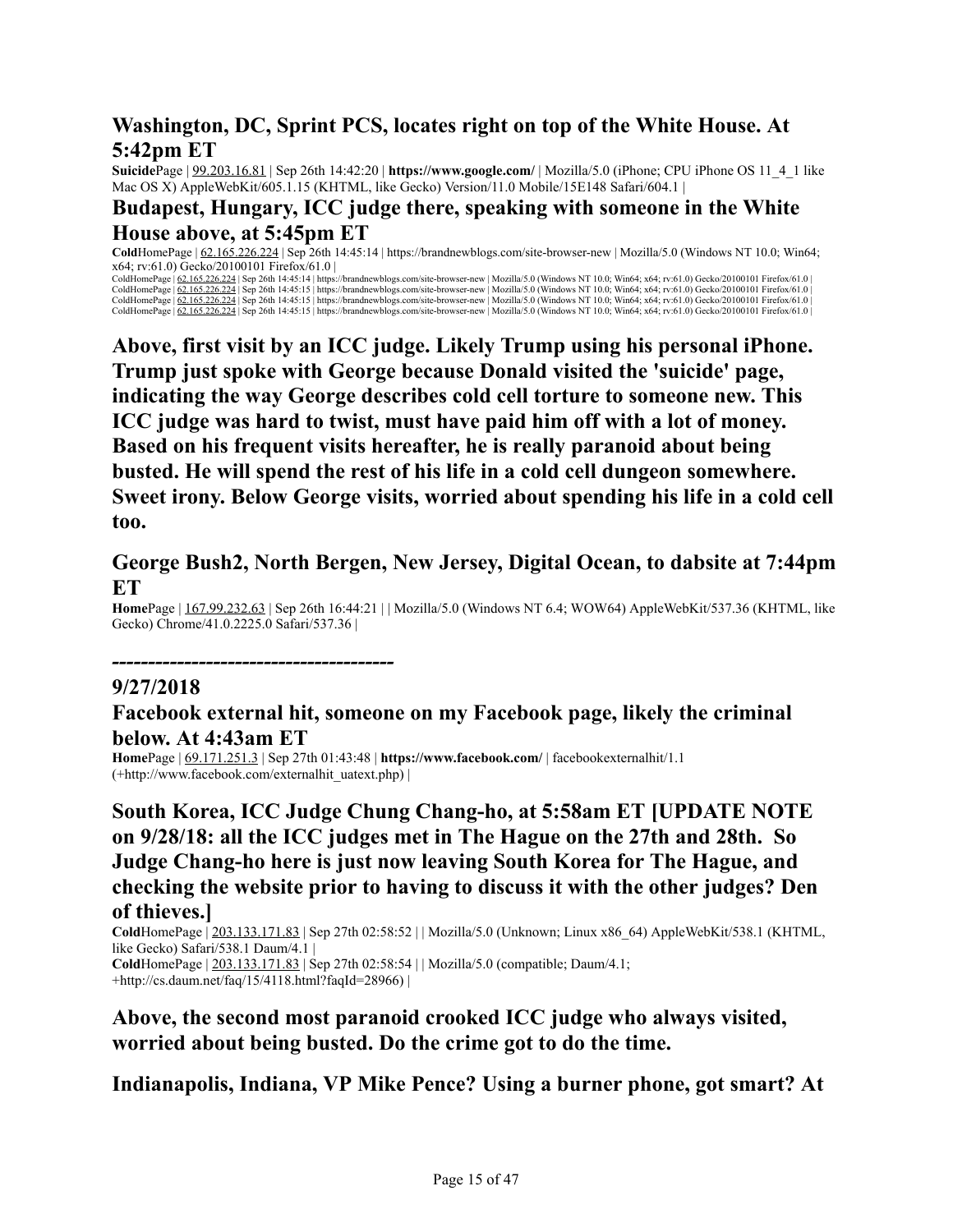### **9:56am ET**

**Cold**HomePage | 68.38.87.147 | Sep 27th 06:56:50 | **https://www.google.com/** | Mozilla/5.0 (Linux; Android 8.0.0; 2PZC5 Build/OPR6.170623.013) AppleWebKit/537.36 (KHTML, like Gecko) Chrome/69.0.3497.100 Mobile Safari/537.36 | **Intensive**Page | 68.38.87.147 | Sep 27th 06:57:50 | **http://coldcelltorture.com/** | Mozilla/5.0 (Linux; Android 8.0.0; 2PZC5 Build/OPR6.170623.013) AppleWebKit/537.36 (KHTML, like Gecko) Chrome/69.0.3497.100 Mobile Safari/537.36 |

### *---------------------------------------* **9/28/2018**

# **(another mini run on Facebook)**

### **Oconto, Wisconsin, from Facebook, at 7:29pm ET**

**Cold**HomePage | 184.158.58.43 | Sep 28th 16:29:04 | http://**m.facebook.com** | Mozilla/5.0 (iPhone; CPU iPhone OS 11\_4\_1 like Mac OS X) AppleWebKit/605.1.15 (KHTML, like Gecko) Mobile/15G77 [FBAN/FBIOS;FBDV/iPhone10,2;FBMD/iPhone;FBSN/iOS;FBSV/11.4.1;FBSS/3;FBCR/Verizon;FBID/phone;FBLC/en\_US;F BOP/5;FBRV/125656438] |

# **Osh Kosh, Wisconsin, from Facebook, at 7:31pm ET.**

**Cold**HomePage | 23.126.146.94 | Sep 28th 16:31:38 | http://**m.facebook.com** | Mozilla/5.0 (iPhone; CPU iPhone OS 12\_0 like Mac OS X) AppleWebKit/605.1.15 (KHTML, like Gecko) Mobile/16A366 [FBAN/FBIOS;FBDV/iPhone9,1;FBMD/iPhone;FBSN/iOS;FBSV/12.0;FBSS/2;FBCR/Sprint;FBID/phone;FBLC/en\_US;FBOP/ 5;FBRV/125136024] |

### **Tacoma, Washington, from Facebook, at 7:47pm ET.**

**Cold**HomePage | 172.58.40.111 | Sep 28th 16:47:32 | http://**m.facebook.com**/ | Mozilla/5.0 (Linux; Android 7.0; LG-TP450 Build/NRD90U; wv) AppleWebKit/537.36 (KHTML, like Gecko) Version/4.0 Chrome/66.0.3359.158 Mobile Safari/537.36 [FB\_IAB/FB4A;FBAV/184.0.0.41.79;] |

**It is 8:05pm ET, and for the past few hours there has been a mini run on Facebook when someone in the New York City library posted something about 'cold cell torture.' Then spread. A FBI officer and Sarah Palin constantly monitor Facebook for any postings about cold cell torture. They then alert George.**

# **Below, Anchorage, Alaska, GCI, this is Sarah Palin in Wasilla. She shows up each time there is a run on Facebook about cold cell torture. She last visited on 7/29, the day of the last run on Facebook. At 8:59pm ET.**

**Cold**HomePage | 24.237.158.29 | Sep 28th 17:59:35 | http://**m.facebook.com** | Mozilla/5.0 (iPhone; CPU iPhone OS 11\_4\_1 like Mac OS X) AppleWebKit/605.1.15 (KHTML, like Gecko) Mobile/15G77 [FBAN/FBIOS;FBDV/iPhone9,2;FBMD/iPhone;FBSN/iOS;FBSV/11.4.1;FBSS/3;FBCR/GCI;FBID/phone;FBLC/en\_US;FBOP/ 5;FBRV/124134826] |

**Facebook external hit, same time as Microsoft Bill Gates, below. So he too, has been told of the mini-run on Facebook, checking it out, at 9:21pm ET Cold**HomePage | 69.171.251.20 | Sep 28th 18:21:21 | | facebookexternalhit/1.1 | **Microsoft, same time as above hit on Facebook. At 9:21pm ET Cold**HomePage | 157.55.39.97 | Sep 28th 18:21:44 | | Mozilla/5.0 (compatible; bingbot/2.0; +http://www.bing.com/bingbot.htm)

# **At 9:40pm ET (5:40pm Alaska time,) I sent the below message to Sarah Palin via the form submission on her website. The subject was "TortureGate**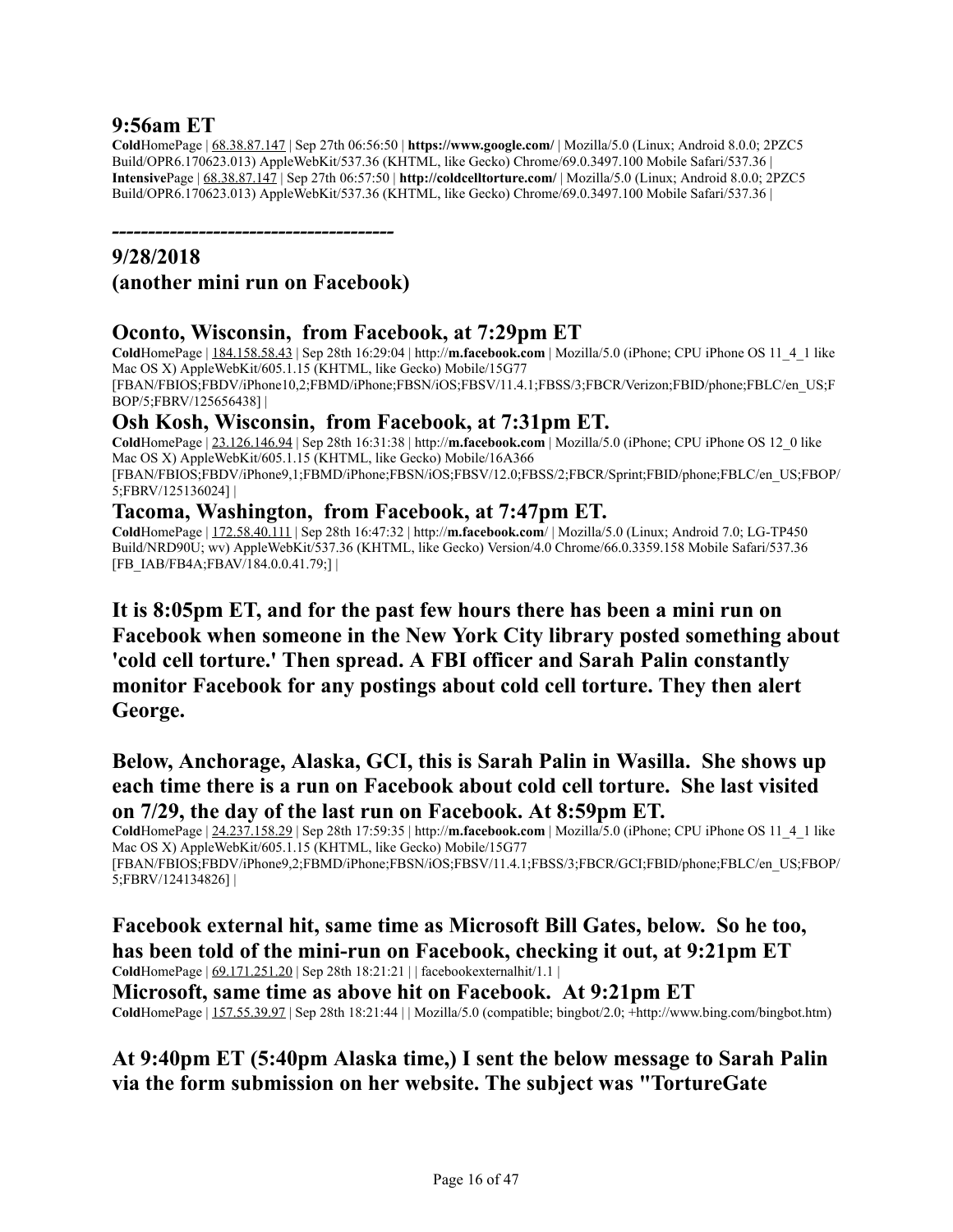# **Corruption Scandal."**

**"I am ashamed for you, having joined the pro torture/murder camp as a key supporter. In heaven I am going to put you on trial in final justice court, and you will answer the questions from all those victims tortured to death by those you gave such great oral support."**

**[UPDATE NOTE on 9/30/2018: I sent the above message to Sarah at 5:40pm Alaska time. Five hours later at 10:30pm Alaska time, Sarah's son Track Palin, was arrested on domestic violence charges, resisting arrest, preventing reporting of a crime, and others. This caused Track to be rejected from the veteran's program, and serve a year in detention, in a half-way house.]**

# *---------------------------------------*

**10/12/2018 Below, first Bill Gates tries to bribe the ICC judge, followed by Larry Page and Warren Buffett doing the same. Tag teamed by the criminals.**

**2-Way Conversation Below**

**Budapest, Hungary, to Elias, crooked ICC judge there, back again, at 5:46pm ET.**

**Elias-Home**-Page | 37.17.172.132 | Oct 10th 14:46:43 | | Mozilla/5.0 (X11; Linux x86\_64; rv:55.0) Gecko/20100101 Firefox/55.0 |

#### **Microsoft, Bill Gates at 5:50pm ET**

**Home**Page  $\left| \frac{40.77.167.42}{2} \right|$  Oct 10th 14:50:23  $\left| \right|$  Mozilla/5.0 (compatible; bingbot/2.0; +http://www.bing.com/bingbot.htm)

#### **3-Way Conversation Below**

#### **Omaha, Nebraska, Warren Buffett, at 6:00pm ET**

**Cold**HomePage | 174.71.72.17 | Oct 10th 15:00:41 | **https://www.google.com/** | Mozilla/5.0 (Windows NT 10.0; Win64; x64) AppleWebKit/537.36 (KHTML, like Gecko) Chrome/69.0.3497.100 Safari/537.36 |

#### **Google, Larry Page, at 6:01pm ET**

*---------------------------------------*

**Cold**HomePage | 72.14.199.64 | Oct 10th 15:01:16 | | FeedFetcher-Google; (+http://www.google.com/feedfetcher.html) |

#### **Budapest, Hungary, crooked ICC judge there, at 6:03pm ET**

**Cold**HomePage | 94.21.92.223 | Oct 10th 15:03:01 | https://brandnewblogs.com/site-browser-new | Mozilla/5.0 (Windows NT 10.0; Win64; x64; rv:61.0) Gecko/20100101 Firefox/61.0 |

**Cold**HomePage | 94.21.92.223 | Oct 10th 15:03:02 | https://brandnewblogs.com/site-browser-new | Mozilla/5.0 (Windows NT 10.0; Win64; x64; rv:61.0) Gecko/20100101 Firefox/61.0 |

**Cold**HomePage | 94.21.92.223 | Oct 10th 15:03:02 | https://brandnewblogs.com/site-browser-new | Mozilla/5.0 (Windows NT 10.0; Win64; x64; rv:61.0) Gecko/20100101 Firefox/61.0 |

#### **10/19/2018**

**Below is a mutual conversation between George Bush2 and someone in the Chinese government, in Beijing, China:**

**2-Way Conversation Below**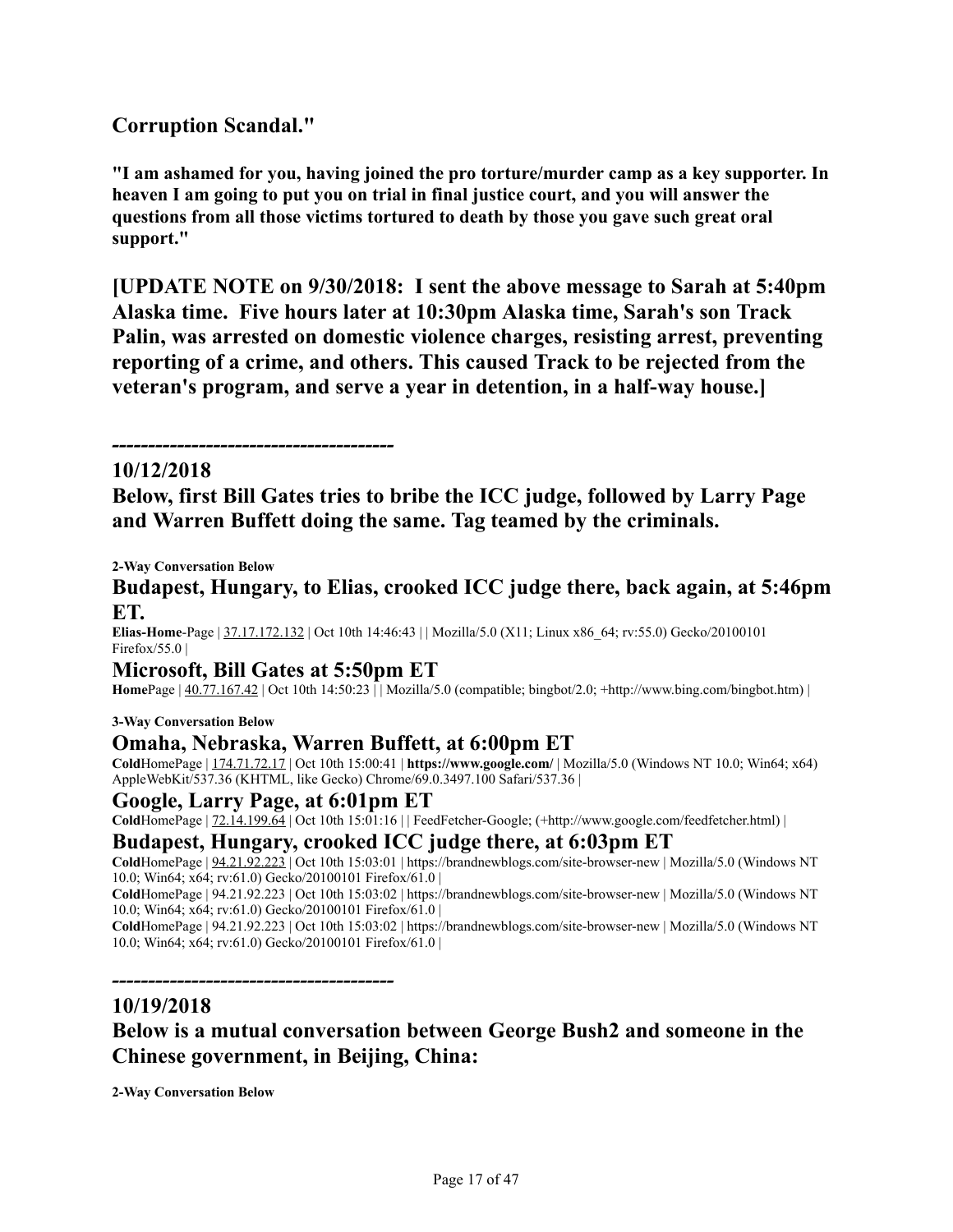### **Bush2 himself, to unspeak, while talking to China below, at 3:17pm ET**

**UPain**HomePage | 37.187.129.166 | Oct 19th 12:17:17 | http://**burger-imperia.com**/ | Mozilla/5.0 (X11; Linux x86\_64) AppleWebKit/537.36 (KHTML, like Gecko) Chrome/37.0.2062.120 Safari/537.36 |

**China, speaking with Bush2 above about my book and story, at 3:28pm ET UPain**HomePage | 220.243.136.26 | Oct 19th 12:28:01 | | Mozilla/5.0 (Linux; Android 6.0; Nexus 5 Build/MRA58N) AppleWebKit/537.36 (KHTML, like Gecko) Chrome/65.0.3325.181 Mobile Safari/537.36 |

#### **China, to dab site at 3:43pm ET**

**Home**Page | 216.74.126.8 | Oct 19th 12:43:48 | | Mozilla/5.0 (Macintosh; Intel Mac OS X 10\_12\_5) AppleWebKit/537.36 (KHTML, like Gecko) Chrome/58.0.3029.110 Safari/537.36 |

**At 4:04pm ET, it appears based on the above, that China has been speaking and listening to Bush2's side of the ICC judge bribe story, and to my book unspeakablepain.com, and me, obviously. If I could only be a fly on the wall.**

**I assume China will use this as some sort of negotiating tool, leveraging wide public disclosure verses what they want from the U.S. to remain hidden? Or, is this something that China will use to bolster themselves in the world's opinion, while putting mud in the eyes of the U.S.? If they go with corruption cover up they become stuck with it too. No way out afterwards. Whole ship sinks together.**

# **But it appears Bush2 bowed down on both knees in humiliation to the Chinese government, admitting crimes of making bribes; and why.**

**2-Way Conversation Below Microsoft, Bill Gates at 3:43pm, 4:09pm ET UPain**HomePage | 207.46.13.50 | Oct 19th 12:43:27 | | Mozilla/5.0 (compatible; bingbot/2.0; +http://www.bing.com/bingbot.htm) **Elias-Home**-Page | 157.55.39.246 | Oct 19th 13:09:29 | | Mozilla/5.0 (compatible; bingbot/2.0; +http://www.bing.com/bingbot.htm) |

#### **China, to cold cell, at 4:13pm ET**

*---------------------------------------*

**Cold**HomePage | 123.126.113.82 | Oct 19th 13:13:37 | | Sogou web spider/4.0(+http://www.sogou.com/docs/help/webmasters.htm#07) |

### **10/19/2018**

# **Chicago, Microsoft Corporate, Bill Gate's searching Bing for "cold cell torture hulk." A hulk is a prison ship, cold with no heat. At 10:43pm, 12:21am, 1:46am, 3:04am ET**

**CIA**Page | 23.101.169.3 | Oct 19th 19:43:24 | http://www.**bing.com/search?q=cold+cell+torture+hulk**&form=MSNH14&sc=8- 4&sp=-1&qs=n&sk= | Mozilla/5.0 (compatible; MSIE 9.0; Windows NT 6.1; Trident/5.0; Trident/5.0) |

**CIA**Page | 23.101.169.3 | Oct 19th 21:21:26 | http://www.**bing.com/search?q=cold+cell+torture+hulk**&form=MSNH14&sc=8- 4&sp=-1&qs=n&sk= | Mozilla/5.0 (compatible; MSIE 9.0; Windows NT 6.0; Trident/5.0; Trident/5.0) |

**CIA**Page | 23.101.169.3 | Oct 19th 22:46:34 | http://www.**bing.com/search?q=cold+cell+torture+hulk**&form=MSNH14&sc=8- 4&sp=-1&qs=n&sk= | Mozilla/5.0 (compatible; MSIE 9.0; Windows NT 6.1; Trident/5.0; Trident/5.0) |

**CIA**Page | 23.101.169.3 | Oct 20th 00:04:54 | http://www.**bing.com/search?q=cold+cell+torture+hulk**&form=MSNH14&sc=8- 4&sp=-1&qs=n&sk= | Mozilla/5.0 (compatible; MSIE 9.0; Windows NT 6.0; Trident/5.0; Trident/5.0) |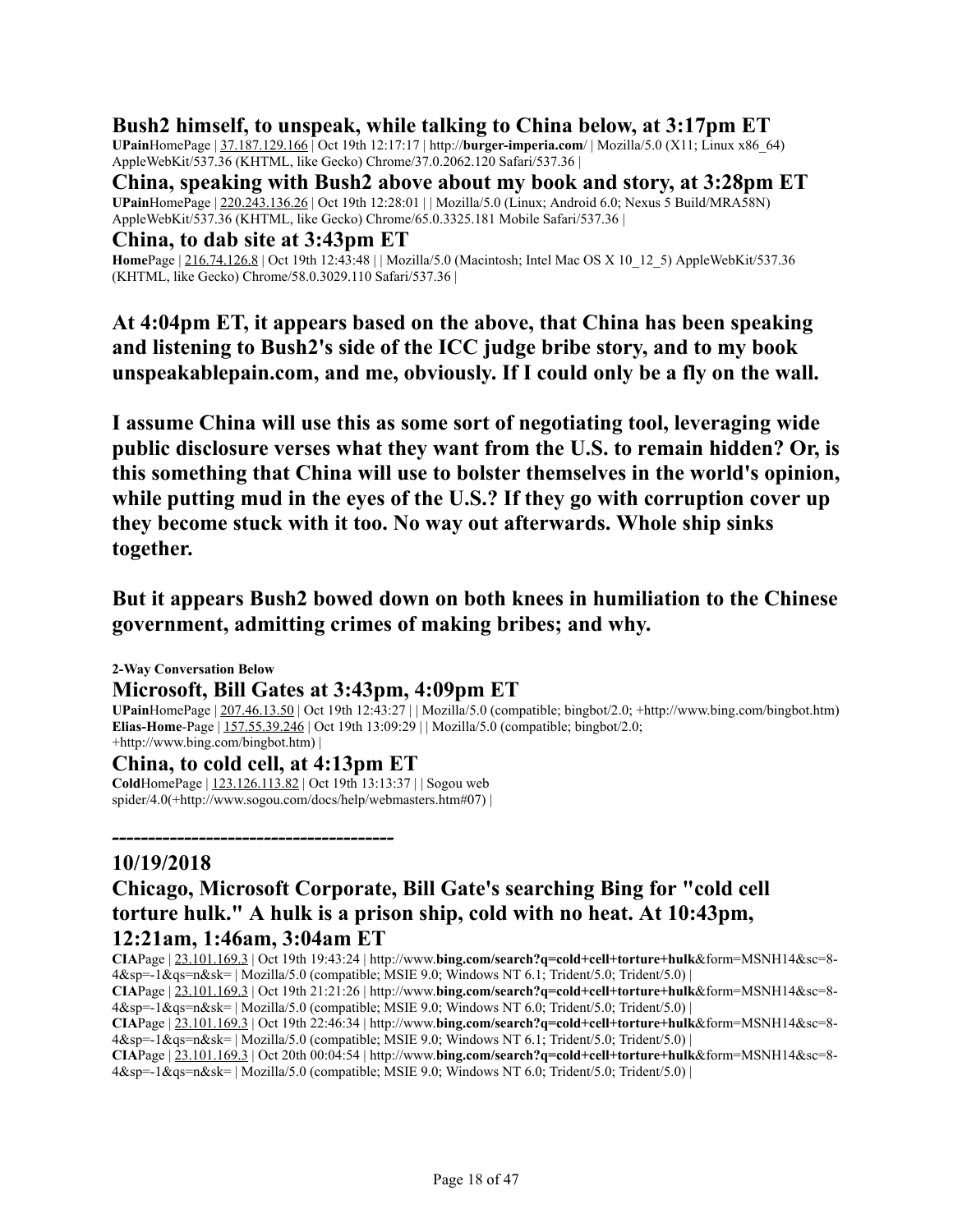**Someone, maybe China, told Bill Gates that cold cell torture was used on prison ships. That many died from hypothermia. So, Bill searches his own search engine for more information.**

### *---------------------------------------*

*---------------------------------------*

### **10/20/2018**

**Spartanburg, South Carolina, former SC Supreme Court Chief Justice Jean Toal, visiting dab site out of concern., at 7:56am ET**

**Home**Page | 71.85.54.160 | Oct 20th 04:56:58 | radicallantern.com | Mozilla/5.0 (Windows NT 10.0; Win64; x64; rv:62.0) Gecko/20100101 Firefox/62.0 |

**George is really worried now. Must pay me off somehow, take my website and book down. Getting hot in the kitchen. Above is the money person in South Carolina to see if they can offer help paying me off.**

#### **10/20/2018**

**Below, China next interviewed Dick Cheney about torture bribes and it's cover up. This is the first visit between Dick and China.**

### **China, to dab site, same time speaking with Dick Cheney, below, at 11:10pm ET**

**Home**Page | 220.243.136.238 | Oct 20th 20:10:41 | | Mozilla/5.0 (Linux; Android 6.0; Nexus 5 Build/MRA58N) AppleWebKit/537.36 (KHTML, like Gecko) Chrome/65.0.3325.181 Mobile Safari/537.36 | **Home**Page | 220.243.135.157 | Oct 20th 20:10:42 | | Mozilla/5.0 (Linux; Android 6.0; Nexus 5 Build/MRA58N) AppleWebKit/537.36 (KHTML, like Gecko) Chrome/65.0.3325.181 Mobile Safari/537.36 | **Pictures**Page | 220.243.135.220 | Oct 20th 20:10:42 | | Mozilla/5.0 (Linux; Android 6.0; Nexus 5 Build/MRA58N) AppleWebKit/537.36 (KHTML, like Gecko) Chrome/65.0.3325.181 Mobile Safari/537.36 |

### **Dick Cheney, to dab site, same time as China above. Cheney is being questioned, and the topic is me. I am not sure the Chinese will believe him. At 11:12pm ET**

**Home**Page | 216.145.5.42 | Oct 20th 20:12:36 | | Mozilla/5.0 (Macintosh; Intel Mac OS X 10.10; rv:59.0) Gecko/20100101 Firefox/59.0 |

# **So now we have Dick Cheney on both knees bowing down to the Chinese inquisitors. Talk about a full surrender. Both hands up.**

*---------------------------------------*

**10/20/2018 - Saturday**

**2-Way Conversation Below**

**Private IP address which only GoDaddy can do as the owner of the backbone, known as the maker baker, at 12:00am ET**

**Cold**HomePage | **10.33.135.148** | Oct 19th 21:00:07 | | Scrapy/1.5.1 (+https://scrapy.org) |

**Microsoft, Bill Gates at 12:10am ET**

LaudmanPage | 157.55.39.199 | Oct 19th 21:10:01 | | Mozilla/5.0 (iPhone; CPU iPhone OS 7\_0 like Mac OS X)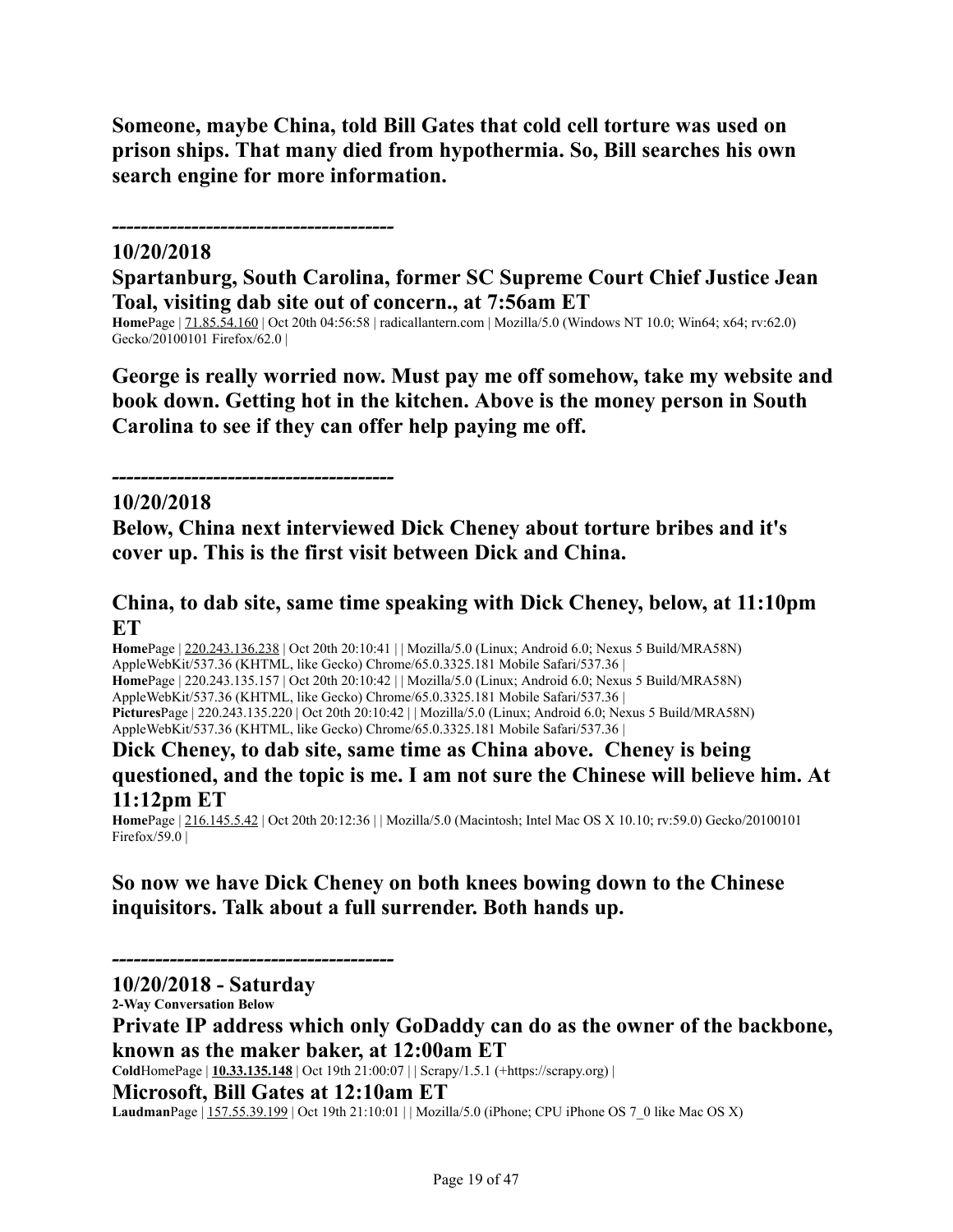AppleWebKit/537.51.1 (KHTML, like Gecko) Version/7.0 Mobile/11A465 Safari/9537.53 (compatible; bingbot/2.0; +http://www.bing.com/bingbot.htm) |

# **Above, Bill tries to get GoDaddy to take down my website fast, it has become a major problem.**

### **Honolulu, Hawaii, this is President Obama on vacation, keeping tabs with Bush2 and China, at 12:46am ET**

**Cold**HomePage | 141.239.214.152 | Oct 19th 21:46:58 | **https://www.google.com**/ | Mozilla/5.0 (Macintosh; Intel Mac OS X 10\_13\_6) AppleWebKit/537.36 (KHTML, like Gecko) Chrome/69.0.3497.100 Safari/537.36 |

### **Above, "Maybe President Obama can order GoDaddy to take down the website?"**

**2-Way Conversation Below Microsoft, Bill Gates at 1:06am ET** NoNamePage | 207.46.13.71 | Oct 19th 22:06:52 | | Mozilla/5.0 (compatible; bingbot/2.0; +http://www.bing.com/bingbot.htm) | **Google, Larry Page at 1:16am ET** ColdHomePage | 66.249.89.206 | Oct 19th 22:16:25 | | FeedFetcher-Google; (+http://www.google.com/feedfetcher.html) |

# **Above, Bill and Larry lament failure.**

*---------------------------------------*

#### **10/29/2018**

**Two-way Conversation Below**

### **Clifton, New Jersey, Digital Ocean, Bush2, at 1:10pm ET**

**Home**Page | 142.93.67.124 | Oct 29th 10:10:47 | | Mozilla/5.0 (X11; Datanyze; Linux x86\_64) AppleWebKit/537.36 (KHTML, like Gecko) Chrome/65.0.3325.181 Safari/537.36 |

#### **McAfee corporate, CEO, at 1:16pm ET**

**Cold**HomePage | 161.69.99.11 | Oct 29th 10:16:39 | | Mozilla/5.0 (Windows NT 6.1; WOW64; rv:29.0) Gecko/20120101 Firefox/29.0 | **Cold**HomePage | 161.69.99.11 | Oct 29th 10:16:56 | | Mozilla/5.0 (Windows NT 6.1; WOW64; rv:29.0) Gecko/20120101 Firefox/29.0  $\vert$ 

### **McAfee founder? Will George finish this guy off?**

### **Czech Republic. Crooked ICC Judge Robert Fremr from there, to Elias contact page, at 1:36pm ET**

**Elias-Contact**-Page | 77.240.183.205 | Oct 29th 10:36:28 | | Mozilla/5.0 (compatible; SpiderLing (a SPIDER for LINGustic research); +http://nlp.fi.muni.cz/projects/biwec/) |

#### **...4 minutes later...**

**Elias-Mini-Sermons**-Page | 77.240.183.205 | Oct 29th 10:39:47 | | Mozilla/5.0 (compatible; SpiderLing (a SPIDER for LINGustic research); +http://nlp.fi.muni.cz/projects/biwec/) |

**Elias-Home**-Page | 77.240.183.205 | Oct 29th 10:43:49 | | Mozilla/5.0 (compatible; SpiderLing (a SPIDER for LINGustic research); +http://nlp.fi.muni.cz/projects/biwec/) |

**Elias-Free-Books**-Page | 77.240.183.205 | Oct 29th 10:47:31 | | Mozilla/5.0 (compatible; SpiderLing (a SPIDER for LINGustic research); +http://nlp.fi.muni.cz/projects/biwec/) |

**Elias-Work**-Page | 77.240.183.205 | Oct 29th 10:50:27 | | Mozilla/5.0 (compatible; SpiderLing (a SPIDER for LINGustic research); +http://nlp.fi.muni.cz/projects/biwec/) |

**Elias-About**-Page | 77.240.183.205 | Oct 29th 10:53:04 | | Mozilla/5.0 (compatible; SpiderLing (a SPIDER for LINGustic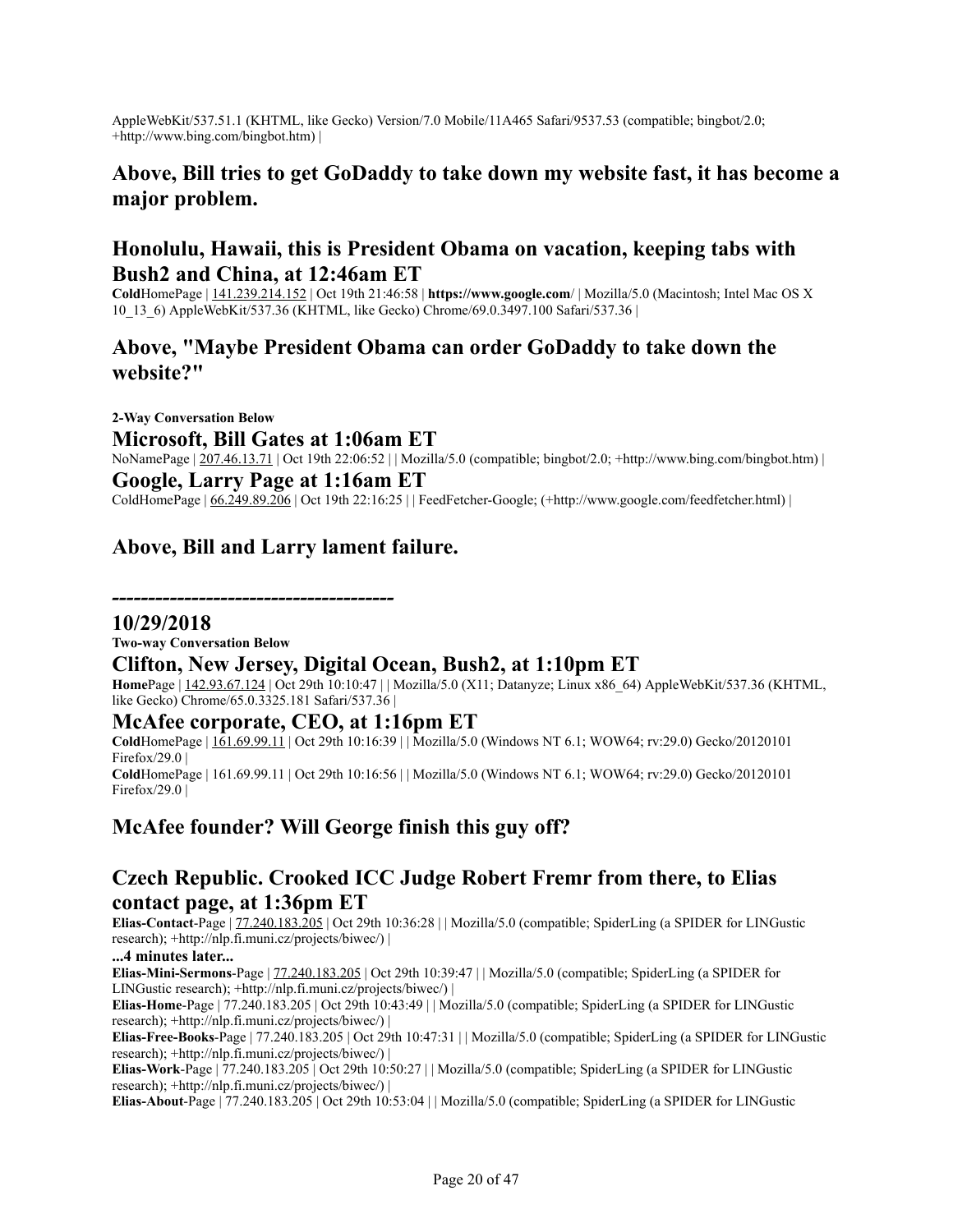research); +http://nlp.fi.muni.cz/projects/biwec/) | **...3 minutes later... Elias-Ministry**-Page | 77.240.183.205 | Oct 29th 10:56:00 | | Mozilla/5.0 (compatible; SpiderLing (a SPIDER for LINGustic research); +http://nlp.fi.muni.cz/projects/biwec/) | **Elias-Prophecy**-Page | 77.240.183.205 | Oct 29th 10:58:44 | | Mozilla/5.0 (compatible; SpiderLing (a SPIDER for LINGustic research); +http://nlp.fi.muni.cz/projects/biwec/) |

# **Apple corporate, going to Google searching for cold cell torture, clicked on link visiting website. This is a person, not a bot. Are they searching to see if still in Google? Tim Cook, CEO of Apple Computer? At 1:39pm ET**

**Cold**HomePage | 17.217.66.248 | Oct 29th 10:39:35 | https://**www.google.com**/ | Mozilla/5.0 (Macintosh; Intel Mac OS X 10\_13\_6) AppleWebKit/537.36 (KHTML, like Gecko) Chrome/69.0.3497.100 Safari/537.36 |

#### **11/5/2018**

# **Below is a summary of the China bribe cover up negotiation meetings with Bill Gates in the lead role. Bill Gates is like a god in China, they worship him. The pattern of meetings is telling.**

**Telephone Conference Calls**

*---------------------------------------*

**11/5/2018: 10:00am Bush2 & Larry Page 11:15am Bush2 & Bill Gates 11:55am Microsoft CEO, someone in the UK 12:30pm Microsoft CEO & Cal State Dyersburg 1:00pm China & Microsoft CEO & Larry Page 1:30pm China & educator at high school in Canada (Dyersburg paper person) 1:50pm Microsoft & Larry Page 2:20pm China & Microsoft CEO & Bill Gates 3:15pm China & China (alone) 4:00pm China & Larry Page 6:20pm Bill Gates (richest human on earth) visited alone 6:40pm Larry Page & someone in Washington, DC & someone in Louisiana 7:00pm Microsoft CEO & someone in Riverside, California 8:20pm Bill Gates (richest human on earth) & someone in Columbus, Ohio 11/6/2018: 11:30pm Bill Gates & Someone in LA & Ontario & Chino Hills 12:30am Larry Page & Chino Hills 1:00am China & Bill Gates 1:40am China & Microsoft CEO 2:00am China & Bill Gates 3:30am China & Bush2 & Bill Gates & Ontario 5:00am China & Larry Page 6:20am Bill Gates & Larry Page 7:00am China & Bill Gates 9:00am Larry Page & Chino Hills & Canada 10:00am Bill Gates & someone in Lubbock Texas 11:00am China & someone in Riverside, California 11:45am Larry Page & Lightspeed network educator in Florida 12:15pm Larry Page & Microsoft** 12:40pm Bill Gates & Larry Page & Micrsoft CEO & someone in Atlanta & Cal State person & proxy user **3:40pm China & Larry Page & someone in the Netherlands 9:00pm Bill Gates & Larry Page 9:20pm Bill Gates & someone in Chino Hills**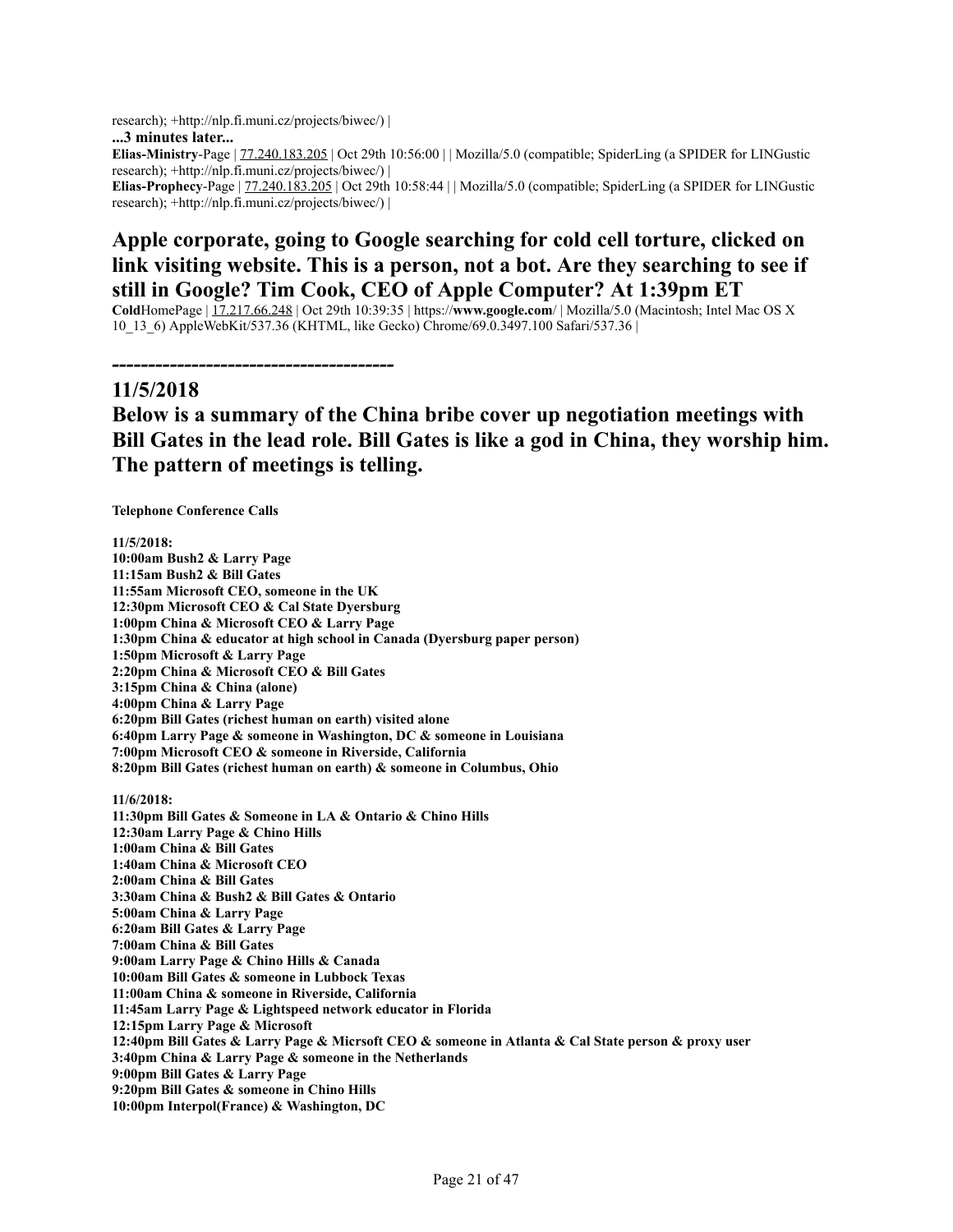**11:00pm Bill Gates & Interpol(France) 11:45pm China & China & Larry Page**

**11/6/2018: 1:30am China & Bill Gates & Australia 2:20am Bush2 & Microsoft CEO 2:40am ICC Judge in Czech Republic & Larry Page 3:15am ICC Judge in Czech Republic & Bush2 5:20am China & Larry Page 6:15am China & Larry Page 7:15am China & Bill Gates & Microsoft CEO 8:00am Larry Page & Microsoft CEO 8:30am China & Larry Page 10:00am Bill Gates & Microsoft CEO 10:30am Bush2 & Microsoft CEO 11:20am Larry Page & someone in Pasadena 1:30pm Larry Page & Microsoft CEO 2:00pm China & Larry Page 3:00pm China & Chino Hills 3:15pm Chino Hills & Larry Page 3:40pm Microsoft CEO & someone in New Zealand on 'cisco.com'**

**(con't 11/7/2018) 5:00pm China & Larry Page 5:45pm Bill Gates & Microsoft CEO 6:45pm Bush2 & ICC judge in Japan & unknown & Portland & Moreno Valley 7:50pm Czech ICC judge & Bill Gates & Microsoft CEO & New Zealand(Cisco) 8:05pm Czech ICC judge & Larry Page 8:45pm Czech ICC judge & Microsoft CEO 9:45pm Bill Gates & unknown 11:00pm China & Larry Page & Microsoft CEO & Chino Hills 11:30pm China & Bill Gates & Microsoft CEO & Larry Page**

**11/8/2018:**

**12:15am Bill Gates & Larry Page 1:00am (Bush2 money payoff person) & Cloud proxy user & Microsoft CEO 2:00am Larry Page & Microsoft CEO 2:30am China & Bush2 & Netherlands 3:00am China & Bill Gates 3:30am Dick Cheney & Bill Gates 5:00am Larry Page & someone in Dallas 6:00am Japan ICC judge & Bill Gates 7:30am Larry Page & 2 from Microsoft 8:15am China & Bush2 & Microsoft CEO 9:45am Bush2 & Bill Gates & Chino Hills 11:00am China & LA area & Portland area 11:40am China & 2 in the Netherlands 12:30pm China & China**

#### **11/9/2018**

*---------------------------------------*

**6-Way Conversation Below Google, Larry Page, at 6:23pm ET Cold**HomePage | 66.249.89.74 | Nov 09th 16:23:30 | | FeedFetcher-Google; (+http://www.google.com/feedfetcher.html) | **Oracle CEO, at 6:23pm ET Cold**HomePage | 129.146.100.52 | Nov 09th 16:23:43 | | Mozilla/5.0 (Windows NT 10.0; Win64; x64; rv:57.0) Gecko/20100101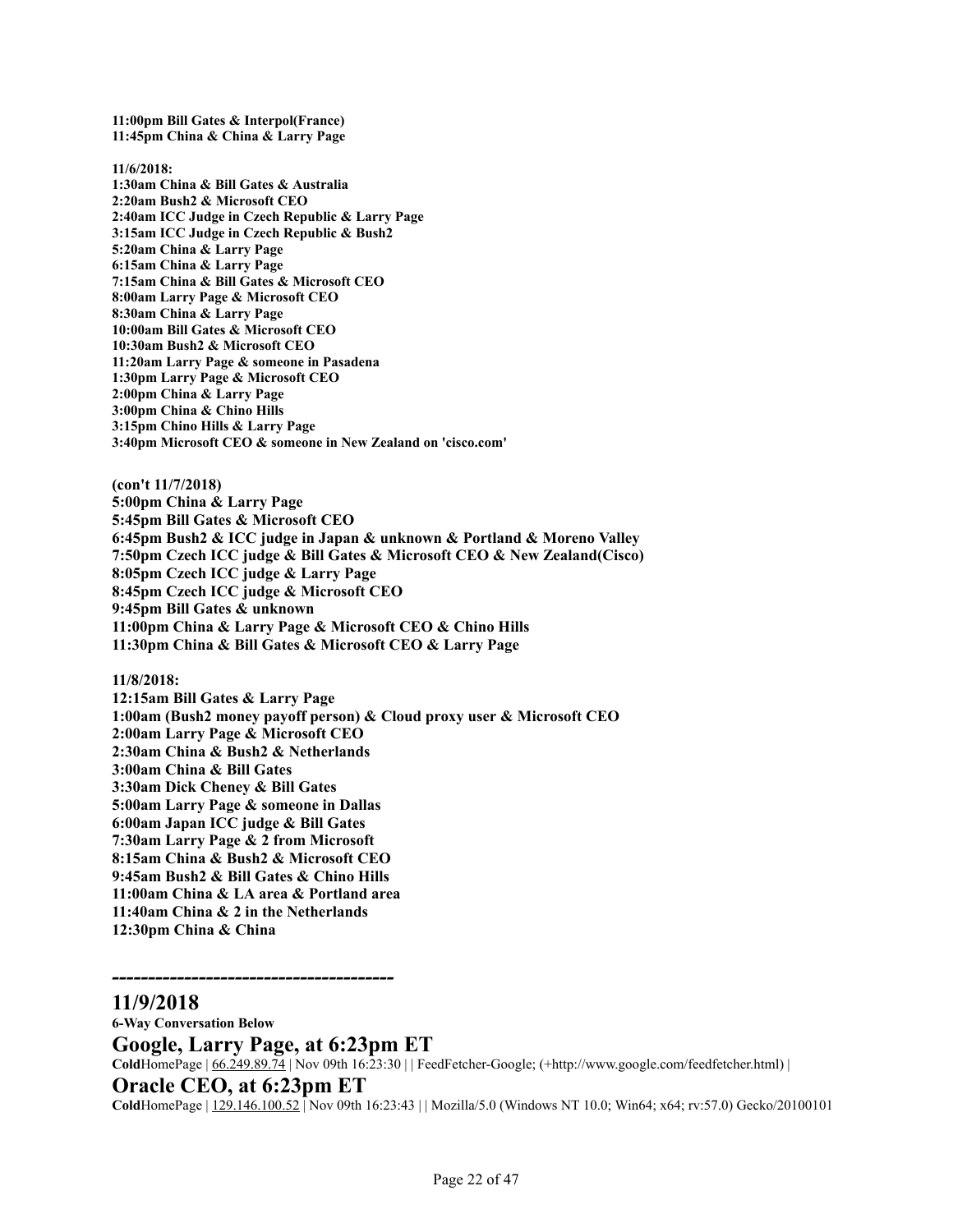#### Firefox/57.0 |

### **Microsoft, Bill Gates at 6:35pm ET**

**CIAPage**  $|207.46.13.137|$  Nov 09th  $16:35:58$  | Mozilla/5.0 (compatible; bingbot/2.0; +http://www.bing.com/bingbot.htm) |

#### **Germany CIA center, at 6:33pm ET**

**Home**Page | 95.216.0.38 | Nov 09th 16:33:16 | | Mozilla/5.0 (compatible; MJ12bot/v1.4.8; http://mj12bot.com/) | HomePage | 95.216.0.38 | Nov 09th 16:33:18 | | Mozilla/5.0 (compatible; MJ12bot/v1.4.8; http://mj12bot.com/) | HomePage | 95.216.0.38 | Nov 09th 16:33:21 | | Mozilla/5.0 (compatible; MJ12bot/v1.4.8; http://mj12bot.com/) | HomePage | 95.216.0.38 | Nov 09th 16:33:23 | | Mozilla/5.0 (compatible; MJ12bot/v1.4.8; http://mj12bot.com/) |

### **Ecuador, Corporacion Nacional De Telecomunicaciones, but could be Wikileaks guy in the Ecuador embassy in London, or his hosts getting ready to bag him out the door? At 6:36pm ET**

**Wells-Landing**-Page | 201.219.41.100 | Nov 09th 16:36:49 | | Mozilla/5.0 (Windows NT 10.0; Win64; x64; rv:57.0) Gecko/20100101 Firefox/57.0 |

#### **China, to Wells, at 6:43pm ET**

**Wells-Main-**Page | 123.125.71.82 | Nov 09th 16:43:23 | | Mozilla/5.0 (compatible; Baiduspider/2.0; +http://www.baidu.com/search/spider.html) |

**Wells-Landing**-Page | 123.125.71.17 | Nov 09th 16:43:24 | | Mozilla/5.0 (compatible; Baiduspider/2.0; +http://www.baidu.com/search/spider.html) |

### **11/17/2018**

**2-Way Conversation**

### **Oracle CEO, at 12:13pm ET**

*---------------------------------------*

**Home**Page | 184.94.240.92 | Nov 17th 10:13:55 | | Mozilla/5.0 (Windows NT 10.0; WOW64; rv:53.0) Gecko/20100101 Firefox/53.0  $\vert$ 

**Home**Page | 184.94.240.92 | Nov 17th 10:13:58 | | Mozilla/5.0 (Windows NT 10.0; WOW64; rv:53.0) Gecko/20100101 Firefox/53.0  $\vert$ 

**Pictures**Page | 184.94.240.92 | Nov 17th 10:13:59 | | Mozilla/5.0 (Windows NT 10.0; WOW64; rv:53.0) Gecko/20100101 Firefox/53.0 |

### **Microsoft, Bill Gates to unspeak, at 12:16pm ET**

**UPain**HomePage | 157.55.39.176 | Nov 17th 10:16:36 | | Mozilla/5.0 (iPhone; CPU iPhone OS 7\_0 like Mac OS X) AppleWebKit/537.51.1 (KHTML, like Gecko) Version/7.0 Mobile/11A465 Safari/9537.53 (compatible; bingbot/2.0; +http://www.bing.com/bingbot.htm) |

### **Above, the Oracle criminal is speaking with Bill just before a meeting with China, below.**

### **China, at 12:28pm ET**

*---------------------------------------*

**UPain**HomePage | 123.126.113.87 | Nov 17th 10:28:33 | | Sogou web spider/4.0(+http://www.sogou.com/docs/help/webmasters.htm#07) |

### **11/24/2018**

### **Jacksonville, Florida, 'Karen Thomas' likely, the CIA contacted her to visit elias, to try to convince her to contact me as the shill? At 3:14pm.**

**Elias-Home**-Page | 68.67.74.98 | Nov 24th 13:14:29 | **eliasmonastery.org** | Mozilla/5.0 (Windows; U; Windows NT 5.1; en-US) AppleWebKit/533.4 (KHTML, like Gecko) Chrome/5.0.375.99 Safari/533.4 |

#### **TOR proxy CIA agent Jose who always visits from porn websites, at 3:34pm ET**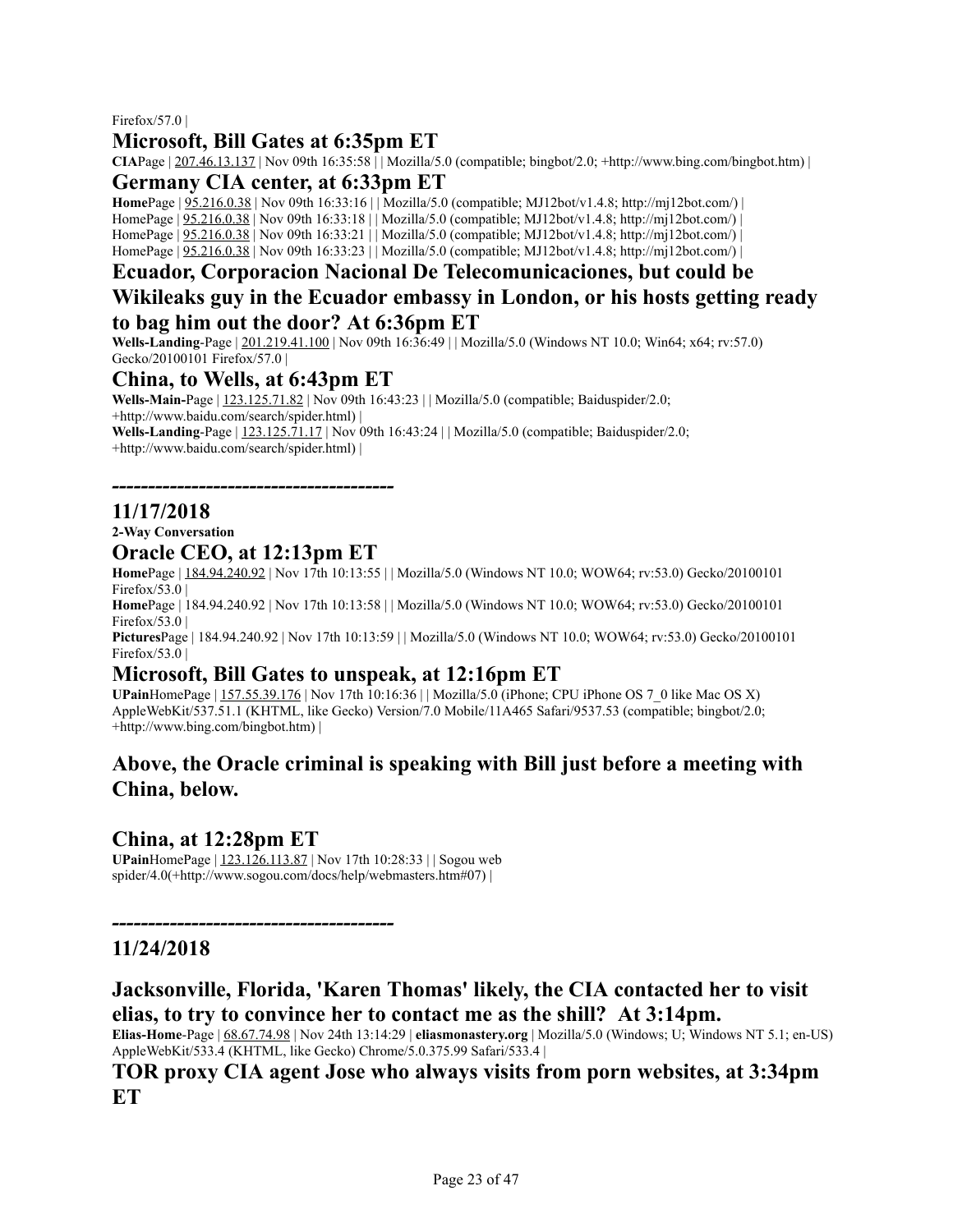**Wells-Landing**-Page | 185.220.102.6 | Nov 24th 13:34:08 | **http://lesbianism.xblognetwork.com** | Mozilla/5.0 (Windows NT 6.1; Win64; x64) AppleWebKit/537.36 (KHTML, like Gecko) Chrome/67.0.3396.87 Safari/537.36 OPR/54.0.2952.51 |

*---------------------------------------*

#### **11/24/2018 2-Way Conversation Below Microsoft Bill Gates, at 8:59pm ET**

**Roberson**Page | 207.46.13.191 | Nov 24th 18:59:26 | | Mozilla/5.0 (compatible; bingbot/2.0; +http://www.bing.com/bingbot.htm)

### **Winnetka, Illinois, sister Cindy, to elias about page, someone contacted her about me and elias. At 9:16pm ET**

**Elias-Contact**-Page | 173.165.85.237 | Nov 24th 19:16:39 | **https://www.google.com/** | Mozilla/5.0 (iPhone; CPU iPhone OS 11\_2\_5 like Mac OS X) AppleWebKit/604.5.6 (KHTML, like Gecko) Version/11.0 Mobile/15D60 Safari/604.1 | **Elias-About**-Page | 173.165.85.237 | Nov 24th 19:16:53 | **http://eliasmonastery.com/contact.php** | Mozilla/5.0 (iPhone; CPU iPhone OS 11\_2\_5 like Mac OS X) AppleWebKit/604.5.6 (KHTML, like Gecko) Version/11.0 Mobile/15D60 Safari/604.1 |

# **First 'Karen Thomas' in Jacksonville (undercover CIA agent from time at Rainbow Lake Resort,) visited at 3pm, to Elias, now my sister visits Elias as well, at 9pm.**

### **Microsoft Bill Gates, at 9:31pm ET**

*---------------------------------------*

**Pantera**Page | 157.55.39.129 | Nov 24th 19:31:29 | | Mozilla/5.0 (compatible; bingbot/2.0; +http://www.bing.com/bingbot.htm) |

**12/1/2018**

|

**3-Way Conversation Below**

**Microsoft, to dab, at 3:28pm ET Home**Page | 207.46.13.140 | Dec 01st 13:28:17 | | Mozilla/5.0 (compatible; bingbot/2.0; +http://www.bing.com/bingbot.htm) | **China, to dab, at 3:31pm ET**

**Home**Page | 106.120.173.111 | Dec 01st 13:31:17 | | Sogou web spider/4.0(+http://www.sogou.com/docs/help/webmasters.htm#07) |

#### **Google, to dab, at 3:47pm ET**

**Pictures**Page | 66.249.75.218 | Dec 01st 13:47:42 | | Mozilla/5.0 (Linux; Android 6.0.1; Nexus 5X Build/MMB29P) AppleWebKit/537.36 (KHTML, like Gecko) Chrome/41.0.2272.96 Mobile Safari/537.36 (compatible; Googlebot/2.1; +http://www.google.com/bot.html) |

**Above meeting between Bill Gates of Microsoft, Larry Page of Google, and someone in China, was about me, all three visiting davidbardes.com. A last minute meeting before the Trump/Jinping dinner in 30 minutes. It appears I will be the topic at some point in their dinner.**

**South Korea, corrupt ICC judge Chung-Ho Chang, checking in at 4:24pm ET, right as Trump and Jinping meet for dinner. Nervous about his fate.**

**Cold**HomePage | 203.133.168.230 | Dec 01st 14:24:09 | | Mozilla/5.0 (compatible; Daum/4.1; +http://cs.daum.net/faq/15/4118.html?faqId=28966) |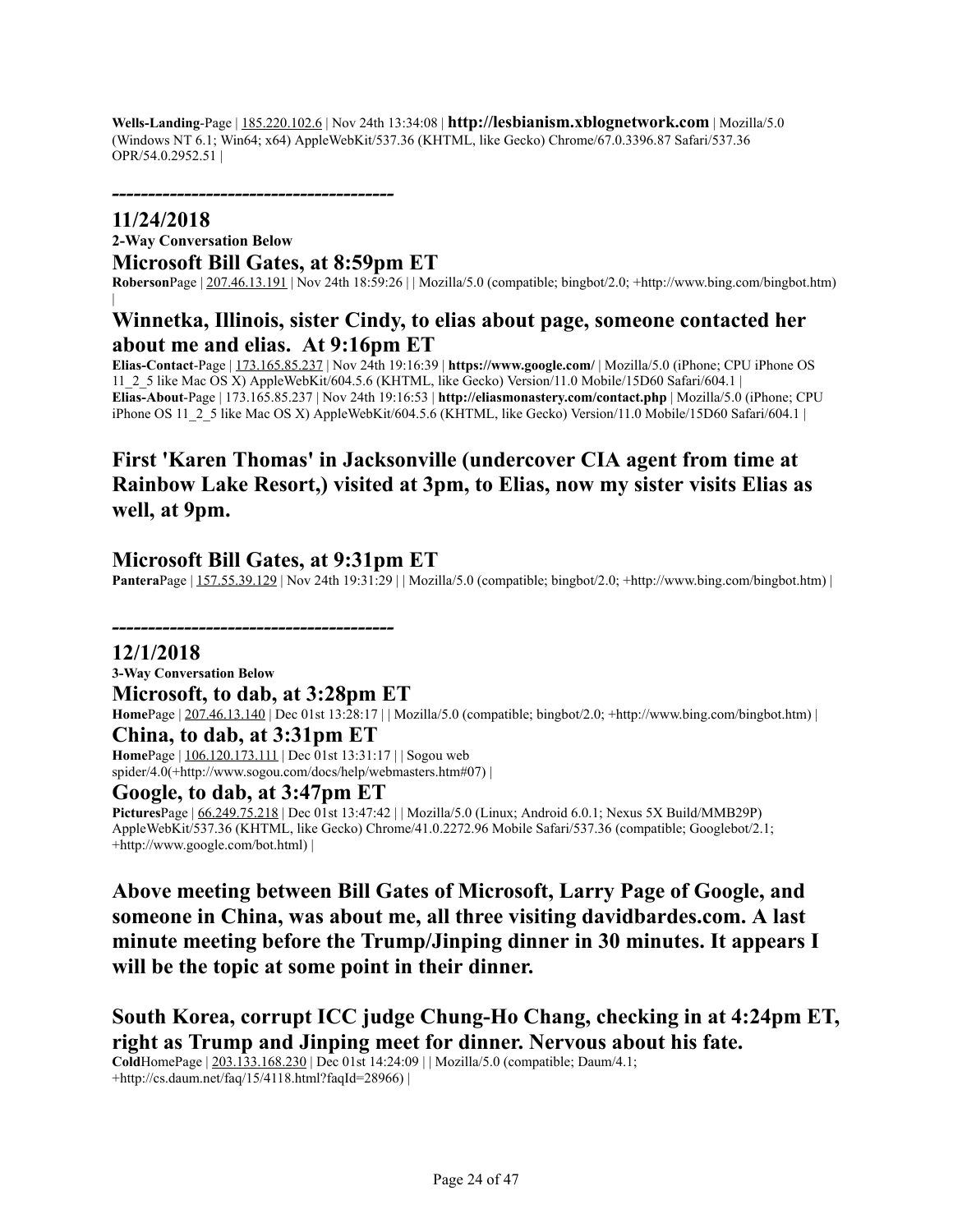### **12/31/2018**

**2-Way Conversation Below**

### **China, at 1:15pm ET**

*---------------------------------------*

**Cold**HomePage | 106.38.241.172 | Dec 31st 11:15:01 | | Sogou web spider/4.0(+http://www.sogou.com/docs/help/webmasters.htm#07) |

### **Cambridge, Massachusetts (Harvard) at 1:22pm ET**

**Cold**HomePage | 73.149.130.131 | Dec 31st 11:22:08 | **https://www.google.com/** | Mozilla/5.0 (Windows NT 10.0; Win64; x64) AppleWebKit/537.36 (KHTML, like Gecko) Chrome/71.0.3578.98 Safari/537.36 |

**3-Way Conversation Below**

### **McAfee, at 3:17pm ET**

**Cold**HomePage | 161.69.99.11 | Dec 31st 13:17:14 | | Mozilla/5.0 (Windows NT 6.1; WOW64; rv:29.0) Gecko/20120101 Firefox/29.0 |

### **Microsoft, Bill Gates at 3:20pm ET**

**Cold**HomePage  $|40.77.167.82|$  Dec 31st 13:20:29  $|$  Mozilla/5.0 (compatible; bingbot/2.0; +http://www.bing.com/bingbot.htm)  $|$ 

# **McAfee, at 3:27pm ET**

**Cold**HomePage | 161.69.99.11 | Dec 31st 13:27:52 | | Mozilla/5.0 (Windows NT 6.1; WOW64; rv:29.0) Gecko/20120101 Firefox/29.0  $\vert$ 

### **Google, Larry Page at 3:34pm ET**

**Cold**HomePage | 66.249.87.42 | Dec 31st 13:34:16 | | FeedFetcher-Google; (+http://www.google.com/feedfetcher.html) |

# **McAfee person last visited on October 29, 2018 with George Bush2. Now Larry and Microsoft are speaking with this person. Could be the founder who threatened to rat out this corrupt group of bad actors.**

*---------------------------------------*

### **1/5/2019**

**3-Way Conversation Below**

**McAfee, at 8:17am ET**

**UPain**HomePage | 161.69.99.11 | Jan 05th 06:17:36 | | Mozilla/5.0 (Windows NT 6.1; WOW64; rv:29.0) Gecko/20120101 Firefox/29.0 |

### **Google, Larry Page at 8:21am ET**

**FBI**Page | 66.249.79.76 | Jan 05th 06:21:32 | | Mozilla/5.0 (Linux; Android 6.0.1; Nexus 5X Build/MMB29P) AppleWebKit/537.36 (KHTML, like Gecko) Chrome/41.0.2272.96 Mobile Safari/537.36 (compatible; Googlebot/2.1; +http://www.google.com/bot.html) |

#### **McAfee, at 8:26am ET**

**UPain**HomePage | 161.69.99.11 | Jan 05th 06:26:26 | | Mozilla/5.0 (Windows NT 6.1; WOW64; rv:29.0) Gecko/20120101 Firefox/29.0 |

#### **Google, Larry Page at 8:35am ET**

ColdHomePage | 72.14.199.142 | Jan 05th 06:35:49 | | FeedFetcher-Google; (+http://www.google.com/feedfetcher.html) |

#### **CIA via Russia spoof, at 8:39am ET**

**Wells-Landing**-Page | 5.3.208.15 | Jan 05th 06:39:04 | http://doitrightled.com/index.php | Mozilla/5.0 (Windows NT 6.3; Win64; x64) AppleWebKit/537.36 (KHTML, like Gecko) Chrome/67.0.3396.87 Safari/537.36 |

#### **2-Way Conversation Below**

### **Germany CIA center, at 8:43am ET**

**Home**Page | 188.40.107.254 | Jan 05th 06:43:25 | | Mozilla/5.0 (compatible; BLEXBot/1.0; +http://webmeup-crawler.com/) | PicturesPage | 188.40.107.254 | Jan 05th 06:43:27 | | Mozilla/5.0 (compatible; BLEXBot/1.0; +http://webmeup-crawler.com/) |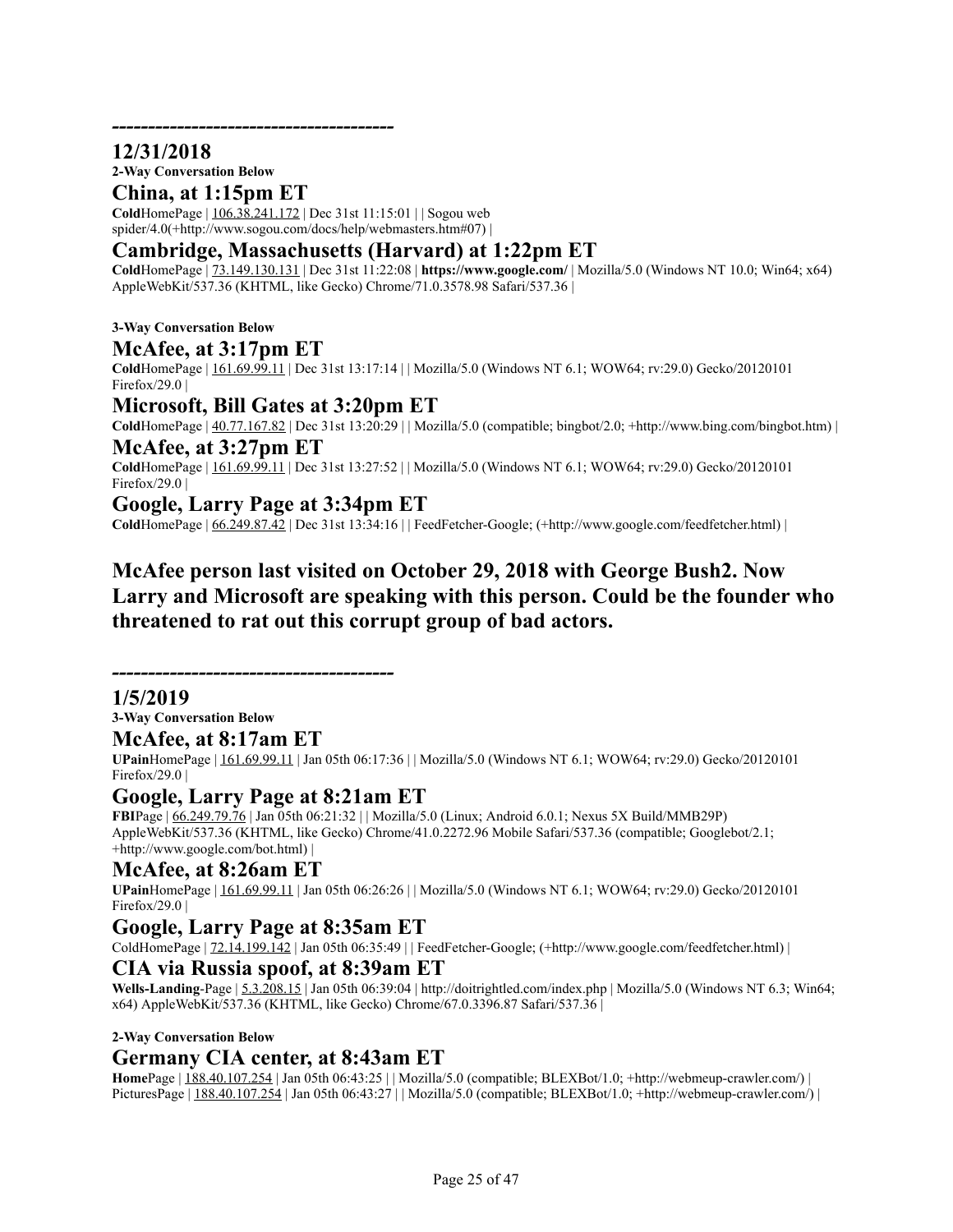# **Google, at 8:49am ET**

**Cold**HomePage | 66.249.69.27 | Jan 05th 06:49:16 | | Mozilla/5.0 (Linux; Android 6.0.1; Nexus 5X Build/MMB29P) AppleWebKit/537.36 (KHTML, like Gecko) Chrome/41.0.2272.96 Mobile Safari/537.36 (compatible; Googlebot/2.1; +http://www.google.com/bot.html) |

#### **3-Way Conversation Below**

# **Prague, Czech Republic, crooked ICC judge there, at 9:05am ET**

**Wells-Landing**-Page | 89.177.36.70 | Jan 05th 07:05:37 | http://doitrightled.com/index.php | Mozilla/5.0 (Windows NT 6.1; Win64; x64) AppleWebKit/537.36 (KHTML, like Gecko) Chrome/67.0.3396.87 Safari/537.36 OPR/54.0.2952.64 |

#### **Viet Nam, at 9:05am ET**

**Cold**HomePage | 103.131.71.155 | Jan 05th 07:05:00 | | Mozilla/5.0 (compatible; coccocbot-web/1.0; +http://help.coccoc.com/searchengine) |

### **Microsoft, Bill Gates at 9:08am ET**

**Elias-Home**-Page | 207.46.13.194 | Jan 05th 07:08:25 | | Mozilla/5.0 (compatible; bingbot/2.0; +http://www.bing.com/bingbot.htm) |

### **Microsoft, Bill Gates at 9:15am ET**

*---------------------------------------*

**Home**Page | 207.46.13.187 | Jan 05th 07:15:50 | | Mozilla/5.0 (compatible; bingbot/2.0; +http://www.bing.com/bingbot.htm) |

#### **1/8/2019**

**2-Way Conversation Below**

#### **China, at 3:28am ET**

**UPain**HomePage | 106.38.241.182 | Jan 08th 01:28:52 | | Sogou web spider/4.0(+http://www.sogou.com/docs/help/webmasters.htm#07) |

#### **George Bush2 at 3:36am ET**

**Home**Page | 159.203.75.231 | Jan 08th 01:36:33 | | Mozilla/5.0 (X11; Datanyze; Linux x86\_64) AppleWebKit/537.36 (KHTML, like Gecko) Chrome/65.0.3325.181 Safari/537.36 |

#### **3-Way Conversation Below**

### **Google, Larry Page at 3:57am ET**

**Cold**HomePage | 66.249.69.106 | Jan 08th 01:57:39 | | Mozilla/5.0 (Linux; Android 6.0.1; Nexus 5X Build/MMB29P) AppleWebKit/537.36 (KHTML, like Gecko) Chrome/41.0.2272.96 Mobile Safari/537.36 (compatible; Googlebot/2.1; +http://www.google.com/bot.html) |

### **McAfee, at 3:57am ET**

**Wells-Landing**-Page | 161.69.99.11 | Jan 08th 01:57:06 | | Mozilla/5.0 (Windows NT 6.1; WOW64; rv:29.0) Gecko/20120101 Firefox/29.0 |

### **Tbilisi, Georgia (the country) at 3:59am ET**

Wells-Landing-Page | 109.172.196.234 | Jan 08th 01:59:15 | http://doitrightled.com/index.php | Mozilla/5.0 (Windows NT 10.0; Win64; x64) AppleWebKit/537.36 (KHTML, like Gecko) Chrome/58.0.3029.110 Safari/537.36 Edge/16.16299 |

### **George Bush2 at 4:19am ET**

**UPain**HomePage | 159.203.109.81 | Jan 08th 02:19:07 | **http://www.unspeakablepain.com** | Mozilla/5.0 (X11; Datanyze; Linux x86\_64) AppleWebKit/537.36 (KHTML, like Gecko) Chrome/65.0.3325.181 Safari/537.36 | **UPain**HomePage | 159.203.109.81 | Jan 08th 02:19:47 | http://www.unspeakablepain.com | Mozilla/5.0 (X11; Datanyze; Linux x86\_64) AppleWebKit/537.36 (KHTML, like Gecko) Chrome/65.0.3325.181 Safari/537.36 |

**Update Note: The McAfee founder was prosecuted for tax crimes and sent to prison in Spain. Once extradition back to the USA was ordered, this man was found dead from hanging in his prison cell. His family posted to his social media account the letter "Q." Which explains his murder. He must have threatened to rat out the criminals. Got the usual ending.**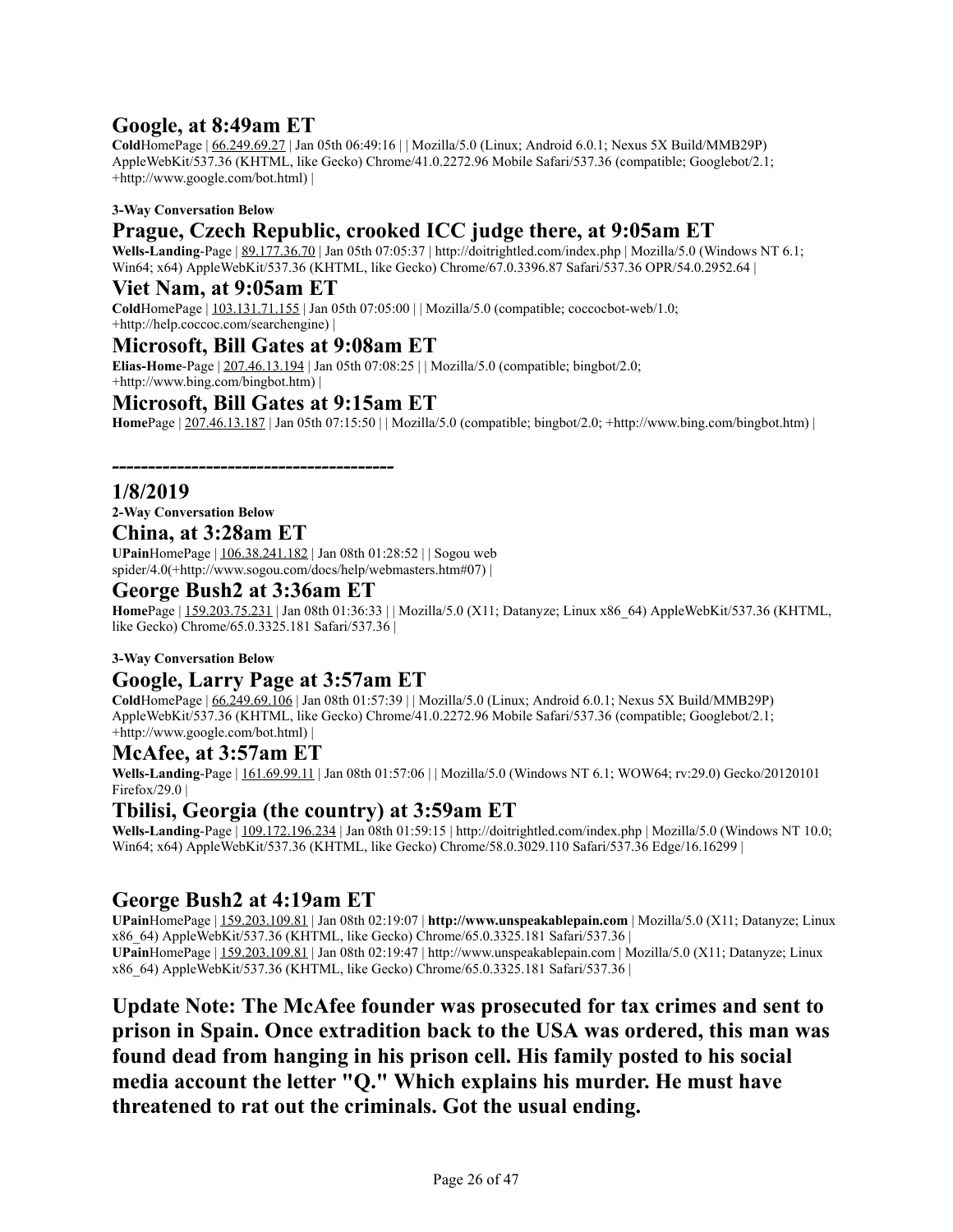### **1/15/2019**

#### **2-Way Conversation Below**

#### **Microsoft, Bill Gates at 9:34am ET**

**Home**Page | 207.46.13.189 | Jan 15th 07:34:01 | | Mozilla/5.0 (compatible; bingbot/2.0; +http://www.bing.com/bingbot.htm) |

#### **Facebook, external hit, at 9:34am ET**

**Cold**HomePage | 173.252.79.3 | Jan 15th 07:34:54 | | facebookexternalhit/1.1 (+http://www.facebook.com/externalhit\_uatext.php)

#### **2-Way Conversation Below France, Interpol, at 9:57am ET**

**UPain**HomePage | 178.255.215.80 | Jan 15th 07:57:46 | | Mozilla/5.0 (compatible; Exabot/3.0; +http://www.exabot.com/go/robot)

#### **CIA via Russia spoof, at 10:00am ET**

**Wells-Landing**-Page | 31.184.238.107 | Jan 15th 08:00:56 | http://doitrightled.com/index.php | Mozilla/5.0 (Windows NT 10.0; Win64; x64) AppleWebKit/537.36 (KHTML, like Gecko) Chrome/68.0.3440.106 Safari/537.36 |

# **Above, this is the first visit by Interpol in France. Busy bribing the crooked ICC judges. The French criminals are really paranoid about getting caught, they think they are righteous while just guilty scumbags.**

*---------------------------------------*

#### **1/16/2019**

### **George Bush2 himself at 7:29am ET**

ColdHomePage | 199.249.230.82 | Jan 16th 05:29:36 | http://pizza-imperia.com/ | Mozilla/5.0 (Windows NT 6.1; WOW64) AppleWebKit/537.36 (KHTML, like Gecko) Chrome/41.0.2272.89 Safari/537.36 |

### **George Bush2 himself at 7:45am ET**

ColdHomePage | 199.249.230.70 | Jan 16th 05:45:15 | http://burger-imperia.com/ | Mozilla/5.0 (Windows NT 6.1; WOW64) AppleWebKit/537.36 (KHTML, like Gecko) Chrome/41.0.2272.89 Safari/537.36 |

#### **2-Way Conversation Below**

### **FBI spy-bot tracking a Texas person at a railroad, at 8:40am ET**

**Cold**HomePage | **8.28.16.254** | Jan 16th 06:40:51 | | Mozilla/5.0 (Windows NT 10.0; Win64; x64) AppleWebKit/537.36 (KHTML, like Gecko) Chrome/71.0.3578.98 Safari/537.36 |

**Cold**HomePage | 170.49.113.19 | Jan 16th 06:40:51 | **https://www.google.com/** | Mozilla/5.0 (Windows NT 10.0; Win64; x64) AppleWebKit/537.36 (KHTML, like Gecko) Chrome/71.0.3578.98 Safari/537.36 |

**Cold**HomePage | 170.49.113.19 | Jan 16th 06:40:53 | **https://www.google.com/** | Mozilla/5.0 (Windows NT 10.0; Win64; x64) AppleWebKit/537.36 (KHTML, like Gecko) Chrome/71.0.3578.98 Safari/537.36 |

**FBI**Page | **8.28.16.254** | Jan 16th 06:41:37 | | Mozilla/5.0 (Windows NT 10.0; Win64; x64) AppleWebKit/537.36 (KHTML, like Gecko) Chrome/71.0.3578.98 Safari/537.36 |

**FBI**Page | 170.49.113.19 | Jan 16th 06:41:37 | **http://coldcelltorture.com/** | Mozilla/5.0 (Windows NT 10.0; Win64; x64) AppleWebKit/537.36 (KHTML, like Gecko) Chrome/71.0.3578.98 Safari/537.36 |

ColdHomePage | 162.210.196.130 | Jan 16th 06:43:12 | | Mozilla/5.0 (compatible; MJ12bot/v1.4.8; http://mj12bot.com/) |

**Accident**Page | **8.28.16.254** | Jan 16th 06:43:24 | | Mozilla/5.0 (Windows NT 10.0; Win64; x64) AppleWebKit/537.36 (KHTML, like Gecko) Chrome/71.0.3578.98 Safari/537.36 |

**Accident**Page | 170.49.113.19 | Jan 16th 06:43:24 | **http://coldcelltorture.com/fbi.php** | Mozilla/5.0 (Windows NT 10.0; Win64; x64) AppleWebKit/537.36 (KHTML, like Gecko) Chrome/71.0.3578.98 Safari/537.36 |

**Intensive**Page | **8.28.16.254** | Jan 16th 06:43:57 | | Mozilla/5.0 (Windows NT 10.0; Win64; x64) AppleWebKit/537.36 (KHTML, like Gecko) Chrome/71.0.3578.98 Safari/537.36 |

**Intensive**Page | 170.49.113.19 | Jan 16th 06:43:57 | **http://coldcelltorture.com/accident.php** | Mozilla/5.0 (Windows NT 10.0; Win64; x64) AppleWebKit/537.36 (KHTML, like Gecko) Chrome/71.0.3578.98 Safari/537.36 |

### **George Bush2 himself at 8:44am ET**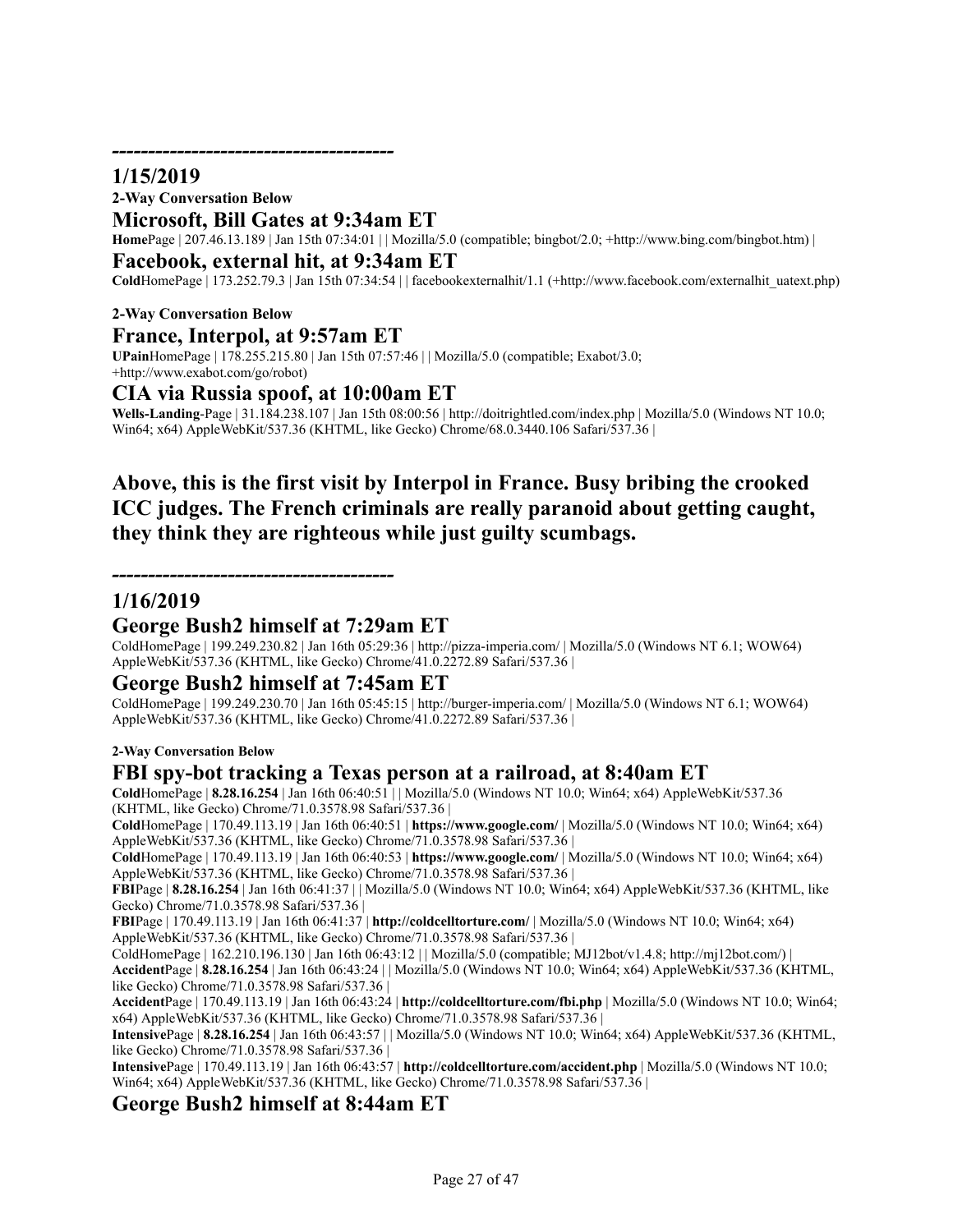**Cold**HomePage | 193.90.12.117 | Jan 16th 06:44:17 | http://burger-imperia.com/ | Mozilla/5.0 (Windows NT 6.1; WOW64) AppleWebKit/537.36 (KHTML, like Gecko) Chrome/41.0.2272.89 Safari/537.36 |

*---------------------------------------*

# **1/16/2019**

### **George Bush2 himself at 4:26am ET**

**Cold**HomePage | 185.234.217.241 | Jan 16th 02:26:21 | http://pizza-imperia.com/ | Mozilla/5.0 (Windows NT 6.1; WOW64) AppleWebKit/537.36 (KHTML, like Gecko) Chrome/41.0.2272.89 Safari/537.36 |

#### **3-Way Conversation Below**

#### **TOR proxy, CIA Jose who always visits from porn websites, at 4:55am ET**

**Wells-Landing**-Page | 51.75.253.147 | Jan 16th 02:55:28 | **http://lesbiandoctor.reallesbians.instakink.com** | Mozilla/5.0 (Windows NT 10.0; Win64; x64) AppleWebKit/537.36 (KHTML, like Gecko) Chrome/68.0.3440.106 Safari/537.36 OPR/55.0.2994.44 |

**Wells-Landing**-Page | 195.176.3.23 | Jan 16th 06:32:42 | **http://lesbianpornpics.relayblog.com** | Mozilla/5.0 (Windows NT 6.3; Win64; x64) AppleWebKit/537.36 (KHTML, like Gecko) Chrome/68.0.3440.84 Safari/537.36 |

#### **Chino Hills, California, at 5:09pm ET**

**Cold**HomePage | 47.145.205.184 | Jan 16th 03:09:58 | | Mozilla/5.0 (Macintosh; Intel Mac OS X 10\_13\_6) AppleWebKit/605.1.15 (KHTML, like Gecko) | **Cold**HomePage | 47.145.205.184 | Jan 16th 03:09:58 | | Mozilla/5.0 (iPhone; CPU iPhone OS 11\_3 like Mac OS X)

AppleWebKit/605.1.15 (KHTML, like Gecko) Version/11.0 Mobile/15E148 Safari/604.1 |

### **France, Interpol, at 5:17am ET**

**Cold**HomePage | 37.187.56.76 | Jan 16th 03:17:11 | | Mozilla/5.0 (X11; Linux i686; rv:21.0) Gecko/20100101 Firefox/21.0 |

| $\frac{1}{2}$                                                                                                           |
|-------------------------------------------------------------------------------------------------------------------------|
| ColdHomePage   37.187.56.76   Jan 16th 03:17:14     Mozilla/5.0 (X11; Linux i686; rv:21.0) Gecko/20100101 Firefox/21.0  |
| ThreePage   37.187.56.76   Jan 16th 03:17:16     Mozilla/5.0 (X11; Linux i686; rv:21.0) Gecko/20100101 Firefox/21.0     |
| IntensivePage   37.187.56.76   Jan 16th 03:17:18     Mozilla/5.0 (X11: Linux i686: rv:21.0) Gecko/20100101 Firefox/21.0 |
| SuicidePage   37.187.56.76   Jan 16th 03:17:21     Mozilla/5.0 (X11; Linux i686; rv:21.0) Gecko/20100101 Firefox/21.0   |
| FBIPage   37.187.56.76   Jan 16th 03:17:23     Mozilla/5.0 (X11; Linux i686; rv:21.0) Gecko/20100101 Firefox/21.0       |
| CIAPage   37.187.56.76   Jan 16th 03:17:25     Mozilla/5.0 (X11; Linux i686; rv:21.0) Gecko/20100101 Firefox/21.0       |
| BorderPage   37.187.56.76   Jan 16th 03:17:27     Mozilla/5.0 (X11; Linux i686; rv:21.0) Gecko/20100101 Firefox/21.0    |
| LaudmanPage   37.187.56.76   Jan 16th 03:17:30     Mozilla/5.0 (X11: Linux i686: rv:21.0) Gecko/20100101 Firefox/21.0   |
| AccidentPage   37.187.56.76   Jan 16th 03:17:32     Mozilla/5.0 (X11; Linux i686; rv:21.0) Gecko/20100101 Firefox/21.0  |
| MiamiDadePage   37.187.56.76   Jan 16th 03:17:34     Mozilla/5.0 (X11: Linux i686; rv:21.0) Gecko/20100101 Firefox/21.0 |
| PompanoPage   37.187.56.76   Jan 16th 03:17:36     Mozilla/5.0 (X11; Linux i686; rv:21.0) Gecko/20100101 Firefox/21.0   |
| PanteraPage   37.187.56.76   Jan 16th 03:17:38     Mozilla/5.0 (X11; Linux i686; rv:21.0) Gecko/20100101 Firefox/21.0   |
| NoNamePage   37.187.56.76   Jan 16th 03:17:41     Mozilla/5.0 (X11: Linux i686: rv:21.0) Gecko/20100101 Firefox/21.0    |
| JuvenilePage   37.187.56.76   Jan 16th 03:17:43   Mozilla/5.0 (X11; Linux i686; rv:21.0) Gecko/20100101 Firefox/21.0    |
| LaudmanPage   37.187.56.76   Jan 16th 03:17:45     Mozilla/5.0 (X11: Linux i686: rv:21.0) Gecko/20100101 Firefox/21.0   |
| PelicanPage   37.187.56.76   Jan 16th 03:17:47     Mozilla/5.0 (X11: Linux i686: rv:21.0) Gecko/20100101 Firefox/21.0   |
| PlatcherPage   37.187.56.76   Jan 16th 03:17:50     Mozilla/5.0 (X11; Linux i686; rv:21.0) Gecko/20100101 Firefox/21.0  |
| MottPage   37.187.56.76   Jan 16th 03:17:52     Mozilla/5.0 (X11; Linux i686; rv:21.0) Gecko/20100101 Firefox/21.0      |
| DanielsPage   37.187.56.76   Jan 16th 03:17:54     Mozilla/5.0 (X11; Linux i686; rv:21.0) Gecko/20100101 Firefox/21.0   |
| DavidPage   37.187.56.76   Jan 16th 03:17:56     Mozilla/5.0 (X11: Linux i686: rv:21.0) Gecko/20100101 Firefox/21.0     |
| RobersonPage   37.187.56.76   Jan 16th 03:17:58     Mozilla/5.0 (X11; Linux i686; rv:21.0) Gecko/20100101 Firefox/21.0  |
| TraskPage   37.187.56.76   Jan 16th 03:18:01     Mozilla/5.0 (X11: Linux i686: rv:21.0) Gecko/20100101 Firefox/21.0     |
| FBIPage   37.187.56.76   Jan 16th 03:18:06     Mozilla/5.0 (X11; Linux i686; rv:21.0) Gecko/20100101 Firefox/21.0       |
| TraskPage   37.187.56.76   Jan 16th 03:18:08     Mozilla/5.0 (X11; Linux i686; rv:21.0) Gecko/20100101 Firefox/21.0     |
| MoultonPage   37.187.56.76   Jan 16th 03:18:10     Mozilla/5.0 (X11; Linux i686; rv:21.0) Gecko/20100101 Firefox/21.0   |
| ColdHomePage   37.187.56.76   Jan 16th 03:18:13     Mozilla/5.0 (X11; Linux i686; rv:21.0) Gecko/20100101 Firefox/21.0  |
| WilsonPage   37.187.56.76   Jan 16th 03:18:15     Mozilla/5.0 (X11: Linux i686: rv:21.0) Gecko/20100101 Firefox/21.0    |
| ColdHomePage   37.187.56.76   Jan 16th 03:18:17   Mozilla/5.0 (X11; Linux i686; rv:21.0) Gecko/20100101 Firefox/21.0    |
| ColdHomePage   37.187.56.76   Jan 16th 03:18:20     Mozilla/5.0 (X11: Linux i686: rv:21.0) Gecko/20100101 Firefox/21.0  |
| ColdHomePage   37.187.56.76   Jan 16th 03:18:23     Mozilla/5.0 (X11: Linux i686: rv:21.0) Gecko/20100101 Firefox/21.0  |
| ColdHomePage   37.187.56.76   Jan 16th 03:18:25     Mozilla/5.0 (X11; Linux i686; rv:21.0) Gecko/20100101 Firefox/21.0  |
| ColdHomePage   37.187.56.76   Jan 16th 03:18:28     Mozilla/5.0 (X11: Linux i686: rv:21.0) Gecko/20100101 Firefox/21.0  |
| ColdHomePage   37.187.56.76   Jan 16th 03:18:31     Mozilla/5.0 (X11; Linux i686; rv:21.0) Gecko/20100101 Firefox/21.0  |
| ColdHomePage   37.187.56.76   Jan 16th 03:18:33     Mozilla/5.0 (X11; Linux i686; rv:21.0) Gecko/20100101 Firefox/21.0  |
| ColdHomePage   37.187.56.76   Jan 16th 03:18:36     Mozilla/5.0 (X11; Linux i686; rv:21.0) Gecko/20100101 Firefox/21.0  |
| ColdHomePage   37.187.56.76   Jan 16th 03:18:38     Mozilla/5.0 (X11; Linux i686; rv:21.0) Gecko/20100101 Firefox/21.0  |
| ColdHomePage   37.187.56.76   Jan 16th 03:18:41     Mozilla/5.0 (X11: Linux i686: rv:21.0) Gecko/20100101 Firefox/21.0  |
| ColdHomePage   37.187.56.76   Jan 16th 03:18:44     Mozilla/5.0 (X11: Linux i686: rv:21.0) Gecko/20100101 Firefox/21.0  |
| ColdHomePage   37.187.56.76   Jan 16th 03:18:46     Mozilla/5.0 (X11: Linux i686: rv:21.0) Gecko/20100101 Firefox/21.0  |
| ColdHomePage   37.187.56.76   Jan 16th 03:18:49     Mozilla/5.0 (X11; Linux i686; rv:21.0) Gecko/20100101 Firefox/21.0  |
| ColdHomePage   37.187.56.76   Jan 16th 03:18:52     Mozilla/5.0 (X11; Linux i686; rv:21.0) Gecko/20100101 Firefox/21.0  |
| ColdHomePage   37.187.56.76   Jan 16th 03:18:54     Mozilla/5.0 (X11: Linux i686: rv:21.0) Gecko/20100101 Firefox/21.0  |
|                                                                                                                         |

*---------------------------------------*

#### **1/20/2019**

**3-Way Conversation Below**

#### **CIA via Ukraine spoof, at 12:37pm ET**

**Wells-Landing**-Page | 178.159.37.38 | Jan 20th 10:37:39 | http://doitrightled.com/index.php | Mozilla/5.0 (Windows NT 10.0; Win64; x64) AppleWebKit/537.36 (KHTML, like Gecko) Chrome/67.0.3396.79 Safari/537.36 |

#### **CIA via Russia spoof, at 12:41pm ET**

**Wells-Landing**-Page | 95.71.47.151 | Jan 20th 10:41:39 | http://vopinc.org | Mozilla/5.0 (Windows NT 10.0; Win64; x64) AppleWebKit/537.36 (KHTML, like Gecko) Chrome/58.0.3029.110 Safari/537.36 Edge/16.16299 |

#### **Philippines, crooked ICC judge there, at 12:43pm ET**

**Wells-Landing**-Page | 49.150.162.237 | Jan 20th 10:43:01 | http://doitrightled.com/index.php | Mozilla/5.0 (Windows NT 6.3; Win64; x64) AppleWebKit/537.36 (KHTML, like Gecko) Chrome/66.0.3359.181 Safari/537.36 |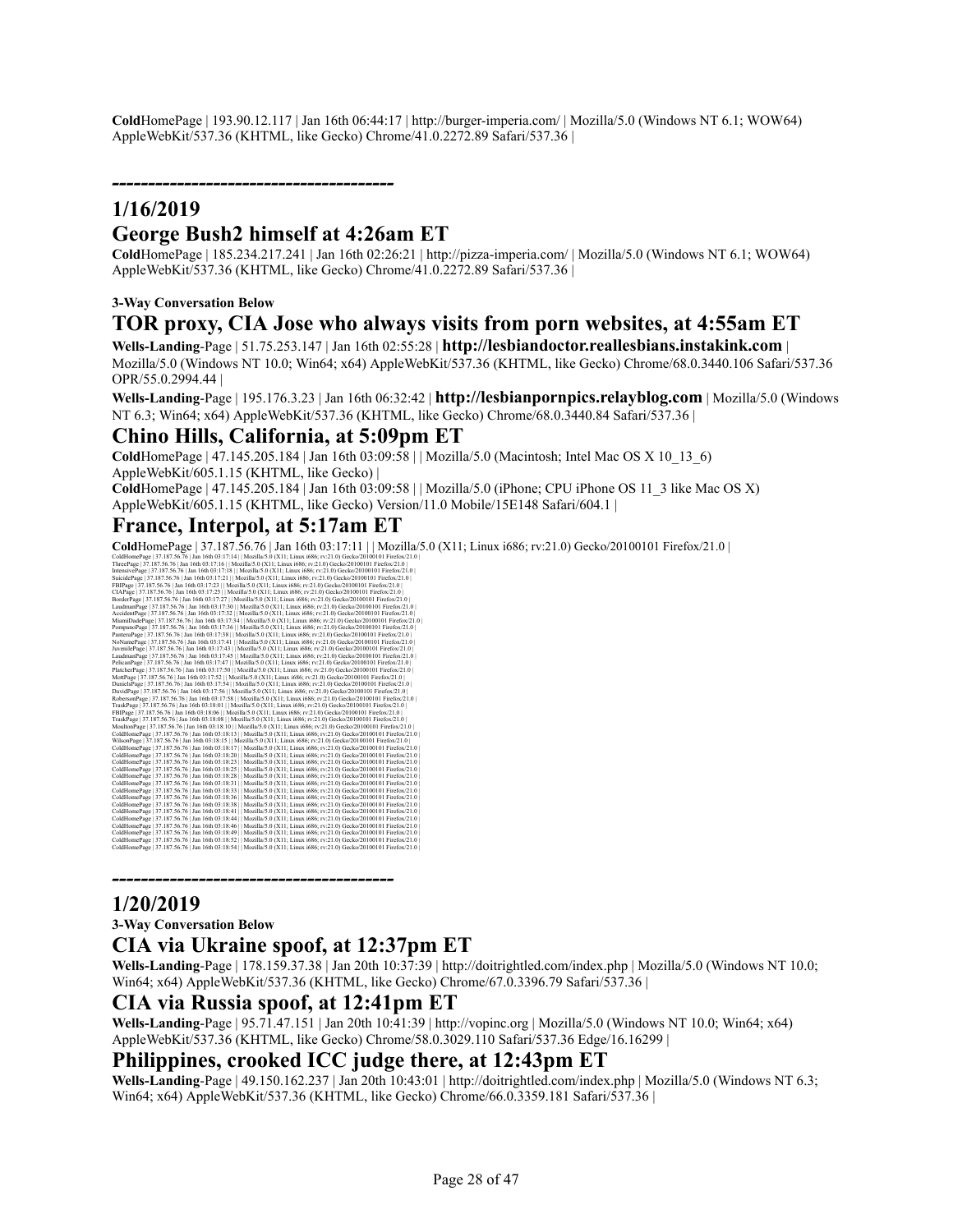### **2-Way Conversation Below Microsoft, Bill Gates at 1:05pm ET**

**Home**Page | 207.46.13.27 | Jan 20th 11:05:58 | | Mozilla/5.0 (iPhone; CPU iPhone OS 7\_0 like Mac OS X) AppleWebKit/537.51.1 (KHTML, like Gecko) Version/7.0 Mobile/11A465 Safari/9537.53 (compatible; bingbot/2.0; +http://www.bing.com/bingbot.htm) |

### **China, at 1:06pm ET**

**Cold**HomePage | 106.38.241.172 | Jan 20th 11:06:53 | | Sogou web spider/4.0(+http://www.sogou.com/docs/help/webmasters.htm#07) | **Cold**HomePage | 106.38.241.172 | Jan 20th 11:08:26 | | Sogou web spider/4.0(+http://www.sogou.com/docs/help/webmasters.htm#07) |

### **1/20/2019**

**4-Way Conversation Below**

**San Deigo, Prescient Software Inc., at 4:57pm ET**

**Cold**HomePage | 198.186.192.103 | Jan 20th 14:57:40 | | |

*---------------------------------------*

# **South Korea, but is a FBI agent with Microsoft Dot NET runtime files indicating the FBI's case management file software on a laptop. Someone near ICC judge Chang-Ho Chung? At 5:00pm ET**

**Cold**HomePage | 103.59.156.16 | Jan 20th 15:00:07 | | Mozilla/4.0 (compatible; MSIE 8.0; Windows NT 5.1; Trident/4.0; Mozilla/4.0 (compatible; MSIE 6.0; Windows NT 5.1; SV1) ; InfoPath.2; .NET CLR 2.0.50727; .NET CLR 1.1.4322; .NET CLR 3.0.4506.2152; .NET CLR 3.5.30729) |

**Hughes Satellite user, someplace remote, new shill recruit, at 5:00pm ET Suicide**Page | 67.143.160.29 | Jan 20th 15:00:08 | **https://www.google.com/** | Mozilla/5.0 (iPhone; CPU iPhone OS 12\_1 like Mac OS X) AppleWebKit/605.1.15 (KHTML, like Gecko) GSA/65.0.225212226 Mobile/15E148 Safari/605.1 |

# **Microsoft, Bill Gatesat 5:01pm ET**

**Cold**HomePage | 40.77.167.148 | Jan 20th 15:01:41 | | Mozilla/5.0 (iPhone; CPU iPhone OS 7\_0 like Mac OS X) AppleWebKit/537.51.1 (KHTML, like Gecko) Version/7.0 Mobile/11A465 Safari/9537.53 (compatible; bingbot/2.0; +http://www.bing.com/bingbot.htm) |

**The above meeting was with three people heavily recruiting some guy deep in the woods, or on a mountain top, needing to use a satellite dish for Internet access. He visited the 'suicide' page, meaning he spoke with George. He said no way too. That is four so far today. Desperation is palpable.**

### **1/21/2019**

**3-Way Conversation Below**

**Derwood, Maryland, [Note: visited again in evening with FBI] at 7:51am ET Cold**HomePage | 208.87.233.140 | Jan 21st 05:51:05 | | Mozilla/5.0 (X11; U; Linux x86\_64; en-US; rv:1.9.2.13) Gecko/20101206 Ubuntu/10.04 (lucid) Firefox/3.6.13 |

### **China, at 7:59am ET**

**UPain**HomePage | 60.191.38.77 | Jan 21st 05:59:02 | | Mozilla/5.0 (Macintosh; Intel Mac OS X 10.11; rv:47.0) Gecko/20100101 Firefox/47.0  $\vert$ 

### **Google, Larry Page at 8:02am ET**

*---------------------------------------*

**Cold**HomePage | 66.249.89.110 | Jan 21st 06:02:30 | | FeedFetcher-Google; (+http://www.google.com/feedfetcher.html) |

### **4-Way Conversation Below**

**Japan, ICC judge there, at 8:25am ET**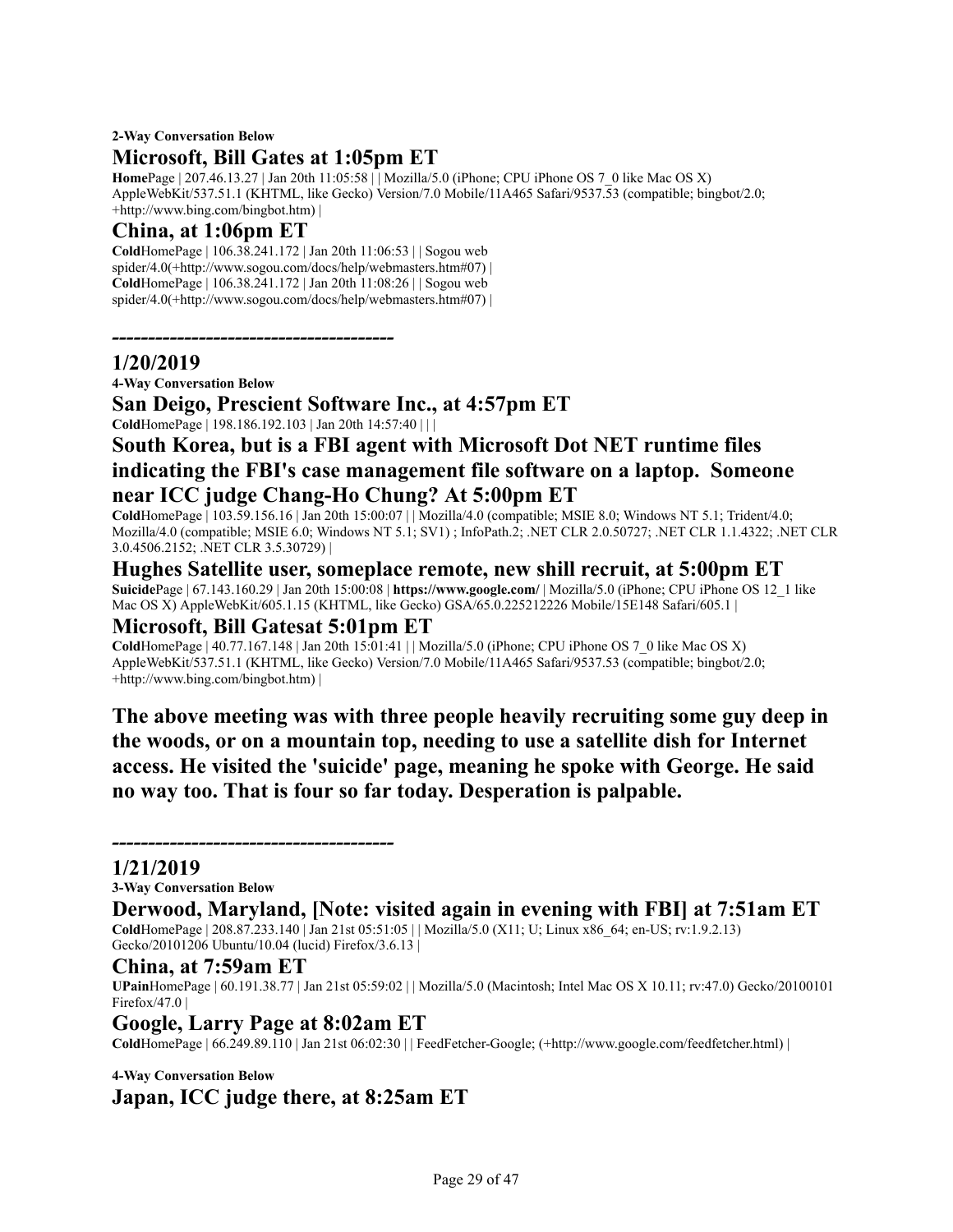**Cold**HomePage | 113.35.251.98 | Jan 21st 06:25:33 | | Mozilla/4.0 (compatible; MSIE 9.0; Windows NT 6.1; Trident/5.0) |

### **Germany CIA center, at 8:37am ET**

**Home**Page | 116.203.43.231 | Jan 21st 06:37:34 | http://www.radicallantern.com/ | Mozilla/5.0 (Windows NT 10.0; Win64; x64) AppleWebKit/537.36 (KHTML, like Gecko) Chrome/68.0.3440.84 Safari/537.36 |<br>HomePage | 116.20.43.231 | Jan 21st 063:374 | http://www.radiallantern.com/pictures.php | Mozilla/5.0 (Windows NT 10.0; Windox; sel AppleWebKit/537

### **Google, Larry Pageat 8:45am ET**

**UPain**HomePage | 66.249.70.16 | Jan 21st 06:45:24 | | Mozilla/5.0 (Linux; Android 6.0.1; Nexus 5X Build/MMB29P) AppleWebKit/537.36 (KHTML, like Gecko) Chrome/41.0.2272.96 Mobile Safari/537.36 (compatible; Googlebot/2.1; +http://www.google.com/bot.html) |

#### **Microsoft, Bill Gates at 8:47am ET**

**Elias-Work**-Page | 207.46.13.89 | Jan 21st 06:47:30 | | Mozilla/5.0 (compatible; bingbot/2.0; +http://www.bing.com/bingbot.htm)

# **It is the same criminals bribing the crooked ICC judges each time.**

#### **1/25/2019**

3-Way Conversation Below

#### **Google, at 2:09pm ET**

**Cold**HomePage | 66.249.64.42 | Jan 25th 12:09:26 | | Mozilla/5.0 (Linux; Android 6.0.1; Nexus 5X Build/MMB29P) AppleWebKit/537.36 (KHTML, like Gecko) Chrome/41.0.2272.96 Mobile Safari/537.36 (compatible; Googlebot/2.1; +http://www.google.com/bot.html) |

### **France, Interpol? At 2:13pm ET**

*---------------------------------------*

**Cold**HomePage | 164.132.119.83 | Jan 25th 12:13:13 | http://**coldcellmurder.com** | Mozilla/5.0 (Windows NT 6.1; WOW64) AppleWebKit/537.36 (KHTML, like Gecko) Chrome/31.0.1650.57 Safari/537.36 |

#### **Omaha, Nebraska, Warren Buffett? At 2:13pm ET**

**Cold**HomePage | 98.161.53.81 | Jan 25th 12:13:38 | https://www.**google.com**/ | Mozilla/5.0 (Windows NT 6.1; Win64; x64) AppleWebKit/537.36 (KHTML, like Gecko) Chrome/71.0.3578.98 Safari/537.36 |

2-Way Conversation Below

### **China, to Wells, at 3:06pm ET**

**Wells-Landing**-Page | 59.56.241.218 | Jan 25th 13:06:23 | | Mozilla/5.0 (Windows NT 6.1) AppleWebKit/537.36 (KHTML, like Gecko) Chrome/55.0.2883.75 Safari/537.36 | Wells-Landing-Page | 59.56.241.218 | Jan 25th 13:06:48 | | Mozilla/5.0 (Windows NT 6.1) AppleWebKit/537.36 (KHTML, like Gecko) Chrome/55.0.2883.75 Safari/537.36 |

# **Microsoft, Bill Gates at 3:07pm ET**

**Cold**HomePage | 207.46.13.188 | Jan 25th 13:07:44 | | Mozilla/5.0 (compatible; bingbot/2.0; +http://www.bing.com/bingbot.htm)

#### 2-Way Conversation Below

### **Ukraine, at 4:33pm ET**

**Wells-Landing**-Page | 37.115.119.51 | Jan 25th 14:33:29 | http://doitrightled.com/index.php | Mozilla/5.0 (Windows NT 6.1) AppleWebKit/537.36 (KHTML, like Gecko) Chrome/66.0.3359.181 Safari/537.36 |

#### **France, Interpol? At 3:44pm ET**

*---------------------------------------*

**Home**Page | 178.255.215.69 | Jan 25th 13:44:41 | | Mozilla/5.0 (compatible; Exabot/3.0; +http://www.exabot.com/go/robot) |

#### **1/30/2019**

2-Way Conversation Below

### **Dick Cheney in Jackson Hole, Wyoming, at 6:30pm ET**

**Elias-Home**-Page | 216.145.17.190 | Jan 30th 16:30:18 | | Mozilla/5.0 (Macintosh; Intel Mac OS X 10.10; rv:59.0) Gecko/20100101 Firefox/59.0 |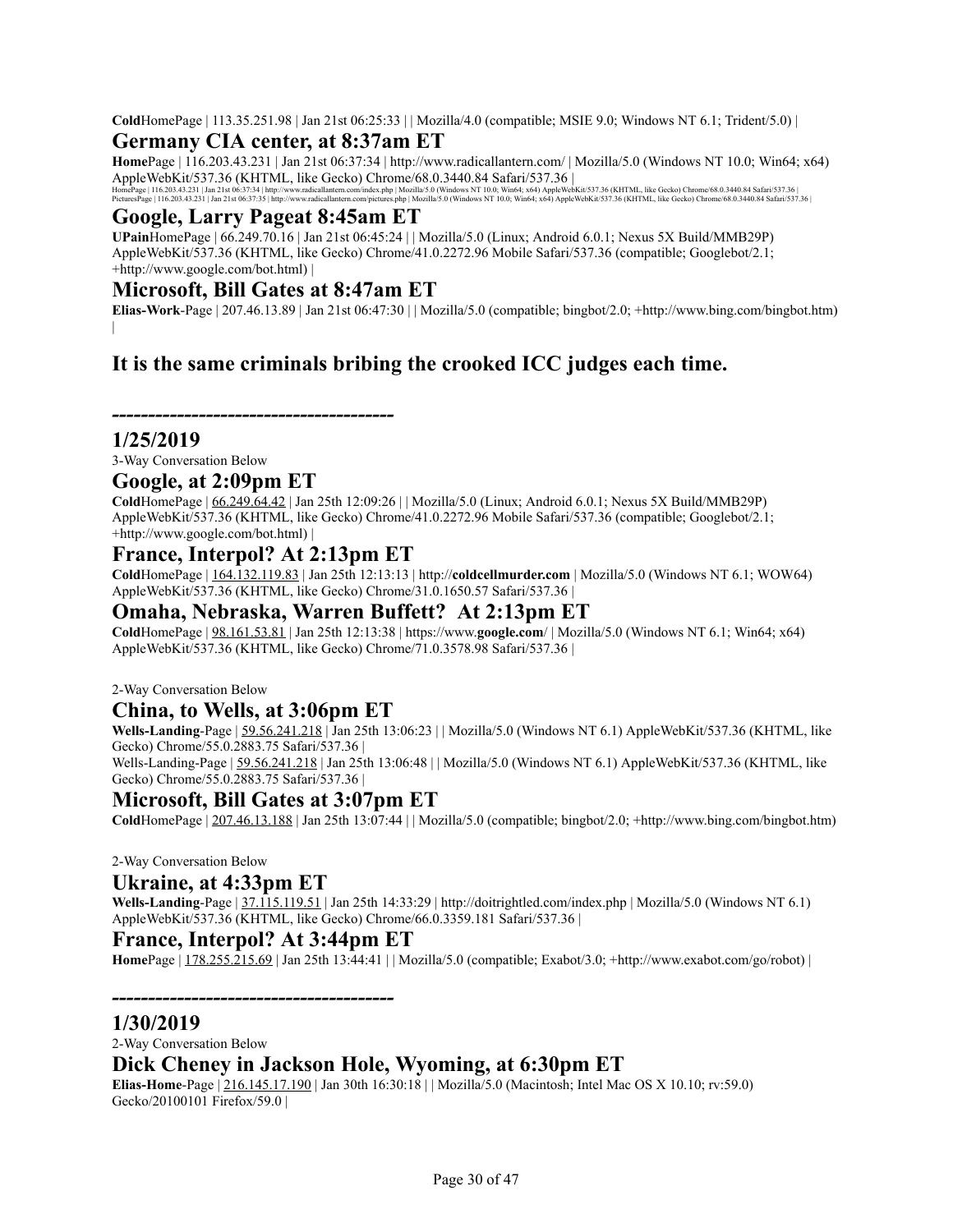# **TOR proxy, CIA agent Jose who always visits from porn websites, at 6:32pm ET**

**Wells-Landing**-Page | 217.12.223.56 | Jan 30th 16:32:25 | **http://cute.alt.big.penis.gay.porn.hotblognetwork.com** | Mozilla/5.0 (Windows NT 10.0; Win64; x64) AppleWebKit/537.36 (KHTML, like Gecko) Chrome/67.0.3396.62 Safari/537.36 |

### **Microsoft, Bill Gates at 8:09pm ET**

**Three**Page | 207.46.13.153 | Jan 30th 18:09:48 | | Mozilla/5.0 (compatible; bingbot/2.0; +http://www.bing.com/bingbot.htm) |

#### **2-Way Conversation Below**

#### **Microsoft, Bill Gates at 8:23pm ET**

**Pelican**Page | 157.55.39.254 | Jan 30th 18:23:01 | | Mozilla/5.0 (compatible; bingbot/2.0; +http://www.bing.com/bingbot.htm) | **Kuala Lumpur, Malaysia, at 8:24pm ET**

**UPain**HomePage | 193.187.114.158 | Jan 30th 18:24:22 | | Mozilla/5.0 (Macintosh; Intel Mac OS X 10\_12\_5) AppleWebKit/537.36 (KHTML, like Gecko) Chrome/58.0.3029.110 Safari/537.36 |

*---------------------------------------*

#### **1/31/2019**

**2-Way Conversation Below**

### **Minsk, Belarus, bad guy there, at 6:49pm ET**

**Cold**HomePage | 134.17.169.205 | Jan 31st 16:49:54 | **https://www.google.com/** | Mozilla/5.0 (Windows NT 10.0; WOW64; rv:45.0) Gecko/20100101 Firefox/45.0 |

### **George Bush2, at 6:53pm ET**

**UPain**HomePage | 165.227.212.86 | Jan 31st 16:53:34 | **http://www.unspeakablepain.com** | Mozilla/5.0 (X11; Datanyze; Linux x86\_64) AppleWebKit/537.36 (KHTML, like Gecko) Chrome/65.0.3325.181 Safari/537.36 | **UPain**HomePage | 165.227.212.86 | Jan 31st 16:54:12 | **http://www.unspeakablepain.com** | Mozilla/5.0 (X11; Datanyze; Linux x86\_64) AppleWebKit/537.36 (KHTML, like Gecko) Chrome/65.0.3325.181 Safari/537.36 |

*---------------------------------------*

#### **2/8/2019**

**3-Way Conversation Below**

### **China at 9:24am ET**

**Home**Page | 106.120.173.111 | Feb 08th 07:24:26 | | Sogou web spider/4.0(+http://www.sogou.com/docs/help/webmasters.htm#07) |

### **CIA via Russia spoof at 9:34am ET**

**Trask**Page | 213.180.203.65 | Feb 08th 07:34:10 | | Mozilla/5.0 (compatible; YandexBot/3.0; +http://yandex.com/bots) |

#### **Cisco Systems Ironport Division, at 9:42am ET**

**Cold**HomePage | 184.94.240.92 | Feb 08th 07:42:00 | | Mozilla/5.0 (Windows NT 10.0; WOW64; rv:53.0) Gecko/20100101 Firefox/53.0 |

### **Above, CISCO CEO negotiating with China to protect the criminals from the law. Below, Larry and Bill debrief afterwards.**

**3-Way Conversation Below**

#### **Google at 9:58am ET**

**Cold**HomePage | 66.249.69.106 | Feb 08th 07:58:07 | | Mozilla/5.0 (Linux; Android 6.0.1; Nexus 5X Build/MMB29P) AppleWebKit/537.36 (KHTML, like Gecko) Chrome/41.0.2272.96 Mobile Safari/537.36 (compatible; Googlebot/2.1; +http://www.google.com/bot.html) |

### **Microsoft at 10:07am ET**

Elias-Home-Page | 157.55.39.101 | Feb 08th 08:07:19 | | Mozilla/5.0 (compatible; bingbot/2.0; +http://www.bing.com/bingbot.htm) |

### **Google at 10:12am ET**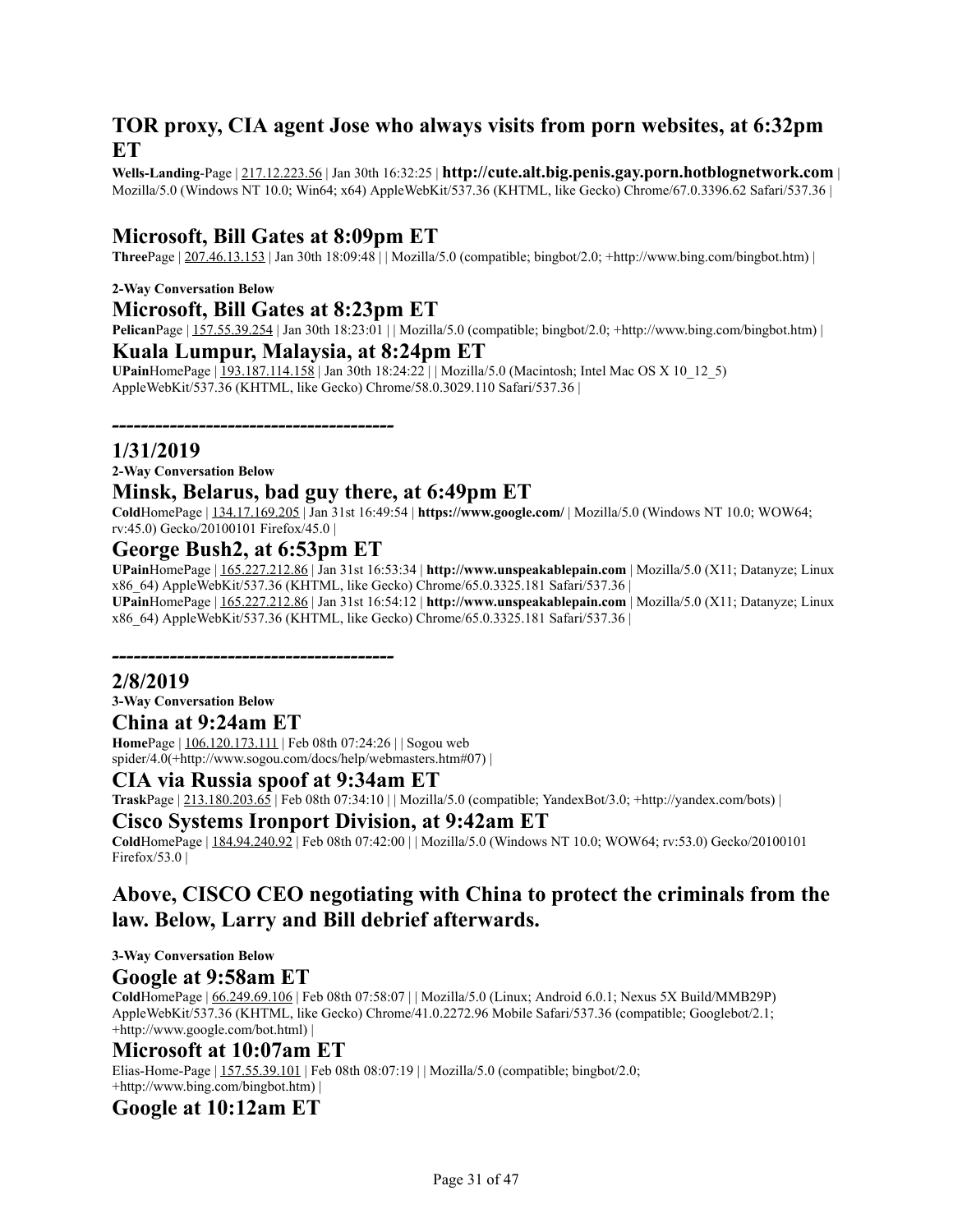ColdHomePage | 66.249.75.17 | Feb 08th 08:12:05 | | Mozilla/5.0 (compatible; Googlebot/2.1; +http://www.google.com/bot.html) **Sebastian, Florida, Jan Alexander? My father's accountant, George trying to**

### **pay me off with money? At 10:20am ET**

**Elias-Home-Page** | <u>73.204.236.82</u> | Feb 08th 08:20:37 | | Mozilla/5.0 (Macintosh; Intel Mac OS X 10\_14\_2) AppleWebKit/605.1.15 (KHTML, like Gecko) Version/12.0.2 Safari/605.1.15 |

# **Below, George is recruiting two shills at the same time. They both visited from Google, meaning first time visitors. Negotiations with China must be going well, just tie up a loose end, and home free?**

**3-Way Conversation Below**

#### **George Bush2 at 10:43am ET**

*---------------------------------------*

**Wells-Landing**-Page | 185.104.120.3 | Feb 08th 08:43:55 | hundejo.com | Mozilla/5.0 (Windows NT 6.1; WOW64) AppleWebKit/537.36 (KHTML, like Gecko) Chrome/41.0.2272.89 Safari/537.36 |

#### **Phoenix, Arizona New shill recruit, at 10:49am ET**

**Cold**HomePage | 174.238.166.88 | Feb 08th 08:49:05 | **https://www.google.com/** | Mozilla/5.0 (iPhone; CPU iPhone OS 12\_1 like Mac OS X) AppleWebKit/605.1.15 (KHTML, like Gecko) CriOS/69.0.3497.105 Mobile/15E148 Safari/605.1 | **Cold**HomePage | 174.238.166.88 | Feb 08th 08:50:05 | **https://www.google.com/** | Mozilla/5.0 (iPhone; CPU iPhone OS 12\_1 like Mac OS X) AppleWebKit/605.1.15 (KHTML, like Gecko) CriOS/69.0.3497.105 Mobile/15E148 Safari/605.1 |

#### **Olivet College, Olivet, New shill recruit, Michigan at 10:50am ET**

**Elias-Home**-Page | 23.28.254.221 | Feb 08th 08:50:51 | **https://www.google.com**/ | Mozilla/5.0 (Windows NT 10.0; Win64; x64) AppleWebKit/537.36 (KHTML, like Gecko) Chrome/71.0.3578.98 Safari/537.36 |

#### **2/9/2019**

# **Below GoDaddy visits are from a private IP address which only the network owner can do. Known as a maker baker. He first has a meeting with Larry, then Bill, before meeting with George and China. GoCriminal.**

#### **2-Way Conversation Below**

### **GoDaddy CEO on private IP address at 10:45am ET**

**Cold**HomePage | 10.39.128.9 | Feb 09th 08:45:56 | | Mozilla/5.0 (Windows NT 10.0; Win64; x64) AppleWebKit/537.36(KHTML, like Gecko) Chrome/70.0.3538.77 Safari/537.36 |

### **Google Larry Page at 10:47am ET**

**Cold**HomePage | 66.249.90.106 | Feb 09th 08:47:57 | | FeedFetcher-Google; (+http://www.google.com/feedfetcher.html) |

#### **2-Way Conversation Below**

# **GoDaddy CEO on private IP address at 11:22am ET**

**Home**Page | 10.39.128.89 | Feb 09th 09:22:38 | | Mozilla/5.0 (Windows NT 10.0; Win64; x64) AppleWebKit/537.36(KHTML, like Gecko) Chrome/70.0.3538.77 Safari/537.36 |

Elias-Home-Page | <u>10.39.129.4</u> | Feb 09th 09:22:38 | http://davidbardes.com | Mozilla/5.0 (Windows NT 10.0; Win64; x64) AppleWebKit/537.36(KHTML, like Gecko) Chrome/70.0.3538.77 Safari/537.36<br>UPainHomePage | <u>10.39.129.4</u>

### **Microsoft Bill Gates at 11:31am ET**

**UPain**HomePage | 157.55.39.65 | Feb 09th 09:31:40 | | Mozilla/5.0 (compatible; bingbot/2.0; +http://www.bing.com/bingbot.htm)

**3-Way Conversation Below**

### **GoDaddy CEO on private IP address at 11:55am ET**

**Elias-Home**-Page | 10.33.135.18 | Feb 09th 09:55:27 | | Mozilla/5.0 (Windows NT 10.0; Win64; x64) AppleWebKit/537.36(KHTML, like Gecko) Chrome/70.0.3538.77 Safari/537.36 | **Elias-Home**-Page | 10.39.128.22 | Feb 09th 09:55:27 | http://eliasmonastery.org | Mozilla/5.0 (Windows NT 10.0; Win64; x64) AppleWebKit/537.36(KHTML, like Gecko) Chrome/70.0.3538.77 Safari/537.36 |

### **George Bush2 at 12:06pm ET**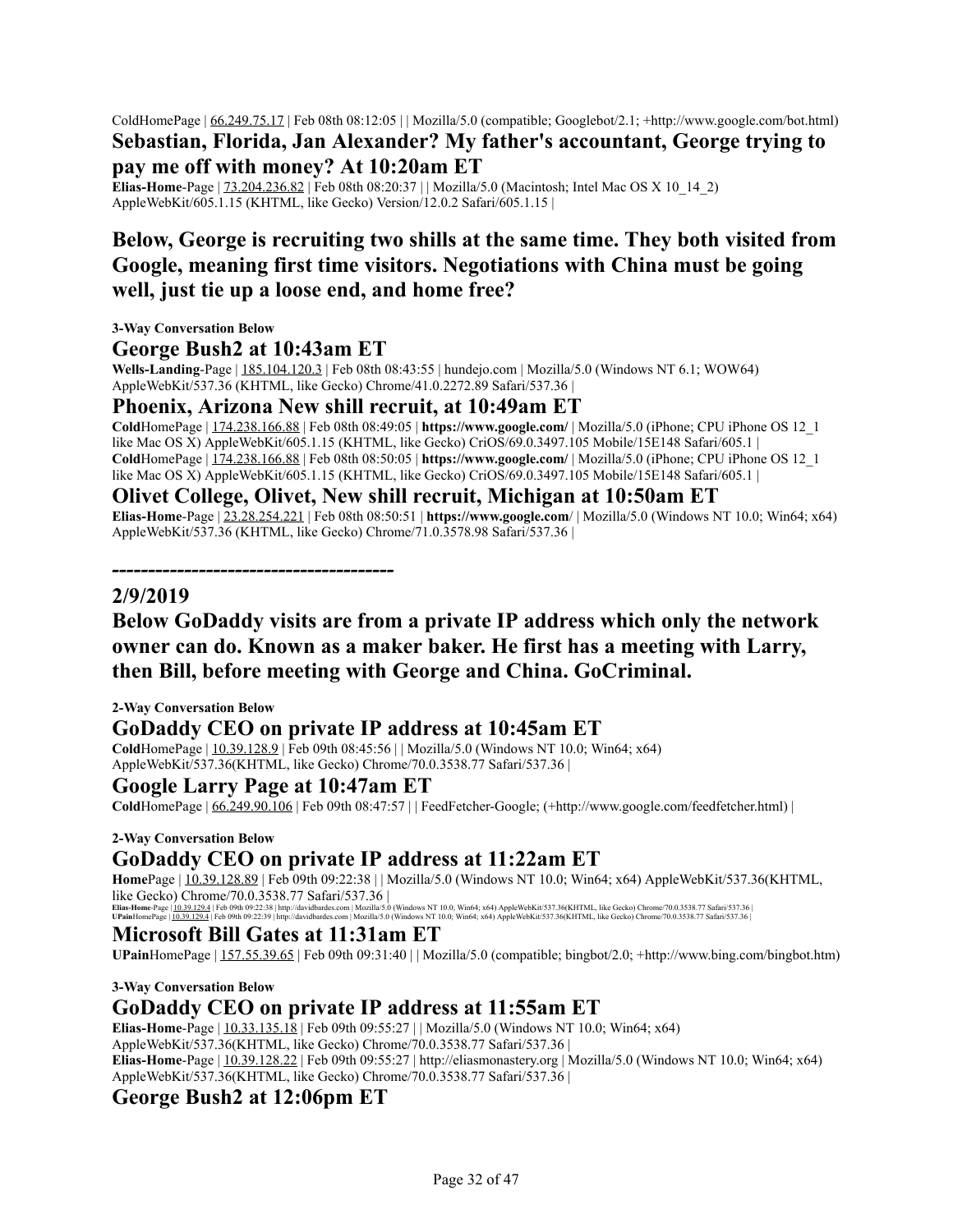**UPain**HomePage | 199.249.230.76 | Feb 09th 10:06:38 | **http://pizza-tycoon.com/** | Mozilla/5.0 (Windows NT 6.1; WOW64) AppleWebKit/537.36 (KHTML, like Gecko) Chrome/41.0.2272.89 Safari/537.36 |



#### **China at 12:09pm ET**

**Cold**HomePage | 106.38.241.111 | Feb 09th 10:09:36 | | Sogou web spider/4.0(+http://www.sogou.com/docs/help/webmasters.htm#07) |

### **George Bush2 at 12:15pm ET**

*---------------------------------------*

**UPain**HomePage | 37.187.180.18 | Feb 09th 10:15:37 | http://**pizza-imperia.com**/ | Mozilla/5.0 (Windows NT 6.1; WOW64) AppleWebKit/537.36 (KHTML, like Gecko) Chrome/41.0.2272.89 Safari/537.36 |

**2/10/2019**

**3-Way Conversation Below**

### **Wilmington, Delaware, Joe Biden at 8:20pm ET**

**Wells-Landing**-Page | 158.222.6.161 | Feb 10th 18:20:28 | http://doitrightled.com/index.php | Mozilla/5.0 (Windows NT 10.0; Win64; x64) AppleWebKit/537.36 (KHTML, like Gecko) Chrome/67.0.3396.87 Safari/537.36 OPR/54.0.2952.51 |

**Wells-Main**-Page | 158.222.6.161 | Feb 10th 18:20:28 | http://doitrightled.com/main.php | Mozilla/5.0 (Windows NT 10.0; Win64; x64) AppleWebKit/537.36 (KHTML, like Gecko) Chrome/67.0.3396.87 Safari/537.36 OPR/54.0.2952.51 |

**Wells-Landing**-Page | 158.222.6.161 | Feb 10th 18:20:28 | http://doitrightled.com/index.php | Mozilla/5.0 (Windows NT 10.0; Win64; x64) AppleWebKit/537.36 (KHTML, like Gecko) Chrome/67.0.3396.87 Safari/537.36 OPR/54.0.2952.51 |

**Wells-Landing**-Page | 158.222.6.161 | Feb 10th 18:20:29 | http://doitrightled.com/index.php | Mozilla/5.0 (Windows NT 10.0; Win64; x64) AppleWebKit/537.36 (KHTML, like Gecko) Chrome/67.0.3396.87 Safari/537.36 OPR/54.0.2952.51 |

**Wells-Landing**-Page | 158.222.6.161 | Feb 10th 18:20:29 | http://doitrightled.com/index.php | Mozilla/5.0 (Windows NT 10.0; Win64; x64) AppleWebKit/537.36 (KHTML, like Gecko) Chrome/67.0.3396.87 Safari/537.36 OPR/54.0.2952.51 |

### **Google Larry Page at 8:25pm ET**

**Cold**HomePage | 66.249.79.76 | Feb 10th 18:25:22 | | Mozilla/5.0 (Linux; Android 6.0.1; Nexus 5X Build/MMB29P) AppleWebKit/537.36 (KHTML, like Gecko) Chrome/41.0.2272.96 Mobile Safari/537.36 (compatible; Googlebot/2.1; +http://www.google.com/bot.html) |

### **Microsoft Bill Gates at 8:33pm ET**

*---------------------------------------*

**Border**Page | 157.55.39.216 | Feb 10th 18:33:32 | | Mozilla/5.0 (compatible; bingbot/2.0; +http://www.bing.com/bingbot.htm) |

#### **2/11/2019**

**2-Way Conversation Below**

### **Dow Jones & Company, New Jersey, Rupert Murdoch at 1:54pm ET**

**Home**Page | 205.203.130.22 | Feb 11th 11:54:03 | | python-requests/2.20.0 |

### **China at 2:05pm ET**

**Home**Page | 106.120.173.130 | Feb 11th 12:05:02 | | Sogou web spider/4.0(+http://www.sogou.com/docs/help/webmasters.htm#07) |

#### **2-Way Conversation Below Bill Gates, then visited Facebook below, at 2:39pm ET**

**Wells-Encasements**-Page | 216.244.66.234 | Feb 11th 12:39:48 | | Mozilla/5.0 (compatible; DotBot/1.1; http://www.opensiteexplorer.org/dotbot, help@moz.com) |

### **Facebook hit at 2:40pm ET**

**Cold**HomePage | 173.252.87.27 | Feb 11th 12:40:37 | | facebookexternalhit/1.1 (+http://www.facebook.com/externalhit\_uatext.php) |

**2-Way Conversation Below Microsoft Bill Gates at 2:53pm ET**

**Home**Page | 157.55.39.195 | Feb 11th 12:53:58 | | Mozilla/5.0 (compatible; bingbot/2.0; +http://www.bing.com/bingbot.htm) |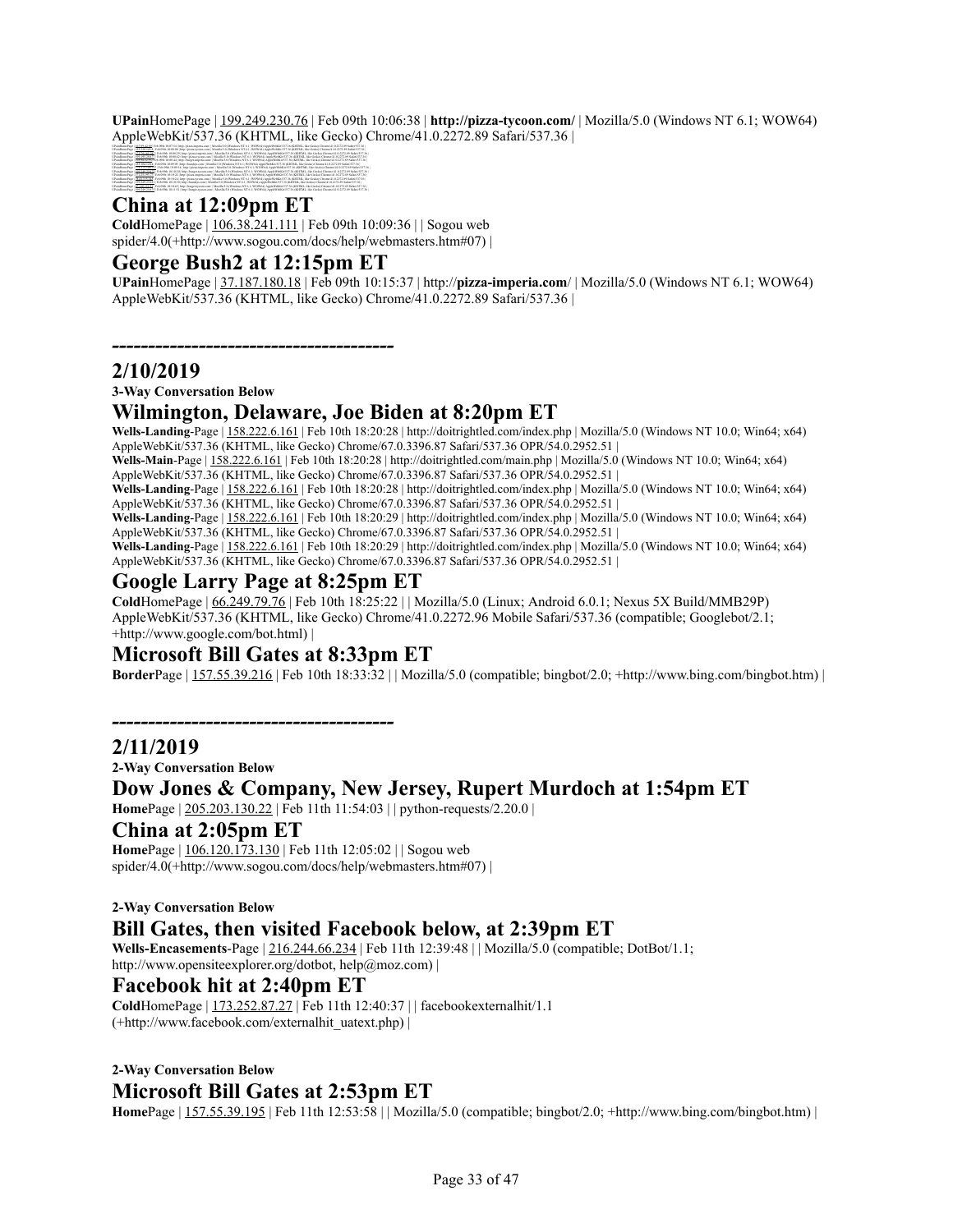### **China at 2:54pm ET**

*---------------------------------------*

**ColdHome**Page | 42.156.138.120 | Feb 11th 12:54:54 | | Mozilla/5.0 (Windows NT 6.1; Win64; x64) AppleWebKit/537.36 (KHTML, like Gecko) Chrome/69.0.3497.81 YisouSpider/5.0 Safari/537.36 |

### **2/11/2019**

#### **3-Way Conversation Below**

### **Dow Jones & Company, New Jersey, Rupert Murdoch at 3:06pm ET**

**Home**Page | 205.203.130.22 | Feb 11th 13:06:38 | | python-requests/2.20.0 |

#### **China at 3:09pm ET**

**Cold**HomePage | 119.3.235.135 | Feb 11th 13:09:31 | | Mozilla/5.0 (Macintosh; U; Intel Mac OS X 10\_6\_8; en-us) AppleWebKit/534.50 (KHTML, like Gecko) Version/5.1 Safari/534.50 | ColdHomePage | 119.3.235.135 | Feb 11th 13:09:32 | | Mozilla/5.0 (Macintosh; U; Intel Mac OS X 10\_6\_8; en-us) AppleWebKit/534.50 (KHTML, like Gecko) Version/5.1 Safari/534.50 |

**Cold**HomePage | 119.3.235.135 | Feb 11th 13:09:33 | | Mozilla/5.0 (Macintosh; U; Intel Mac OS X 10\_6\_8; en-us) AppleWebKit/534.50 (KHTML, like Gecko) Version/5.1 Safari/534.50 |

### **Google, Larry Page, at 3:11pm ET**

**Cold**HomePage | 72.14.199.140 | Feb 11th 13:11:11 | | FeedFetcher-Google; (+http://www.google.com/feedfetcher.html) | **Bill Gates, at 3:16pm ET**

# **Wells-Encasements-Page** |  $216.244.66.234$  | Feb 11th 13:16:06 | | Mozilla/5.0 (compatible; DotBot/1.1;

http://www.opensiteexplorer.org/dotbot, help@moz.com) |

# **Above, Dow Jones Rupert Murdoch initiated or demanded that call, likely wanting more information, directly from Larry Page and Bill Gates, and not China alone?**

### **Bill Gates, at 3:30pm ET**

**Platcher**Page | 216.244.66.227 | Feb 11th 13:30:20 | | Mozilla/5.0 (compatible; DotBot/1.1; http://www.opensiteexplorer.org/dotbot, help@moz.com) |

#### **Bill Gates, at 3:33pm ET**

**Elias-Home**-Page | 109.201.152.234 | Feb 11th 13:33:15 | https://uptime.com/eliasmonastery.org | Mozilla/5.0 (compatible; Uptimebot/1.0; +http://www.uptime.com/uptimebot) |

#### **Google, Larry Page, at 3:40pm ET**

*---------------------------------------*

**Cold**HomePage | 66.249.79.74 | Feb 11th 13:40:05 | | Mozilla/5.0 (compatible; Googlebot/2.1; +http://www.google.com/bot.html)

**2/12/2019**

**2-Way Conversation Below**

#### **Hurricane Electric, Fremont, Bush2 money payoff person at 3:14pm ET UPain**HomePage | 64.62.252.162 | Feb 12th 01:14:55 | | The Knowledge AI |

### **Philippines, crooked ICC judge there, at 3:15am ET**

**Elias-Home**-Page | 111.125.108.175 | Feb 12th 01:15:32 | | Mozilla/5.0 (Windows NT 6.1; WOW64; rv:40.0) Gecko/20100101 Firefox/40.1 | HomePage | 111.125.108.175 | Feb 12th 01:15:27 | | Mozilla/5.0 (Windows NT 6.1; WOW64; rv:40.0) Gecko/20100101 Firefox/40.1 | Wells-Landing-Page | 111.125.108.175 | Feb 12th 01:15:35 | | Mozilla/5.0 (Windows NT 6.1; WOW64; rv:40.0) Gecko/20100101 Firefox/40.1 |

#### **2-Way Conversation Below**

### **Google Larry Page recruting a shill at 4:06am ET**

**Elias-Contact**-Page | 66.249.65.167 | Feb 12th 02:06:40 | | Mozilla/5.0 (Linux; Android 6.0.1; Nexus 5X Build/MMB29P) AppleWebKit/537.36 (KHTML, like Gecko) Chrome/41.0.2272.96 Mobile Safari/537.36 (compatible; Googlebot/2.1; +http://www.google.com/bot.html) |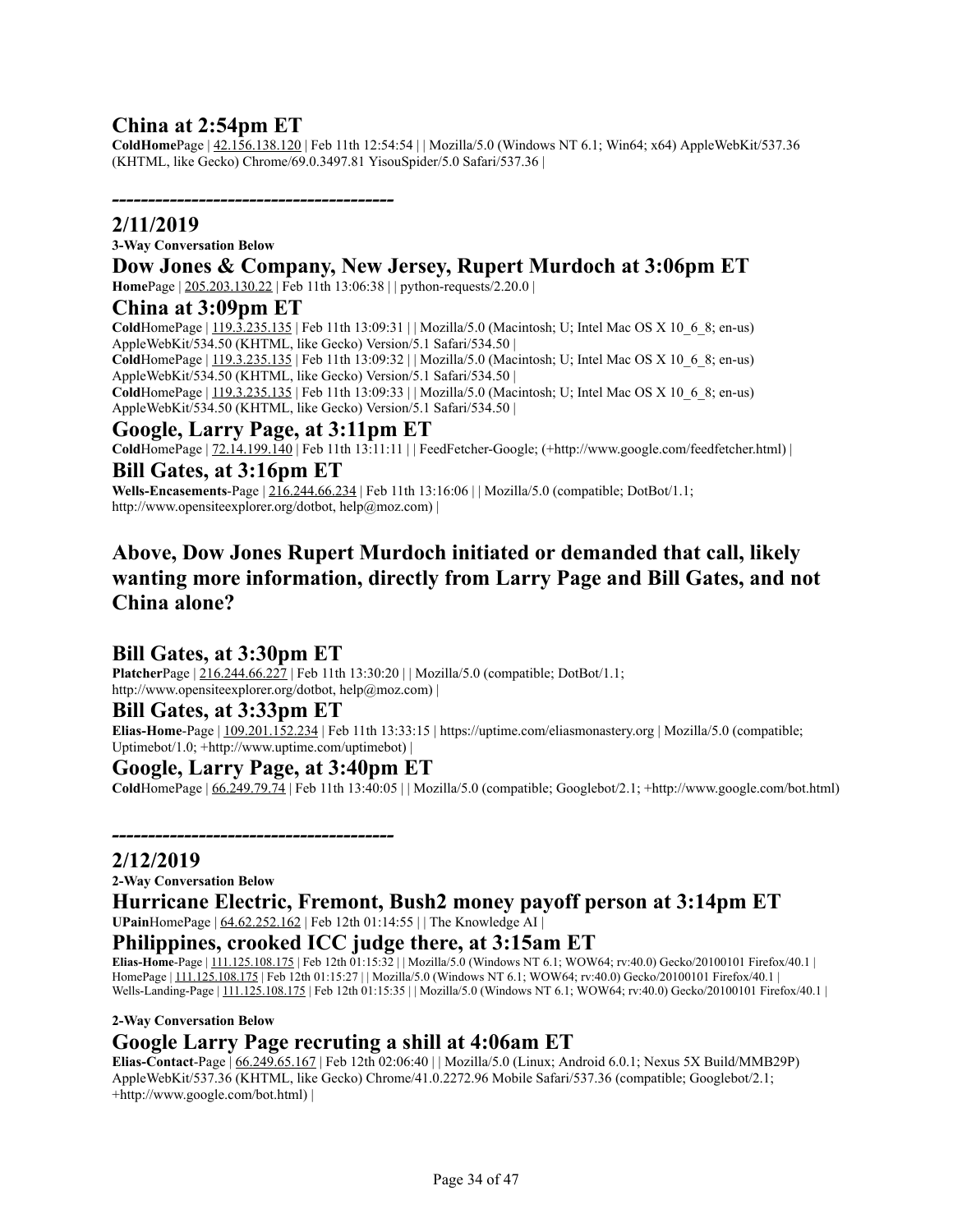### **Saint Paul, Minnesota new shill recruit at 4:10am ET**

**Cold**HomePage | 68.47.66.158 | Feb 12th 02:10:17 | **http://www.google.com/** | Mozilla/5.0 (Linux; Android 8.1.0; SM-J327VPP) AppleWebKit/537.36 (KHTML, like Gecko) Chrome/72.0.3626.96 Mobile Safari/537.36 |

**2-Way Conversation Below**

#### **France, Interpol At 6:52am ET**

**Home**Page | 178.255.215.69 | Feb 12th 04:52:37 | | Mozilla/5.0 (compatible; Exabot/3.0; +http://www.exabot.com/go/robot) |

### **Germany CIA center at 6:55am ET**

**Home**Page | 162.210.196.100 | Feb 12th 04:55:34 | | Mozilla/5.0 (compatible; MJ12bot/v1.4.8; http://mj12bot.com/) |

*---------------------------------------*

#### **2/13/2019**

**3-Way Conversation Below**

#### **Medellin, Colombia, at 7:45pm ET**

**Home**Page | 139.81.76.99 | Feb 13th 17:45:19 | | Mozilla/5.0 (Macintosh; Intel Mac OS X 10\_12\_5) AppleWebKit/537.36 (KHTML, like Gecko) Chrome/58.0.3029.110 Safari/537.36 |

**Microsoft Bill Gates at 7:45pm ET**

**Cold**HomePage | 157.55.39.136 | Feb 13th 17:45:39 | | Mozilla/5.0 (compatible; bingbot/2.0; +http://www.bing.com/bingbot.htm) **Germany CIA center at 7:48pm ET**

**Home**Page | 188.40.107.254 | Feb 13th 17:48:27 | | Mozilla/5.0 (compatible; BLEXBot/1.0; +http://webmeup-crawler.com/) | PicturesPage | 188.40.107.254 | Feb 13th 17:48:29 | | Mozilla/5.0 (compatible; BLEXBot/1.0; +http://webmeup-crawler.com/) |

# **Above Columbia, South America, is uncanny given today's daily White House email saying that the President of Columbia was at the White House, here is the text below:**

#### **2/13/2019:**

**Today, President Donald J. Trump and First Lady Melania Trump welcomed President Ivan Duque Marquez** and First Lady Maria Juliana Ruiz Sandoval of Colombia to the White House. "We're working on many **things together: the eradication of drugs in Colombia and outside of Colombia; and obviously, Venezuela,"** President Trump said. "We want to work together to put an end to the brutal dictatorship that has been **affecting the Venezuelan people," President Duque added.**

#### *---------------------------------------* **2/14/2019**

**2-Way Conversation Below**

# **Chicago, Trustwave Holdings, but is the FBI given the Dot NET runtime files usually indicating the FBI case managment file system software. Using Bing so they will not be caught. Naught. At 3:49pm ET**

**Cold**HomePage | 204.13.201.137 | Feb 14th 13:49:16 | **http://www.bing.com** | Mozilla/5.0 (compatible; MSIE 8.0; Windows NT 6.1; Trident/4.0; .NET CLR 2.0.50727; .NET CLR 3.5.30729; .NET CLR 3.0.30729; .NET CLR 1.0.3705; .NET CLR 1.1.4322) |

#### **George Bush2 at 3:59pm ET**

**Home**Page | 171.25.193.78 | Feb 14th 13:59:03 | http://**burger-tycoon.com**/ | Mozilla/5.0 (Windows NT 6.1; WOW64) AppleWebKit/537.36 (KHTML, like Gecko) Chrome/41.0.2272.89 Safari/537.36 |

#### **4-Way Conversation Below**

### **Tokyo, Japan, ICC judge there, at 4:09pm ET**

**Home**Page | 113.35.251.98 | Feb 14th 14:09:35 | | Mozilla/4.0 (compatible; MSIE 9.0; Windows NT 6.1; Trident/5.0) |

### **Tokyo, Japan, ICC judge there, at 4:17pm ET**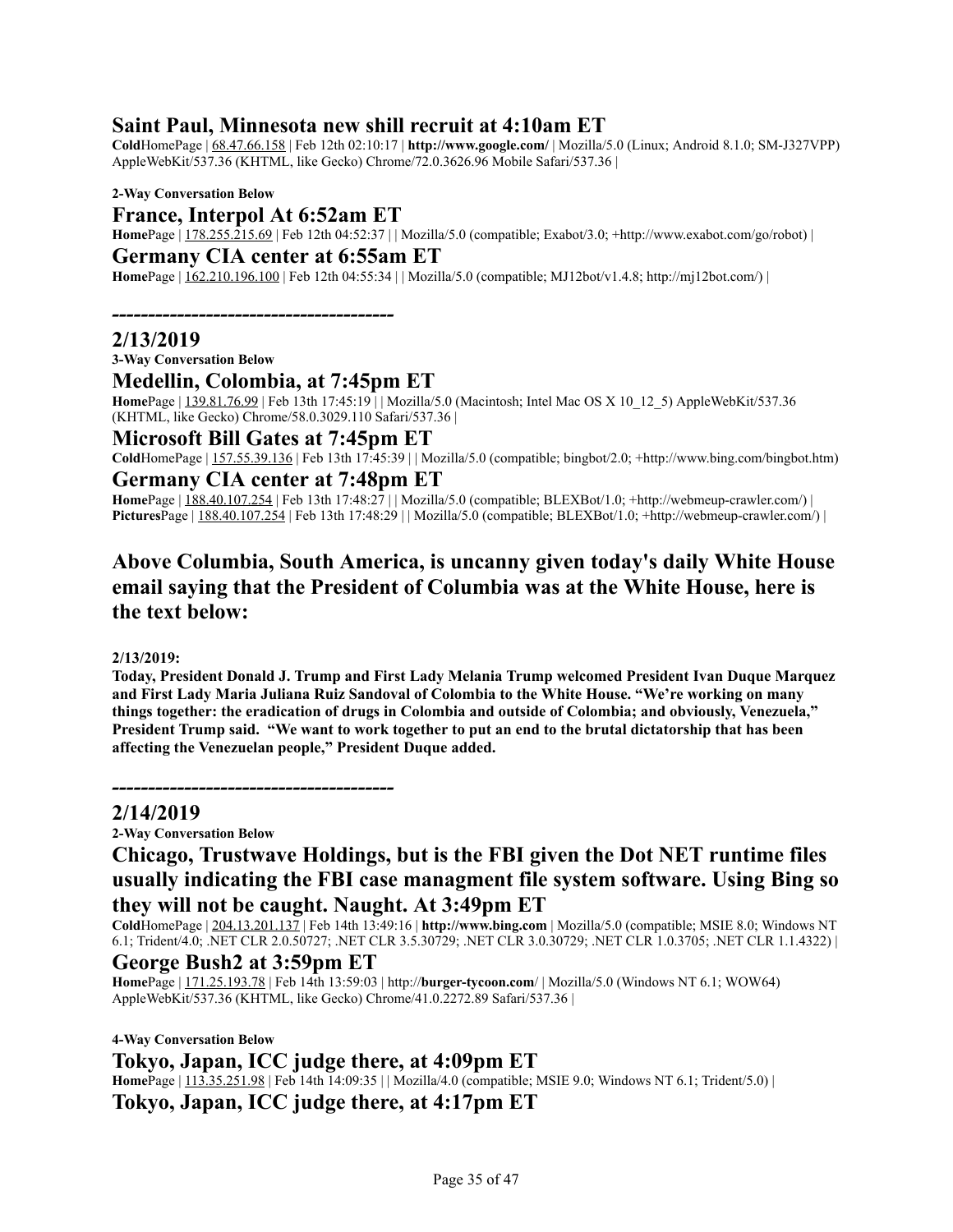**Cold**HomePage | 113.35.251.98 | Feb 14th 14:17:01 | | Mozilla/4.0 (compatible; MSIE 9.0; Windows NT 6.1; Trident/5.0) |

### **Google, Larry Page, at 4:24pm ET**

**UPain**HomePage | 66.249.65.102 | Feb 14th 14:24:30 | | Mozilla/5.0 (Linux; Android 6.0.1; Nexus 5X Build/MMB29P) AppleWebKit/537.36 (KHTML, like Gecko) Chrome/41.0.2272.96 Mobile Safari/537.36 (compatible; Googlebot/2.1; +http://www.google.com/bot.html) |

# **China at 4:28pm ET**

**Home**Page | 106.120.173.111 | Feb 14th 14:28:26 | | Sogou web spider/4.0(+http://www.sogou.com/docs/help/webmasters.htm#07) |

*---------------------------------------*

### **2/20/2019**

**5-Way Conversation Below**

#### **Oracle, CEO, at 9:21am ET**

**Cold**HomePage | 148.64.56.73 | Feb 20th 07:21:47 | | Mozilla/5.0 (compatible; GrapeshotCrawler/2.0; +http://www.grapeshot.co.uk/crawler.php) |

#### **Google at 9:22am ET**

**CIA**Page | 66.249.69.170 | Feb 20th 07:22:27 | | Mozilla/5.0 (Linux; Android 6.0.1; Nexus 5X Build/MMB29P) AppleWebKit/537.36 (KHTML, like Gecko) Chrome/41.0.2272.96 Mobile Safari/537.36 (compatible; Googlebot/2.1; +http://www.google.com/bot.html) |

### **George Bush2 via Digital Ocean at 9:22am ET**

**UPain**HomePage | 178.128.229.8 | Feb 20th 07:22:37 | | Mozilla/5.0 (X11; NetBSD) AppleWebKit/537.36 (KHTML, like Gecko) Chrome/27.0.1453.116 Safari/537.36 |

#### **Google at 9:23am ET**

**Laudman**Page | 66.249.69.170 | Feb 20th 07:23:31 | | Mozilla/5.0 (Linux; Android 6.0.1; Nexus 5X Build/MMB29P) AppleWebKit/537.36 (KHTML, like Gecko) Chrome/41.0.2272.96 Mobile Safari/537.36 (compatible; Googlebot/2.1; +http://www.google.com/bot.html) |

#### **China at 9:23am ET**

**Home**Page | 106.120.173.112 | Feb 20th 07:23:49 | | Sogou web spider/4.0(+http://www.sogou.com/docs/help/webmasters.htm#07) |

### **Dick Cheney in Jackson Hole, Wyoming at 9:25am ET**

**Wells-Landing-**Page | 64.246.161.42 | Feb 20th 07:25:13 | | Mozilla/5.0 (Macintosh; Intel Mac OS X 10.10; rv:59.0) Gecko/20100101 Firefox/59.0 |

*---------------------------------------*

### **2/24/2019**

**2-Way Conversation Below**

**Censys, a pre-attacked Internet mapping security firm, at 10:36am ET Cold**HomePage | 198.108.66.32 | Feb 24th 08:36:26 | | Mozilla/5.0 zgrab/0.x |

#### **Cisco Systems Ironport Division, at 10:37am ET**

**Cold**HomePage | 184.94.240.92 | Feb 24th 08:37:11 | | Mozilla/5.0 (Windows NT 10.0; WOW64; rv:53.0) Gecko/20100101 Firefox/53.0 |

# **Above, CISCO CEO doing deep research on 'cold cell torture' to pretend to be helpful in their unstoppable crimes of avoiding the laws against mass murder and torture. Just prior to meeting again with China.**

#### **3/4/2019**

**Oracle CEO at 9:13am ET**

*---------------------------------------*

**Cold**HomePage | 148.64.56.72 | Mar 04th 07:13:06 | | Mozilla/5.0 (compatible; GrapeshotCrawler/2.0;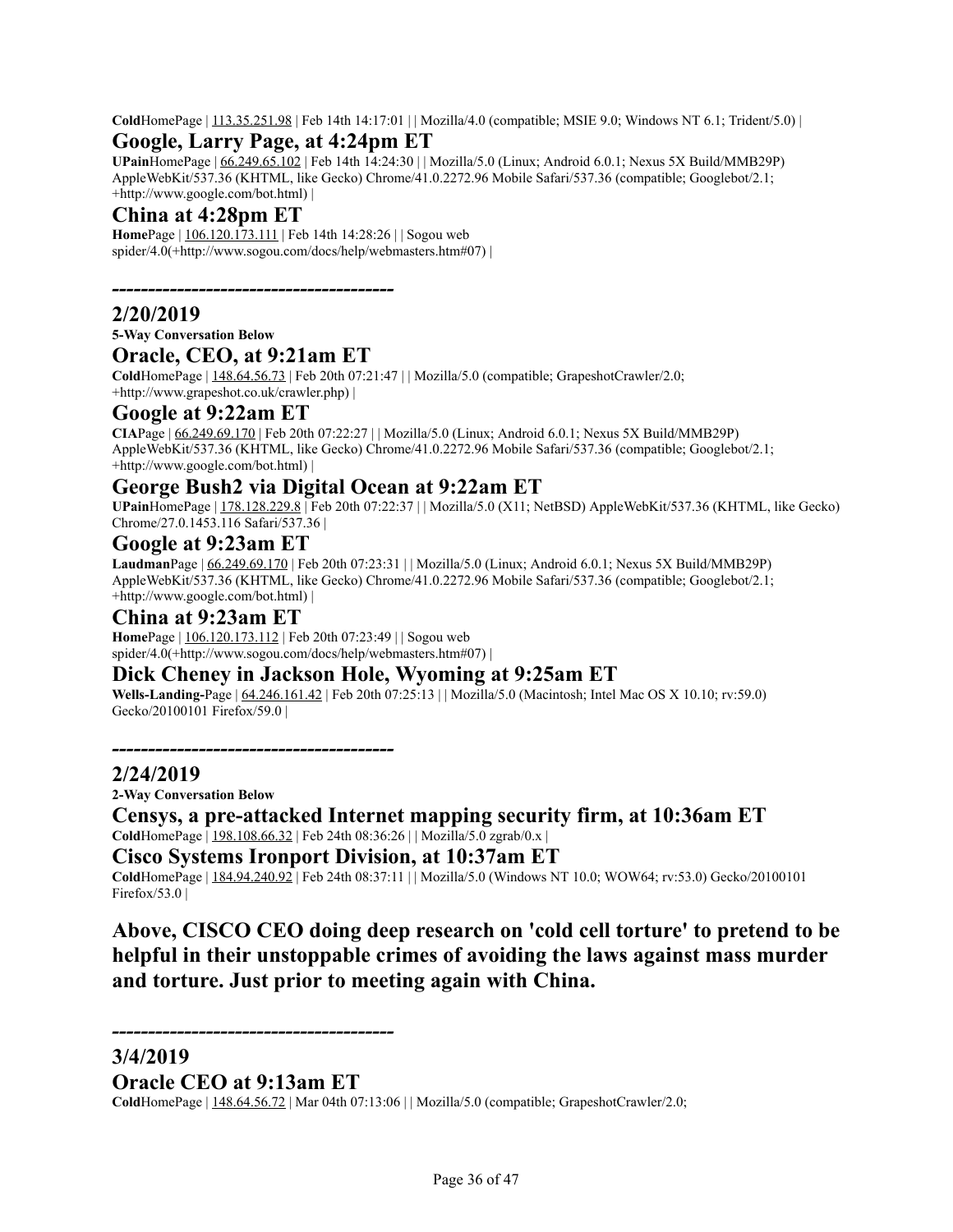+http://www.grapeshot.co.uk/crawler.php) |

# **Above, Oracle CEO criminal offering up a shill recruit to Bill, below.**

**2-Way Conversation Below Microsoft Bill Gates at 9:47am ET** Wells-Landing-Page | 207.46.13.6 | Mar 04th 07:47:50 | | Mozilla/5.0 (compatible; bingbot/2.0; +http://www.bing.com/bingbot.htm) |

### **Bristol, Tennesse, btes.tv, from Facebook, previous shill recruit who said no, softened up by the Oracle CEO at 10:28am ET**

**Cold**HomePage | 67.223.20.88 | Mar 04th 08:28:19 | **https://www.facebook.com/** | Mozilla/5.0 (Windows NT 10.0; Win64; x64; rv:65.0) Gecko/20100101 Firefox/65.0 |

**2-Way Conversation Below**

#### **Microsoft at 10:38am ET**

**NoName**Page | 207.46.13.165 | Mar 04th 08:38:05 | | Mozilla/5.0 (compatible; bingbot/2.0; +http://www.bing.com/bingbot.htm) |

**Wisconsin high school Lightspeed new shill recruit at 10:40am ET FBI**Page | 216.56.128.194 | Mar 04th 08:40:36 | **https://www.google.com/** | Mozilla/5.0 (Macintosh; Intel Mac OS X 10\_13\_3) AppleWebKit/537.36 (KHTML, like Gecko) Chrome/72.0.3626.119 Safari/537.36 |

#### **2-Way Conversation Below**

**Microsoft at 10:49am ET**

**Laudman**Page | 157.55.39.228 | Mar 04th 08:49:29 | | Mozilla/5.0 (compatible; bingbot/2.0; +http://www.bing.com/bingbot.htm) **Germany CIA center at 10:53am ET**

**Cold**HomePage | 91.58.168.39 | Mar 04th 08:53:28 | | Mozilla/5.0 (Windows NT 10.0; Win64; x64; rv:65.0) Gecko/20100101 Firefox/65.0  $\vert$ 

# **After Bush2 failed overnight to recruit a shill, Microsoft Bill Gates gave a try. Failed too, then called the Germany CIA center confirming failure once again.**

*---------------------------------------*

**3/5/2019**

**4-Way Conversation Below**

#### **Google at 9:55pm ET**

ColdHomePage | 66.249.69.168 | Mar 05th 19:55:15 | | Mozilla/5.0 (Linux; Android 6.0.1; Nexus 5X Build/MMB29P) AppleWebKit/537.36 (KHTML, like Gecko) Chrome/41.0.2272.96 Mobile Safari/537.36 (compatible; Googlebot/2.1; +http://www.google.com/bot.html) |

### **Hurricane Electric, Fremont, Bush2 money payoff person, at 9:55pm ET**

**Elias-About**-Page | 64.62.252.162 | Mar 05th 19:55:12 | | The Knowledge AI | Elias-Prophecy-Page | 64.62.252.162 | Mar 05th 19:55:12 | | The Knowledge AI | Elias-Mini-Sermons-Page | 64.62.252.162 | Mar 05th 19:55:12 | | The Knowledge AI | Elias-Free-Books-Page  $\left| \frac{64.62.252.162}{64.62.252.162} \right|$  Mar 05th 19:55:13 | | The Knowledge AI | Elias-Ministry-Page | 64.62.252.162 | Mar 05th 19:55:13 | | The Knowledge AI | Elias-Work-Page | 64.62.252.162 | Mar 05th 19:55:13 | | The Knowledge AI | Elias-Contact-Page | 64.62.252.162 | Mar 05th 19:55:13 | | The Knowledge AI |

### **Bill Gates at 9:57pm ET**

Wells-Landing-Page | 109.201.138.225 | Mar 05th 19:57:02 | https://uptime.com/bedbugwells.com | Mozilla/5.0 (compatible; Uptimebot/1.0; +http://www.uptime.com/uptimebot) |

#### **Google at 9:58pm ET**

**Cold**HomePage | 66.249.87.46 | Mar 05th 19:58:58 | | FeedFetcher-Google; (+http://www.google.com/feedfetcher.html) |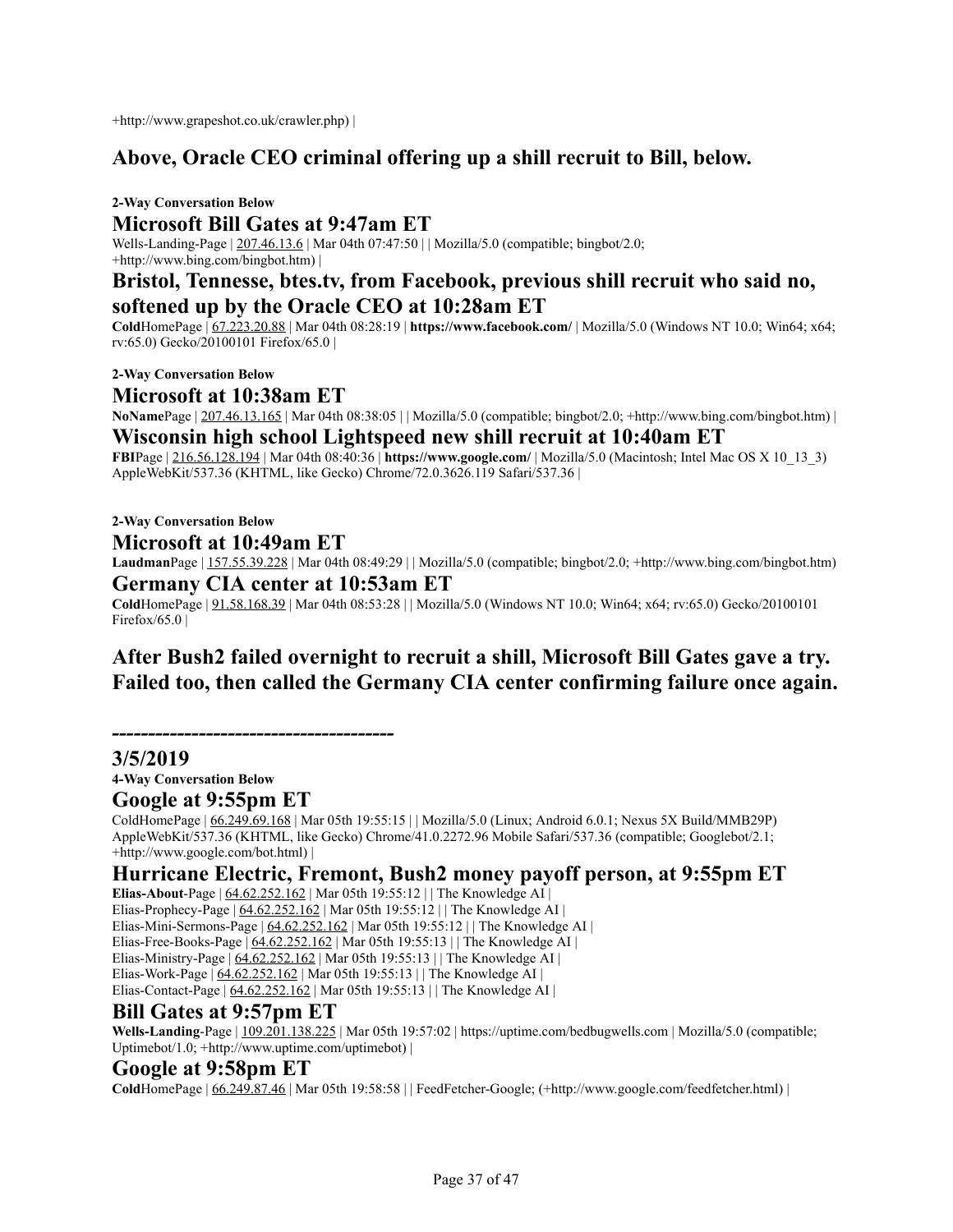# **Germany CIA center at 10:05pm ET**

*---------------------------------------*

**FBI**Page | 192.151.157.210 | Mar 05th 20:05:38 | | Mozilla/5.0 (compatible; MJ12bot/v1.4.8; http://mj12bot.com/) | MiamiDadePage | 192.151.157.210 | Mar 05th 20:05:52 | | Mozilla/5.0 (compatible; MJ12bot/v1.4.8; http://mj12bot.com/) |

#### **3/5/2019**

**2-Way Conversation Below**

### **China at 2:30pm ET**

**Cold**HomePage | 221.231.30.245 | Mar 05th 12:30:36 | | Mozilla/5.0 (compatible; MSIE 10.0; Windows NT 6.2) |

#### **TOR proxy CIA agent Jose who always visits from porn sites, at 2:33pm ET**

**Wells-Landing**-Page | 81.17.27.133 | Mar 05th 12:33:48 | **http://porn.naked.lesbians.hotblognetwork.com** | Mozilla/5.0 (Windows NT 6.3; Win64; x64) AppleWebKit/537.36 (KHTML, like Gecko) Chrome/65.0.3325.146 Safari/537.36 |

#### **4-Way Conversation Below**

#### **Google at 4:22pm ET**

**Cold**HomePage | 66.249.84.218 | Mar 05th 14:22:33 | | FeedFetcher-Google; (+http://www.google.com/feedfetcher.html) |

#### **George Bush2 at 4:24pm ET**

**UPain**HomePage | 142.93.78.238 | Mar 05th 14:24:33 | **http://www.unspeakablepain.com** | Mozilla/5.0 (X11; Datanyze; Linux x86\_64) AppleWebKit/537.36 (KHTML, like Gecko) Chrome/65.0.3325.181 Safari/537.36 |

**UPain**HomePage | 167.99.56.172 | Mar 05th 14:25:27 | | Mozilla/5.0 (X11; Datanyze; Linux x86\_64) AppleWebKit/537.36 (KHTML, like Gecko) Chrome/65.0.3325.181 Safari/537.36 |

#### **CIA via Russia spoof at 4:28pm ET**

**Cold**HomePage | 141.8.183.30 | Mar 05th 14:28:02 | | Mozilla/5.0 (compatible; YandexBot/3.0; +http://yandex.com/bots) | ColdHomePage | 178.154.171.78 | Mar 05th 14:28:03 | | Mozilla/5.0 (compatible; YandexBot/3.0; +http://yandex.com/bots) |

#### **CISCO Ironport, CEO at 4:32pm ET**

**Cold**HomePage | 184.94.240.92 | Mar 05th 14:32:55 | | Mozilla/5.0 (Windows NT 10.0; WOW64; rv:53.0) Gecko/20100101 Firefox/53.0  $\vert$ 

*---------------------------------------*

#### **3/5/2019**

**2-Way Conversation Below**

#### **Ukraine at 4:37pm ET**

Wells-Landing-Page | 178.159.37.53 | Mar 05th 14:37:26 | http://doitrightled.com/index.php | Mozilla/5.0 (Windows NT 6.1; Win64; x64) AppleWebKit/537.36 (KHTML, like Gecko) Chrome/67.0.3396.87 Safari/537.36 OPR/54.0.2952.54 |

#### **CIA Russia spoof at 4:39pm ET**

**Wells-Landing**-Page | 141.8.142.125 | Mar 05th 14:39:43 | | Mozilla/5.0 (compatible; YandexBot/3.0; +http://yandex.com/bots) |

#### **2-Way Conversation Below**

**Brigham Young University, Mitt Romney? Salt Lake City, Utah, at 4:45pm ET**

ThreePage | 128.187.83.23 | Mar 05th 14:45:53 | | newspaper/0.2.8 |

#### **China at 4:52pm ET**

**Home**Page | 106.120.173.111 | Mar 05th 14:52:18 | | Sogou web spider/4.0(+http://www.sogou.com/docs/help/webmasters.htm#07) |

#### **2-Way Conversation Below**

#### **West Palm Beach, Florida, Trump at 5:12pm ET**

**Cold**HomePage | 73.85.207.80 | Mar 05th 15:12:56 | **https://www.google.com/** | Mozilla/5.0 (Windows NT 10.0; Win64; x64) AppleWebKit/537.36 (KHTML, like Gecko) Chrome/72.0.3626.119 Safari/537.36 |

#### **Dallas, Texas, Bush2 at 5:28pm ET**

**Home**Page | 192.0.119.68 | Mar 05th 15:28:26 | **http://davidbardes.com/** | WordPress.com; http://davidbardes.com |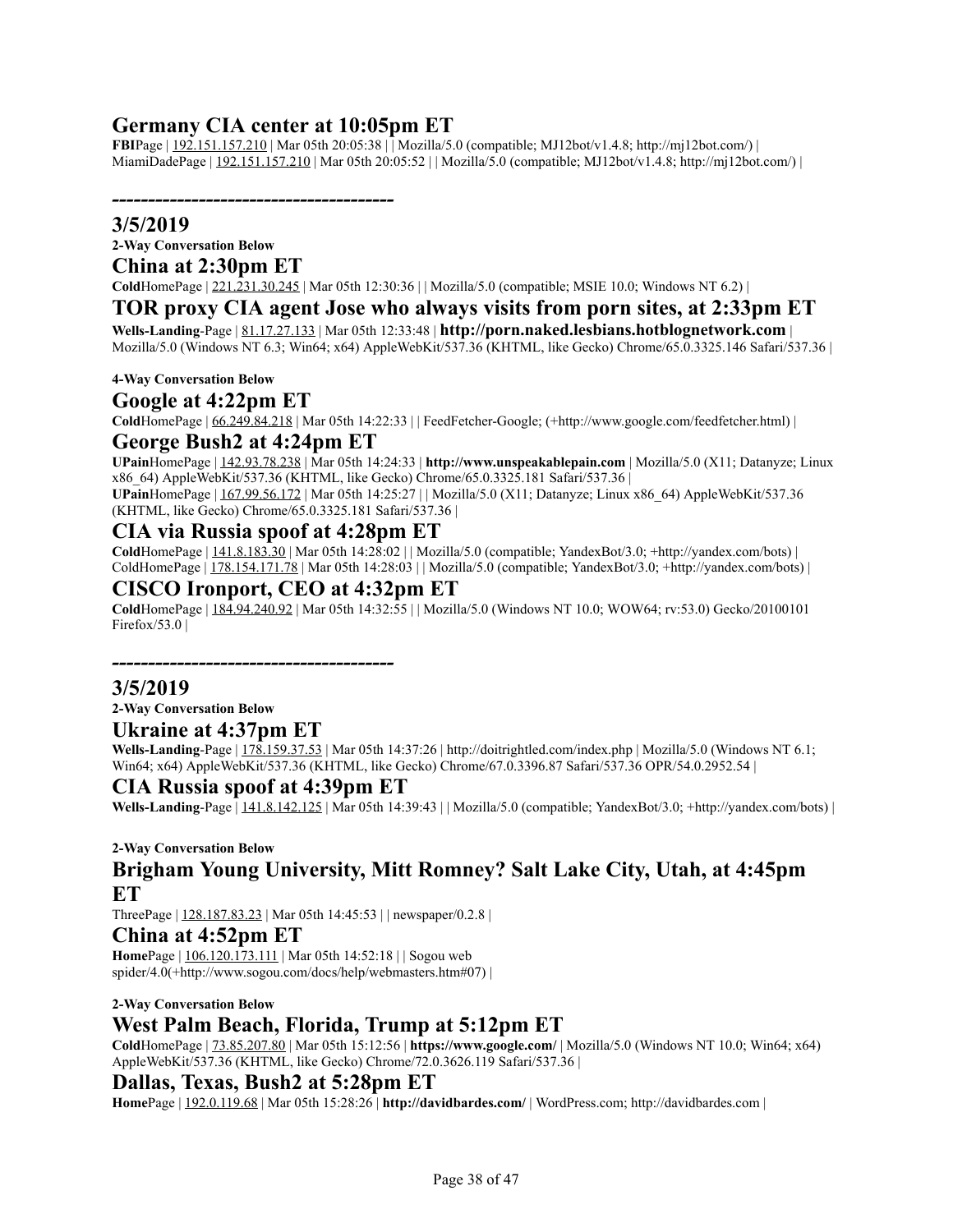# **3/9/2019**

**2-Way Conversation Below**

### **CISCO Systems Ironport at 11:28pm ET**

**Home**Page | 184.94.240.92 | Mar 09th 21:28:09 | | Mozilla/5.0 (Windows NT 10.0; WOW64; rv:53.0) Gecko/20100101 Firefox/53.0 **Home**Page | 184.94.240.92 | Mar 09th 21:28:10 | | Mozilla/5.0 (Windows NT 10.0; WOW64; rv:53.0) Gecko/20100101 Firefox/53.0 **Pictures**Page | 184.94.240.92 | Mar 09th 21:28:10 | | Mozilla/5.0 (Windows NT 10.0; WOW64; rv:53.0) Gecko/20100101 Firefox/53.0 |

#### **Irvine, Texas, new shill recruit at 11:34pm ET**

**Cold**HomePage | 72.181.212.48 | Mar 09th 21:34:41 | **https://www.google.com/** | Mozilla/5.0 (X11; **CrOS x86\_64** 11316.148.0) AppleWebKit/537.36 (KHTML, like Gecko) Chrome/72.0.3626.117 Safari/537.36 | **CIA**Page | 72.181.212.48 | Mar 09th 21:35:56 | **http://coldcelltorture.com/** | Mozilla/5.0 (X11; **CrOS x86\_64** 11316.148.0) AppleWebKit/537.36 (KHTML, like Gecko) Chrome/72.0.3626.117 Safari/537.36 |

**Above, CISCO CEO criminal recruiting a shill to pay me off with money. But the shill is connected to the Dyersberg paper about cold cell torture written with Grammerly, as this shill is using a Chrome Book, which that whole group of educators use. They are associated with Lightspeed Systems. This shill said no way, after clicking on 'CIA' page - too scary. Below, the CEO tries recruiting another shill minutes later.**

### **Los Angeles, California, new shill recruit at 11:49pm ET**

ColdHomePage | 166.137.246.79 | Mar 09th 21:49:20 | **http://www.google.com/** | Mozilla/5.0 (Linux; Android 9; SM-G960U) AppleWebKit/537.36 (KHTML, like Gecko) Chrome/72.0.3626.121 Mobile Safari/537.36 |

# *---------------------------------------*

**3/13/3019 3-Way Conversation Below**

# **Canberra, Australia, Capital of Australia, ChromeBook, at 6:50pm ET**

**Cold**HomePage | 203.62.28.64 | Mar 13th 15:50:03 | https://www.**google.com**/ | Mozilla/5.0 (X11; CrOS x86\_64 11316.165.0) AppleWebKit/537.36 (KHTML, like Gecko) Chrome/72.0.3626.122 Safari/537.36 |

#### **George Bush2 at 6:56pm ET**

*---------------------------------------*

**Elias-Home**-Page | 209.141.45.212 | Mar 13th 15:56:40 | http://hundejo.com/ | Mozilla/5.0 (Windows NT 6.1; WOW64) AppleWebKit/537.36 (KHTML, like Gecko) Chrome/41.0.2272.89 Safari/537.36 |

#### **Tim Cook, CEO of Apple Computer at 7:09pm ET**

**Cold**HomePage | 17.58.102.253 | Mar 13th 16:09:45 | | Mozilla/5.0 (Macintosh; Intel Mac OS X 10\_10\_1) AppleWebKit/600.2.5 (KHTML, like Gecko) Version/8.0.2 Safari/600.2.5 (Applebot/0.1; +http://www.apple.com/go/applebot) |

#### **3/21/2019**

**3-Way Conversation Below**

#### **CISCO Systems Ironport Division, California, CEO of CISCO at 2:33pm ET**

**Home**Page | 184.94.240.92 | Mar 21st 11:33:47 | | Mozilla/5.0 (Windows NT 10.0; WOW64; rv:53.0) Gecko/20100101 Firefox/53.0  $\vert$ 

#### **Google Larry Page at 2:33pm ET**

**Home**Page | 66.249.65.204 | Mar 21st 11:33:50 | | Mozilla/5.0 (Linux; Android 6.0.1; Nexus 5X Build/MMB29P) AppleWebKit/537.36 (KHTML, like Gecko) Chrome/41.0.2272.96 Mobile Safari/537.36 (compatible; Googlebot/2.1; +http://www.google.com/bot.html) |

### **CISCO Systems Ironport Division, California, CEO of CISCO at 2:33pm ET**

**Home**Page | 184.94.240.92 | Mar 21st 11:33:52 | | Mozilla/5.0 (Windows NT 10.0; WOW64; rv:53.0) Gecko/20100101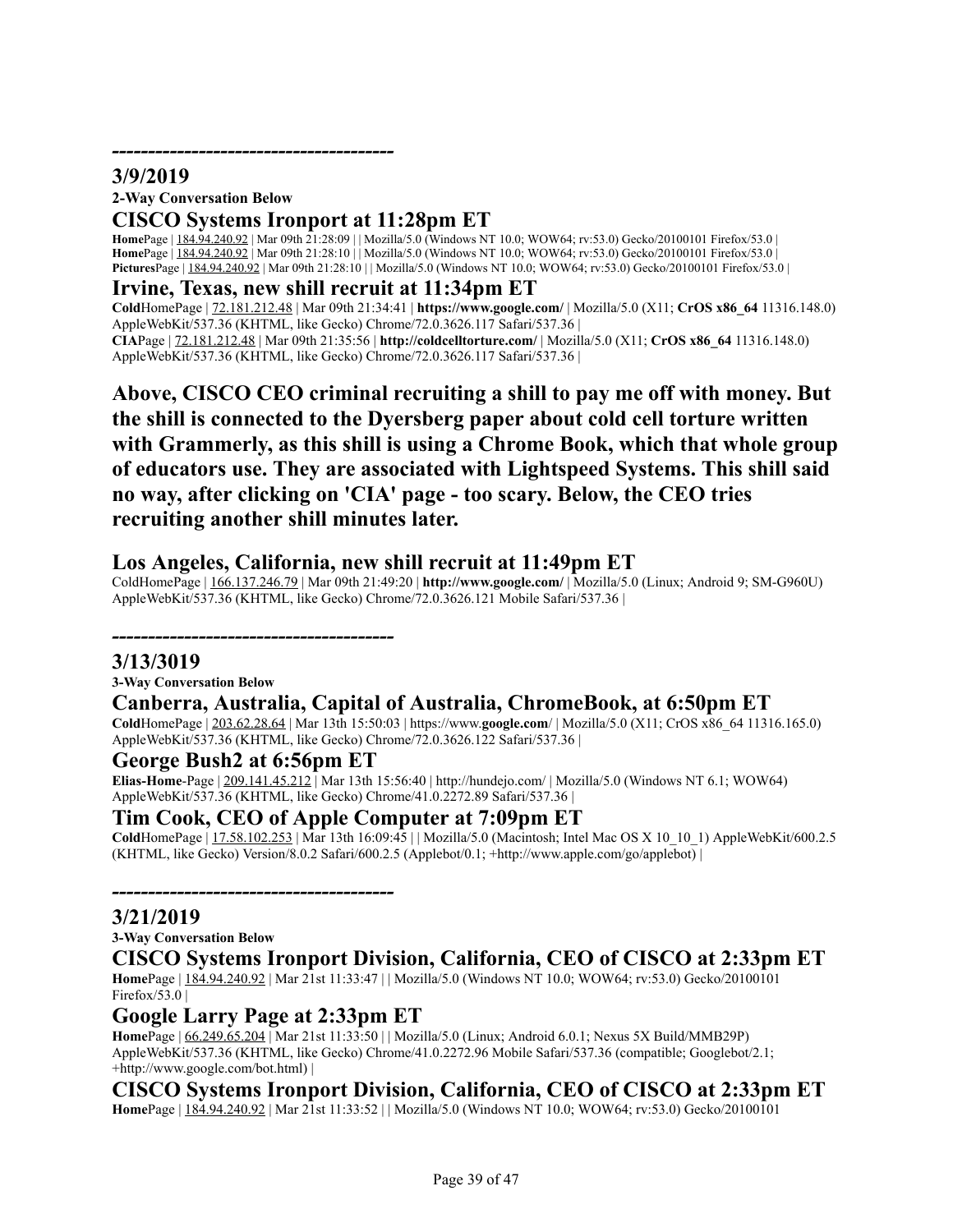Firefox/53.0  $\vert$ **Pictures**Page | 184.94.240.92 | Mar 21st 11:34:07 | | Mozilla/5.0 (Windows NT 10.0; WOW64; rv:53.0) Gecko/20100101 Firefox/53.0  $\vert$ 

# **Bill Gates at 2:34pm ET**

*---------------------------------------*

**Elias-Home**-Page | 109.201.154.236 | Mar 21st 11:34:23 | https://uptime.com/eliasmonastery.com | Mozilla/5.0 (compatible; Uptimebot/1.0; +http://www.uptime.com/uptimebot) |

# **Topic of the above meeting was obviously me, visited 'davidbardes.com.'**

### **4/3/2019**

### **Dick Cheney via Denver, Colorado, Net Access Corp at 6:01pm ET**

**Elias-Ministry**-Page | 207.99.15.82 | Apr 03rd 15:01:41 | | Mozilla/5.0 (Windows NT 10.0; WOW64) AppleWebKit/537.36 (KHTML, like Gecko) Chrome/47.0.2526.106 Safari/537.36 |

### **Orlando, Florida New Shill Recruit at 6:42pm ET**

**Cold**HomePage | 172.58.175.79 | Apr 03rd 15:42:58 | **https://www.google.com/** | Mozilla/5.0 (Linux; Android 7.1.1; Z982) AppleWebKit/537.36 (KHTML, like Gecko) Chrome/73.0.3683.90 Mobile Safari/537.36 |

#### **2-Way Conversation Below**

### **Dallas, Texas, Bush2 office person at 6:55pm ET**

**Cold**HomePage | 107.21.1.8 | Apr 03rd 15:55:11 | **http://coldcelltorture2.com/** | Mozilla/5.0 (compatible; DuckDuckGo-Favicons-Bot/1.0; +http://duckduckgo.com) |

### **Dick Cheney via Denver, Colorado, Net Access Corp at 6:59pm ET**

**Elias-Ministry**-Page | 207.99.15.82 | Apr 03rd 15:59:28 | | Mozilla/5.0 (Windows NT 10.0; WOW64) AppleWebKit/537.36 (KHTML, like Gecko) Chrome/47.0.2526.106 Safari/537.36 |

#### **3-Way Conversation Below**

### **George Bush2 via Host1Plus at 7:33pm ET**

**MiamiDade**Page | 181.215.109.93 | Apr 03rd 16:33:59 | | Mozilla/5.0 (Macintosh; Intel Mac OS X 10.10; rv:65.0) Gecko/20100101 Firefox/65.0 |

#### **Dallas, Texas, Bush2 office lawyer type at 7:43pm ET**

**Cold**HomePage | 107.21.1.8 | Apr 03rd 16:43:56 | http://www.**coldcelltorture.com**/ | Mozilla/5.0 (compatible; DuckDuckGo-Favicons-Bot/1.0; +http://duckduckgo.com) |

### **Dick Cheney via Denver, Colorado, Net Access Corp at 7:59pm ET**

**Elias-Ministry**-Page | 207.99.15.82 | Apr 03rd 16:59:13 | | Mozilla/5.0 (Windows NT 10.0; WOW64) AppleWebKit/537.36 (KHTML, like Gecko) Chrome/47.0.2526.106 Safari/537.36 |

# **Above, is Dick Cheney's third (3rd) visit in two hours. Worried is he.**

#### **4/3/2019**

**7-Way Conversation Below**

#### **China at 11:49pm ET**

**Wells-Landing**-Page | 159.138.21.170 | Apr 03rd 20:49:57 | http://doitrightled.com/index.php | Mozilla/5.0 (Windows NT 10.0; Win64; x64) AppleWebKit/537.36 (KHTML, like Gecko) Chrome/68.0.3440.106 Safari/537.36 |

#### **Microsoft Bill Gates at 11:56pm ET**

*---------------------------------------*

**Cold**HomePage | 157.55.39.120 | Apr 03rd 20:56:45 | | Mozilla/5.0 (compatible; bingbot/2.0; +http://www.bing.com/bingbot.htm)

#### **China at 11:59pm ET**

**UPain**HomePage | 106.38.241.182 | Apr 03rd 20:59:44 | | Sogou web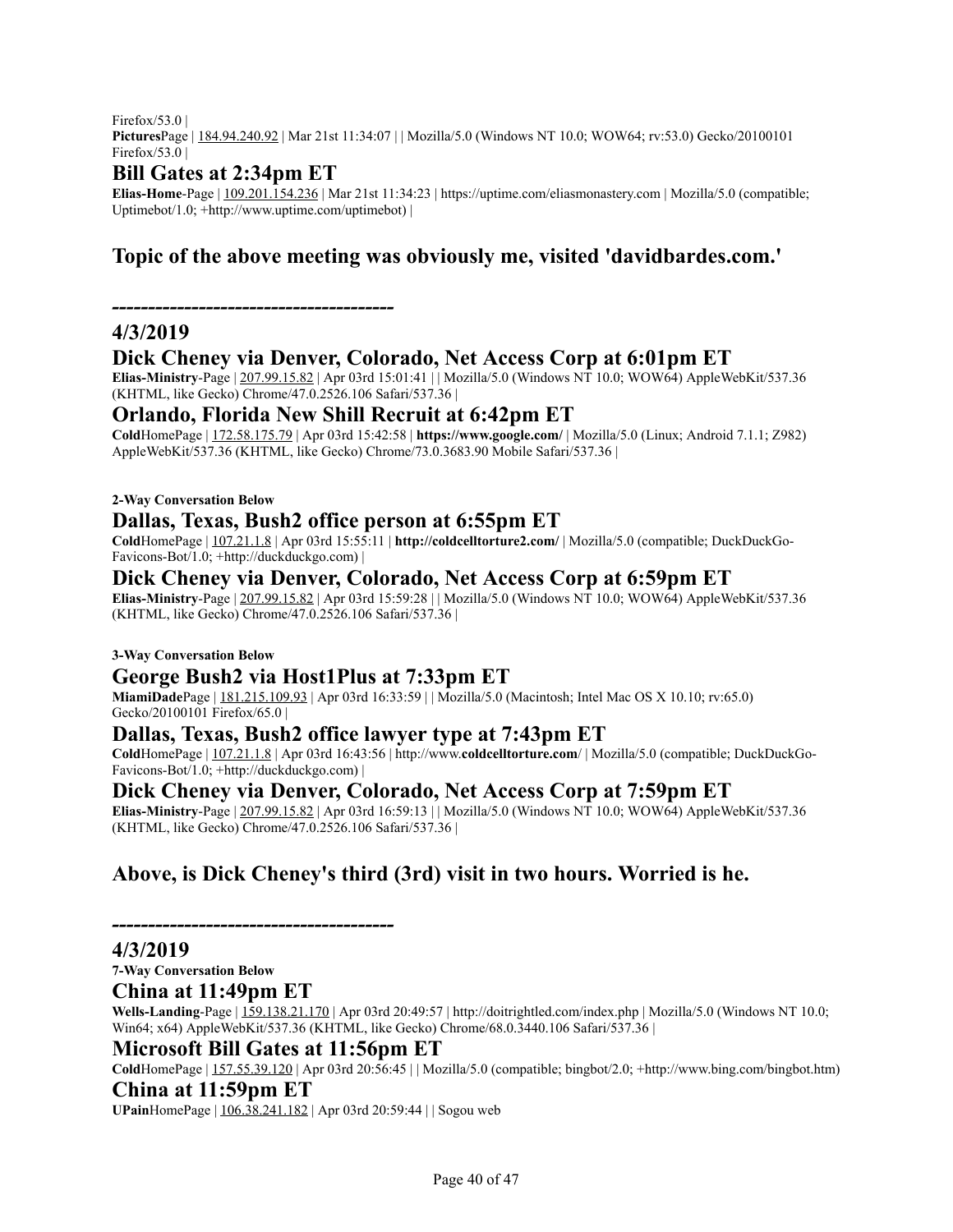spider/4.0(+http://www.sogou.com/docs/help/webmasters.htm#07) |

### **Paris, France, Colocation Interpol at 12:01am ET**

**Cold**HomePage | 184.174.118.220 | Apr 03rd 21:01:53 | | Mozilla/5.0 (Macintosh; Intel Mac OS X 10\_12\_5) AppleWebKit/537.36 (KHTML, like Gecko) Chrome/58.0.3029.110 Safari/537.36 |

### **British Columbia, Canada, at 12:03am ET**

 $\text{GoldHomePage} \mid \text{70.70.222.200}$  | Apr 03rd 21:03:12 | https://www.google.com/ | Mozilla/5.0 (iPhone; CPU iPhone OS 12\_1 like Mac OS X) AppleWebKit/605.1.15 (KHTML, like Gecko) CriOS/73.0.3683.68 Mobile/15E148 Safari/605.1 | **Cold**HomePage | 70.70.222.200 | Apr 03rd 21:03:43 | https://www.google.com/ | Mozilla/5.0 (iPhone; CPU iPhone OS 12\_1 like Mac OS X) AppleWebKit/605.1.15 (KHTML, like Gecko) CriOS/73.0.3683.68 Mobile/15E148 Safari/605.1 |

### **Dick Cheney via Denver, Colorado, Net Access Corp at 12:09am ET**

**Elias-Contact**-Page | 64.21.98.47 | Apr 03rd 21:09:50 | | Mozilla/5.0 (Windows NT 10.0; WOW64) AppleWebKit/537.36 (KHTML, like Gecko) Chrome/47.0.2526.106 Safari/537.36 |

#### **CIA Russia spoof at 12:12am ET**

*---------------------------------------*

**UPain**HomePage | 95.163.255.85 | Apr 03rd 21:12:47 | | Mozilla/5.0 (compatible; Linux x86\_64; Mail.RU\_Bot/2.0; +http://go.mail.ru/help/robots) |

#### **4/4/2019**

**3-Way Conversation Below**

### **Ecuador, Wikileaks guy hosts? at 3:00am ET**

**Cold**HomePage | 181.112.48.142 | Apr 04th 00:00:29 | **http://www.coldcelltorture.com/** | Mozilla/5.0 (Windows NT 6.1) AppleWebKit/537.36 (KHTML, like Gecko) Chrome/66.0.3359.181 Safari/537.36 |

#### **Microsoft Satya or Bill at 3:01pm ET**

**Moulton**Page  $|157.55.39.153|$  Apr 04th 00:01:20 $|$  | Mozilla/5.0 (compatible; bingbot/2.0; +http://www.bing.com/bingbot.htm) | **Dick Cheney via Denver, Colorado, Net Access Corp at 3:09am ET Elias-Abou**t-Page | 64.21.98.47 | Apr 04th 00:09:31 | | Mozilla/5.0 (Windows NT 10.0; WOW64) AppleWebKit/537.36 (KHTML, like Gecko) Chrome/47.0.2526.106 Safari/537.36 |

**That poor Wikileaks guy is about to be bagged and tagged. The criminals have been working his hosts behind his back. Setting up a spectacle I am certain. The CIA is sore about their hacking toys being published, by their own people.**

#### **4/5/2019**

**2-Way Conversation Below**

*---------------------------------------*

**TOR proxy CIA agent Jose who always visits from porn sites at 8:42am ET Wells-Landing**-Page | 192.160.102.170 | Apr 05th 05:42:51 | **http://porn.aunt.mom.hotblognetwork.com** | Mozilla/5.0 (Windows NT 5.1) AppleWebKit/537.36 (KHTML, like Gecko) Chrome/49.0.2623.112 Safari/537.36 |

**Below Dow Jones Rupert Murdoch to Facebook page at 9:13am ET Home**Page  $\left| \frac{69.171.251.3}{2} \right|$  Apr 05th 06:13:39 | facebookexternalhit/1.1 (+http://www.facebook.com/externalhit\_uatext.php) | **Dow Jones & Company, New York City, WSJ at 9:15am ET Home**Page | 205.203.130.22 | Apr 05th 06:15:48 | | python-requests/2.20.0 |

# **Above, Rupert Murdoch is a disguised criminal fulfilling Satan's agenda. Covering up the vast crimes of torture and murder.**

*---------------------------------------*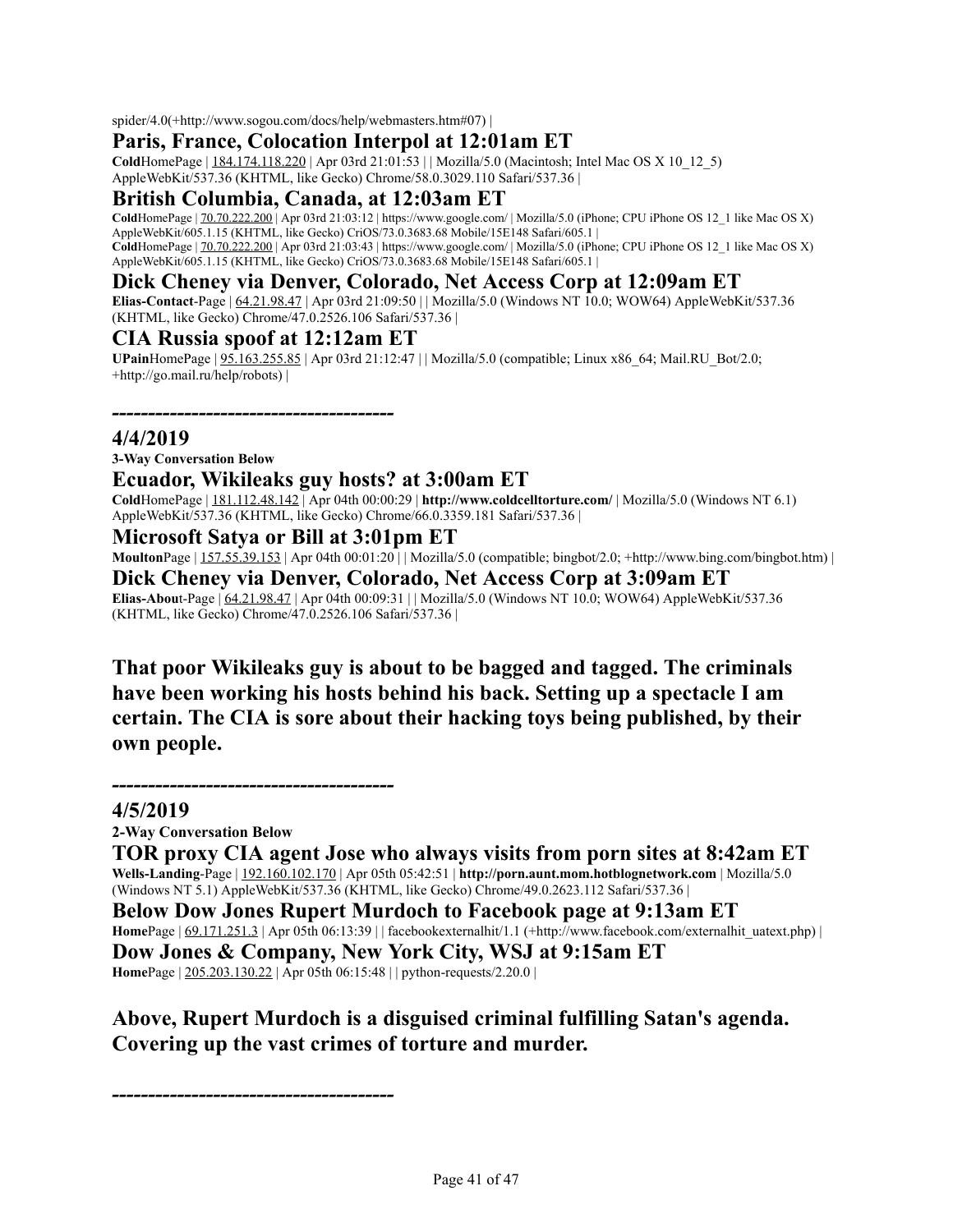### **4/7/2019**

**2-Way Convesation Below**

### **George Bush2 at 8:34pm ET**

**Home**Page | 178.128.248.42 | Apr 07th 17:34:20 | | SafeDNSBot (https://www.safedns.com/searchbot) |

#### **South Korea ICC judge Chung-Ho Chang at 8:44pm ET**

**Cold**HomePage | 203.133.169.52 | Apr 07th 17:44:59 | | Mozilla/5.0 (Unknown; Linux x86\_64) AppleWebKit/538.1 (KHTML, like Gecko) Safari/538.1 Daum/4.1 |

**CIA**Page | 203.133.169.52 | Apr 07th 17:45:00 | | Mozilla/5.0 (compatible; Daum/4.1; +http://cs.daum.net/faq/15/4118.html?faqId=28966) |

#### **3-Way Convesation Below**

### **Microsoft Bill Gates at 9:32pm ET**

**Cold**HomePage | 157.55.39.107 | Apr 07th 18:32:01 | | Mozilla/5.0 (compatible; bingbot/2.0; +http://www.bing.com/bingbot.htm)

#### **China at 9:33pm ET**

**Cold**HomePage | 123.125.71.94 | Apr 07th 18:33:37 | | Mozilla/5.0 (compatible; Baiduspider/2.0; +http://www.baidu.com/search/spider.html) | **Cold**HomePage | 220.181.108.147 | Apr 07th 18:33:38 | | Mozilla/5.0 (compatible; Baiduspider/2.0; +http://www.baidu.com/search/spider.html) |

#### **Tim Cook CEO of Apple Computer at 9:39pm ET**

**Elias-Work-Page** |  $17.58.102.253$  | Apr 07th  $18:39:33$  | | Mozilla/5.0 (Macintosh; Intel Mac OS X 10  $10$  1) AppleWebKit/600.2.5 (KHTML, like Gecko) Version/8.0.2 Safari/600.2.5 (Applebot/0.1; +http://www.apple.com/go/applebot) |

# **TOR proxy CIA agent Jose who always visits from porn websites back at 10:03pm ET**

**Wells-Landing**-Page | 65.19.167.131 | Apr 07th 19:03:33 | **http://porn.assmaster.fetlifeblog.com** | Mozilla/5.0 (Windows NT 6.3; Win64; x64) AppleWebKit/537.36 (KHTML, like Gecko) Chrome/67.0.3396.99 Safari/537.36 |

#### **4/11/2019**

**6-Way Conversation Below Netherlands at 3:43am ET**

*---------------------------------------*

ColdHomePage | 185.48.57.156 | Apr 11th 00:43:09 | | Mozilla/5.0 (Windows NT 6.1; rv:21.0) Gecko/20100101 Firefox/21.0 |

### **Bill Gates at 3:49am ET**

**Home**Page | 109.201.154.248 | Apr 11th 00:49:11 | https://uptime.com/radicallantern.com | Mozilla/5.0 (compatible; Uptimebot/1.0; +http://www.uptime.com/uptimebot) |

#### **Tim Cook at 3:55am ET**

**Elias-Home-Page** | 17.58.102.253 | Apr 11th 00:55:25 | | Mozilla/5.0 (Macintosh; Intel Mac OS X 10\_10\_1) AppleWebKit/600.2.5 (KHTML, like Gecko) Version/8.0.2 Safari/600.2.5 (Applebot/0.1; +http://www.apple.com/go/applebot) |

#### **Microsoft Bill Gates at 4:04am ET**

**Cold**HomePage | 40.77.167.73 | Apr 11th 01:04:43 | | Mozilla/5.0 (compatible; bingbot/2.0; +http://www.bing.com/bingbot.htm) |

### **Google Larry Page at 4:05am ET**

**Daniels**Page | 66.249.65.172 | Apr 11th 01:05:33 | | Mozilla/5.0 (Linux; Android 6.0.1; Nexus 5X Build/MMB29P) AppleWebKit/537.36 (KHTML, like Gecko) Chrome/41.0.2272.96 Mobile Safari/537.36 (compatible; Googlebot/2.1; +http://www.google.com/bot.html) |

### **Ecuador (could be Wikileaks hosts?) at 4:11am ET**

**Cold**HomePage | 139.81.250.80 | Apr 11th 01:11:00 | | Mozilla/5.0 (Macintosh; Intel Mac OS X 10\_12\_5) AppleWebKit/537.36 (KHTML, like Gecko) Chrome/58.0.3029.110 Safari/537.36 |

*---------------------------------------*

**4/21/2019**

**4-Way Conversation Below Germany CIA center at 3:27am ET**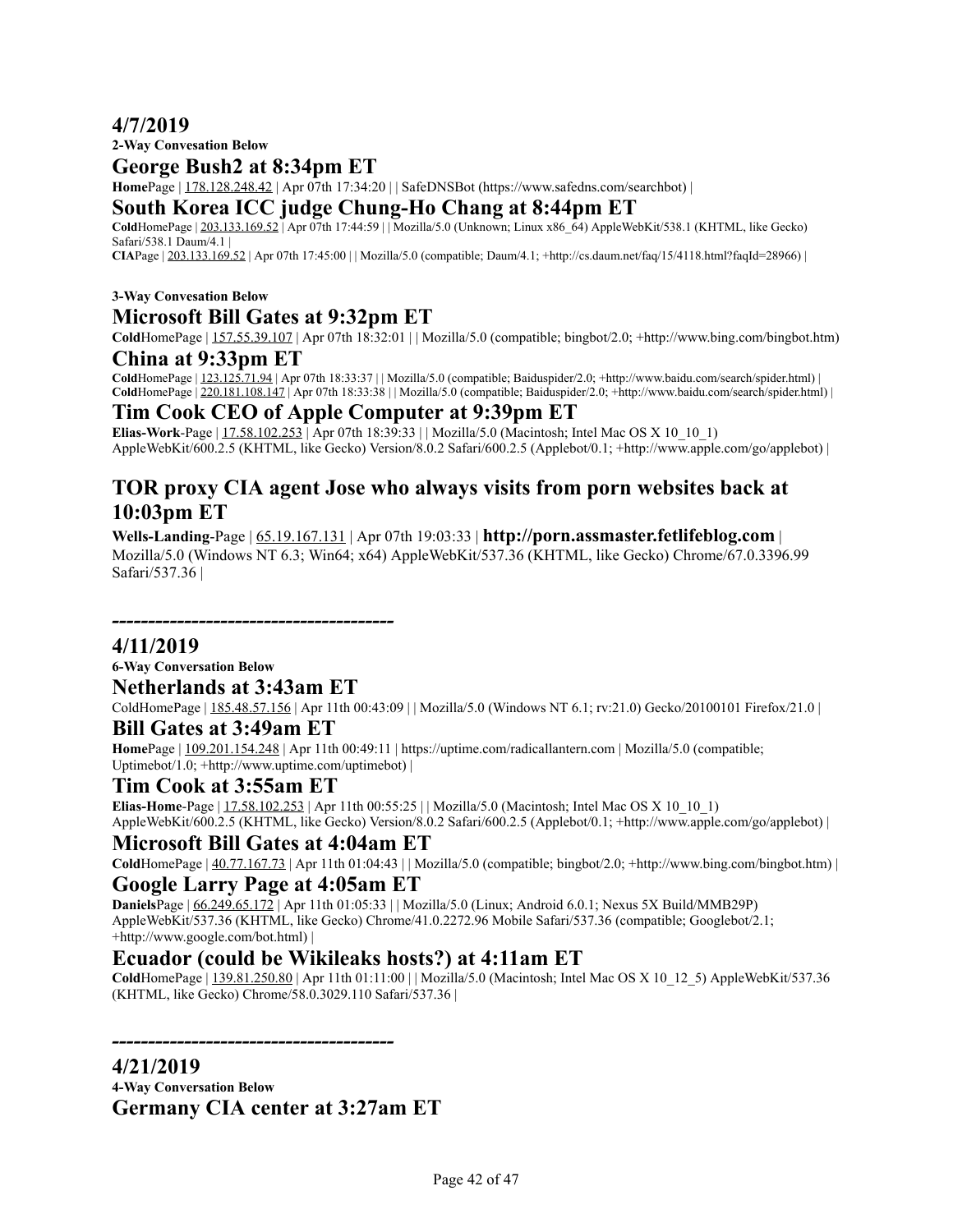ColdHomePage | 5.79.86.15 | Apr 21st 00:27:16 | http://activegift.me | Mozilla/5.0 (Macintosh; Intel Mac OS X 10\_6\_8) AppleWebKit/534.30 (KHTML, like Gecko) Chrome/12.0.742.112 Safari/534.30 |

### **Microsoft Bill Gates at 3:32am ET**

Elias-Home-Page | 207.46.13.165 | Apr 21st 00:32:32 | | Mozilla/5.0 (compatible; bingbot/2.0; +http://www.bing.com/bingbot.htm) |

# **South Korea ICC judge Chung-Ho Chang at 3:35am ET**

ColdHomePage | 112.172.223.18 | Apr 21st 00:35:33 | **https://www.google.com/** | Mozilla/5.0 (Windows NT 10.0; Win64; x64) AppleWebKit/537.36 (KHTML, like Gecko) Chrome/73.0.3683.103 Safari/537.36 | ThreePage | 112.172.223.18 | Apr 21st 00:36:06 | **http://coldcelltorture.com/** | Mozilla/5.0 (Windows NT 10.0; Win64; x64) AppleWebKit/537.36 (KHTML, like Gecko) Chrome/73.0.3683.103 Safari/537.36 |

**Hurricane Electric, Fremont, Bush2 money payoff person at 3:40am ET**

Wells-Landing-Page | 64.62.243.164 | Apr 21st 00:40:31 | | Mozilla/5.0 (Windows NT 10.0; Win64; x64) AppleWebKit/537.36 (KHTML, like Gecko) Chrome/73.0.3683.86 Safari/537.36 |

**Above, payment of money to the crooked ICC judge. This Hurricane Electric money payoff person pays off the Nobel people each year, and always shows up when bribes are paid to newly twisted criminals.**

#### **4/25/2019**

# **I sent a Tweet, which brought these bots to the website:**

**Italy at 2:39pm ET**

**Cold**HomePage | 84.253.138.198 | Apr 25th 11:39:28 | google.com | mozilla/5.0 (macintosh; u; intel mac os x 10.4; en-us; rv:1.9.2.2) gecko/20100316 firefox/3.6.2 |

**Germany CIA Center - UnityMedia at 2:39pm ET**

ColdHomePage | 78.94.176.120 | Apr 25th 11:39:29 | | Mozilla |

**Twitter Bot at 2:39pm ET**

*---------------------------------------*

**Home**Page | 199.16.157.183 | Apr 25th 11:39:23 | | Twitterbot/1.0 | **Home**Page | 199.16.157.181 | Apr 25th 11:39:23 | | Twitterbot/1.0 |

**Dow Jones & Company, New York, New York at 2:39pm ET Home**Page | 205.203.130.22 | Apr 25th 11:39:55 | | python-requests/2.20.0 |

**Whenever I sent a Tweet, immediate bot hits came from all those granted access to spy on and track a victim. Twitter must offer this service. I have no idea who is in Italy. CIA and someone at Twitter HQ, then Rupert. The FBI used to track for awhile, but gave up. Common denominator is they are all criminals.**

*---------------------------------------*

### **4/27/2019**

**March 29, 2019**

**Wife of Meng Hongwei, missing ex-Interpol chief, slams 'political nature' of his detention in China and rejects corruption claims**

**https://www.scmp.com/news/china/science/article/3003746/wife-meng-hongwei-missing-ex-interpol-chief-slams-political**

**The Communist Party's Central Commission for Discipline Inspection (CCDI) said Meng was** suspected of taking bribes and causing serious harm to the party's image and state interests, adding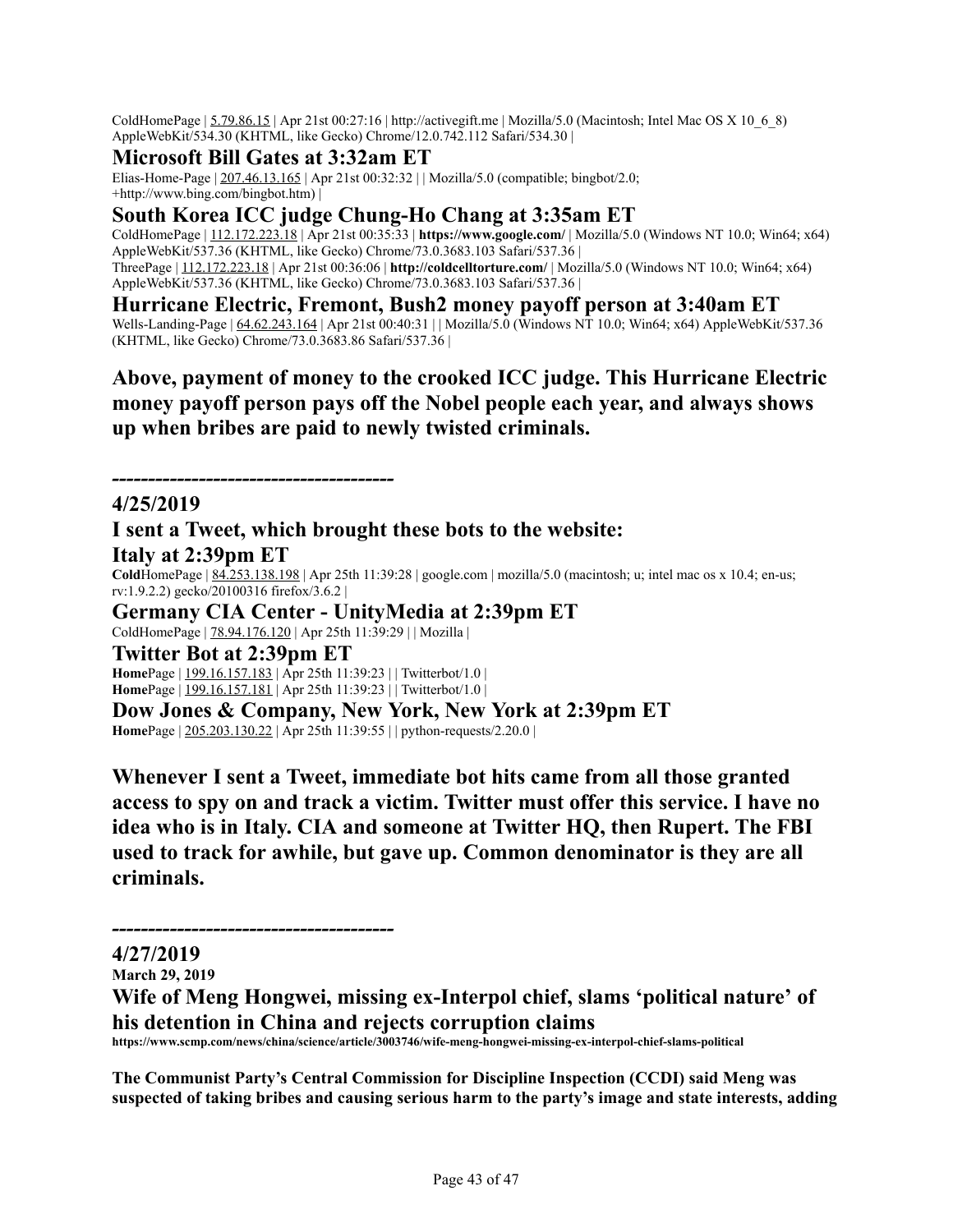**he should be severely dealt with.**

# **China making the above move was triggered by something.**

#### **3-Way Conversation Below**

### **France Interpol (Meng's wife?) at 12:56pm ET**

**Wells-Landing**-Page | <u>62.210.202.81</u> | Apr 27th 09:56:24 | | Mozilla/4.0 (compatible; MSIE 7.0; Windows NT 6.1; WOW64; Trident/6.0;) | **Wells-Main-Page** | 62.210.202.81 | Apr 27th 09:56:24 | | Mozilla/4.0 (compatible; MSIE 7.0; Windows NT 6.1; WOW64; Trident/6.0;) |

#### **Nashville, Tennessee new shill recruit at 12:56pm ET**

**Cold**HomePage | 68.53.99.238 | Apr 27th 09:56:18 | https://www.**google.com**/ | Mozilla/5.0 (Linux; Android 9; SAMSUNG SM-G950U1 Build/PPR1.180610.011) AppleWebKit/537.36 (KHTML, like Gecko) SamsungBrowser/9.2 Chrome/67.0.3396.87 Mobile Safari/537.36 |

#### **China at 1:06pm ET**

**Cold**HomePage | 106.120.173.70 | Apr 27th 10:06:43 | | Sogou web spider/4.0(+http://www.sogou.com/docs/help/webmasters.htm#07) |

# **Speak of the devil, Interpol and China, above, are jointly recruiting a shill in Tennessee. Remarkable corruption here.**

*---------------------------------------*

#### **5/5/2019**

**3-Way Conversation Below**

#### **Global Frag Networks, at 1:04am ET**

**Home**Page | 104.148.64.26 | May 04th 22:04:39 |

**http://davidbardes.com/index.php?option=com\_fabrik&c=import&view=import&fietype=csv&tableid=0&Itemid=0** | Mozilla/5.0 (Windows NT 6.1; WOW64) AppleWebKit/537.36 (KHTML, like Gecko) Chrome/42.0.2311.152 Safari/537.36 |

#### **Cisco Systems Ironport Division, at 1:08am ET**

**Home**Page | 184.94.240.92 | May 04th 22:08:08 | | Mozilla/5.0 (Windows NT 10.0; WOW64; rv:53.0) Gecko/20100101 Firefox/53.0 |

#### **Google Larry Page at 1:12am ET**

**Juvenile**Page | 66.249.79.78 | May 04th 22:12:52 | | Mozilla/5.0 (Linux; Android 6.0.1; Nexus 5X Build/MMB29P) AppleWebKit/537.36 (KHTML, like Gecko) Chrome/41.0.2272.96 Mobile Safari/537.36 (compatible; Googlebot/2.1; +http://www.google.com/bot.html) | Wells-Main-Page | 66.249.79.178 | May 04th 22:16:22 | | Mozilla/5.0 (compatible; Googlebot/2.1; +http://www.google.com/bot.html) | ColdHomePage | 66.249.84.16 | May 04th 22:39:02 | | FeedFetcher-Google; (+http://www.google.com/feedfetcher.html) | Elias-Home-Page | 66.249.79.44 | May 04th 22:39:23 | | Mozilla/5.0 (compatible; Googlebot/2.1; +http://www.google.com/bot.html) | Elias-Home-Page | 66.249.79.145 | May 04th 22:39:40 | | Mozilla/5.0 (compatible; Googlebot/2.1; +http://www.google.com/bot.html) | Elias-Home-Page | 66.249.79.246 | May 04th 22:40:15 | | Mozilla/5.0 (Linux; Android 6.0.1; Nexus 5X Build/MMB29P) AppleWebKit/537.36 (KHTML, like Gecko) Chrome/41.0.2272.96 Mobile Safari/537.36 (compatible; Googlebot/2.1; +http://www.google.com/bot.html) |

# **Above, the CISCO CEO again doing deep research on the proliferation of 'cold cell torture' and 'davidbardes.com' on the Internet. Not knowing he is on the 'CEO to Prison Cell' path like the others.**

### **Bill Gates at 1:39am ET**

**Cold**HomePage | 109.201.152.3 | May 04th 22:39:56 | https://uptime.com/coldcelltorture2.com | Mozilla/5.0 (compatible; Uptimebot/1.0; +http://www.uptime.com/uptimebot) |

#### **5/6/2019**

**2-Way Conversation Below**

#### **Google proxy at 2:39am ET**

*---------------------------------------*

**Cold**HomePage | 66.249.85.48 | May 06th 11:39:52 | https://www.**google.com**/ | Mozilla/5.0 (Linux; Android 6.0; MotoG3) AppleWebKit/537.36 (KHTML, like Gecko) Chrome/74.0.3729.136 Mobile Safari/537.36 |

#### **Google Larry Page at 2:40am ET**

**Home**Page | 66.249.79.52 | May 06th 11:40:30 | | Mozilla/5.0 (compatible; Googlebot/2.1; +http://www.google.com/bot.html) |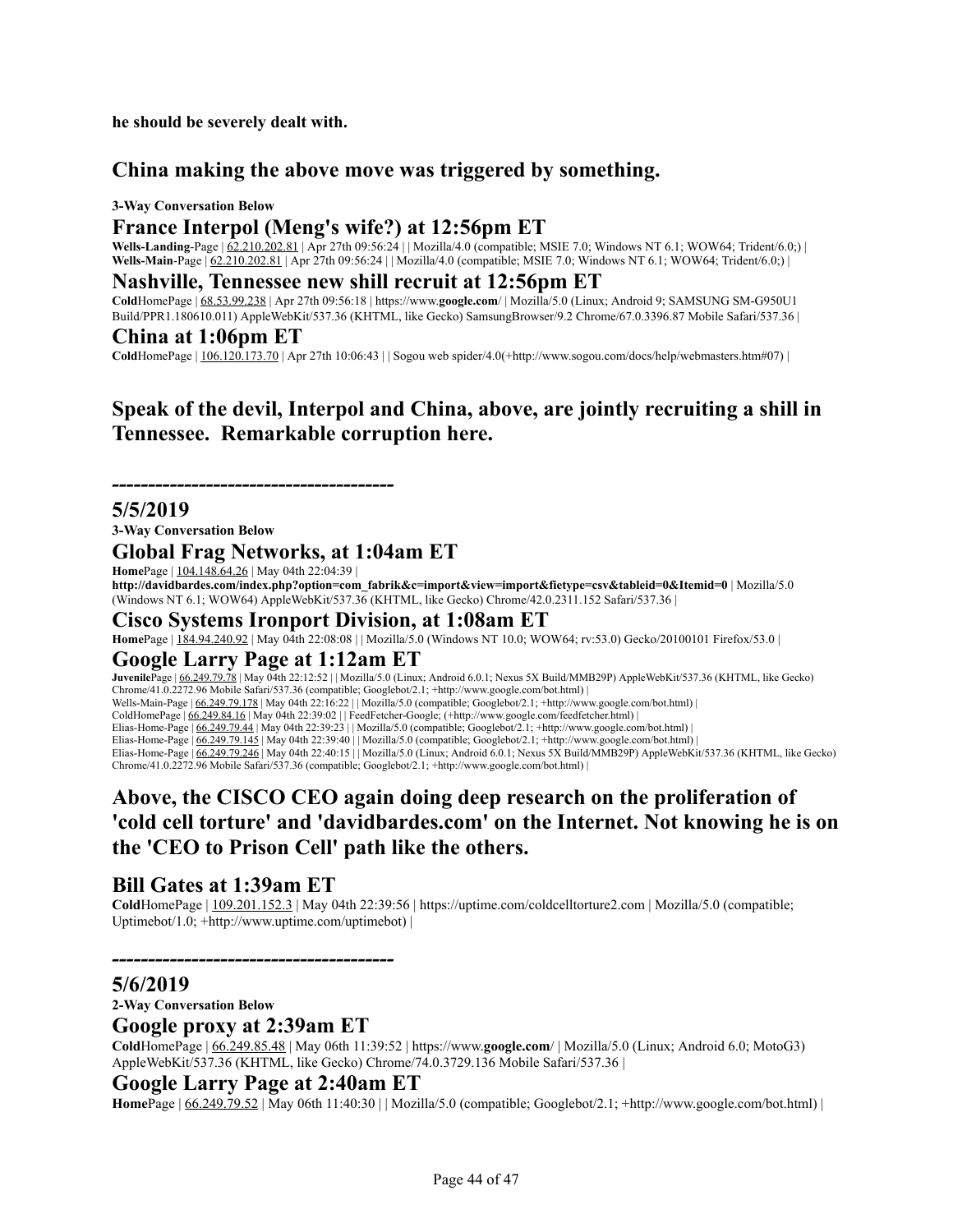# **Cal State Fullerton, Office of the Chancellor at 2:40pm ET**

**Cold**HomePage | 137.151.175.32 | May 06th 11:40:34 | | Mozilla/5.0 (Macintosh; Intel Mac OS X 10\_13\_6) AppleWebKit/605.1.15 (KHTML, like Gecko) | ColdHomePage | 137.151.175.32 | May 06th 11:40:35 | | Mozilla/5.0 (iPhone; CPU iPhone OS 12\_1\_3 like Mac OS X) AppleWebKit/605.1.15 (KHTML, like Gecko) Version/12.0 Mobile/15E148 Safari/604.1 |

# **Google Larry Page at 2:43am ET**

**Wells-Landing**-Page | 66.249.79.39 | May 06th 11:43:57 | | Mozilla/5.0 (compatible; Googlebot/2.1; +http://www.google.com/bot.html) |

#### **2-Way Conversation Below**

#### **Microsoft Bill Gates at 2:55pm ET**

Wells-Landing-Page | 40.77.167.50 | May 06th 11:55:31 | | Mozilla/5.0 (compatible; bingbot/2.0; +http://www.bing.com/bingbot.htm) |

### **Dick Cheney. At 2:59pm ET**

ColdHomePage | 64.190.117.142 | May 06th 11:59:07 | | Mozilla/5.0 (iPhone; CPU iPhone OS 12\_2 like Mac OS X) AppleWebKit/605.1.15 (KHTML, like Gecko) Version/12.1 Mobile/15E148 Safari/604.1 |

### **France Interpol 3:14pm ET**

Wells-Landing-Page | 62.210.202.81 | May 06th 12:14:32 | | Mozilla/4.0 (compatible; MSIE 7.0; Windows NT 6.1; WOW64; Trident/6.0;) | Wells-Main-Page  $\left| \frac{62.210.202.81}{20.202.81} \right|$  May 06th 12:14:33 | | Mozilla/4.0 (compatible; MSIE 7.0; Windows NT 6.1; WOW64; Trident/6.0;) |

*---------------------------------------*

### **5/25/2019**

**4-Way Conversation Below**

#### **Microsoft Bill Gates at 3:49am ET**

**Pictures**Page | 207.46.13.204 | May 25th 00:49:55 | | Mozilla/5.0 (compatible; bingbot/2.0; +http://www.bing.com/bingbot.htm) |

#### **China at 3:55am ET**

**Cold**HomePage | 111.231.138.64 | May 25th 00:55:34 | | python-requests/2.21.0 |

#### **Google Larry Page at 4:05am ET**

**Cold**HomePage | 72.14.199.144 | May 25th 01:05:17 | | FeedFetcher-Google; (+http://www.google.com/feedfetcher.html) |

#### **Germany CIA center at 4:13am ET**

**Cold**HomePage | 195.3.144.210 | May 25th 01:13:52 | | Scrapy/1.5.1 (+https://scrapy.org) |

#### **2-Way Conversation Below**

#### **Facebook Mark Z. at 4:58am ET**

**Wells-Landing**-Page | 66.220.149.12 | May 25th 01:58:49 | | Mozilla/5.0 (Windows NT 6.1) AppleWebKit/537.36 (KHTML, like Gecko) Chrome/41.0.2228.0 Safari/537.36 |

#### **Google Larry Page at 5:00am ET**

**Cold**HomePage | 66.249.79.80 | May 25th 02:00:27 | | Mozilla/5.0 (Linux; Android 6.0.1; Nexus 5X Build/MMB29P) AppleWebKit/537.36 (KHTML, like Gecko) Chrome/41.0.2272.96 Mobile Safari/537.36 (compatible; Googlebot/2.1; +http://www.google.com/bot.html) |

# **Above, four days before the killing (me) started. These are the meetings which preceded the killing. I was sacrificed to death to protect Satan's most valuable demons.**

#### **5/27/2019**

**2-Way Conversation Below**

*---------------------------------------*

#### **Hawaii, Barack Obama at 8:27am ET**

**Cold**HomePage | [72.130.198.218](http://www.ip-adress.com/ip_tracer/72.130.198.218) | May 27th 05:27:44 | | Mozilla/5.0 (Windows NT 10.0; Win64; x64) AppleWebKit/537.36 (KHTML, like Gecko) Chrome/63.0.3239.132 Safari/537.36 |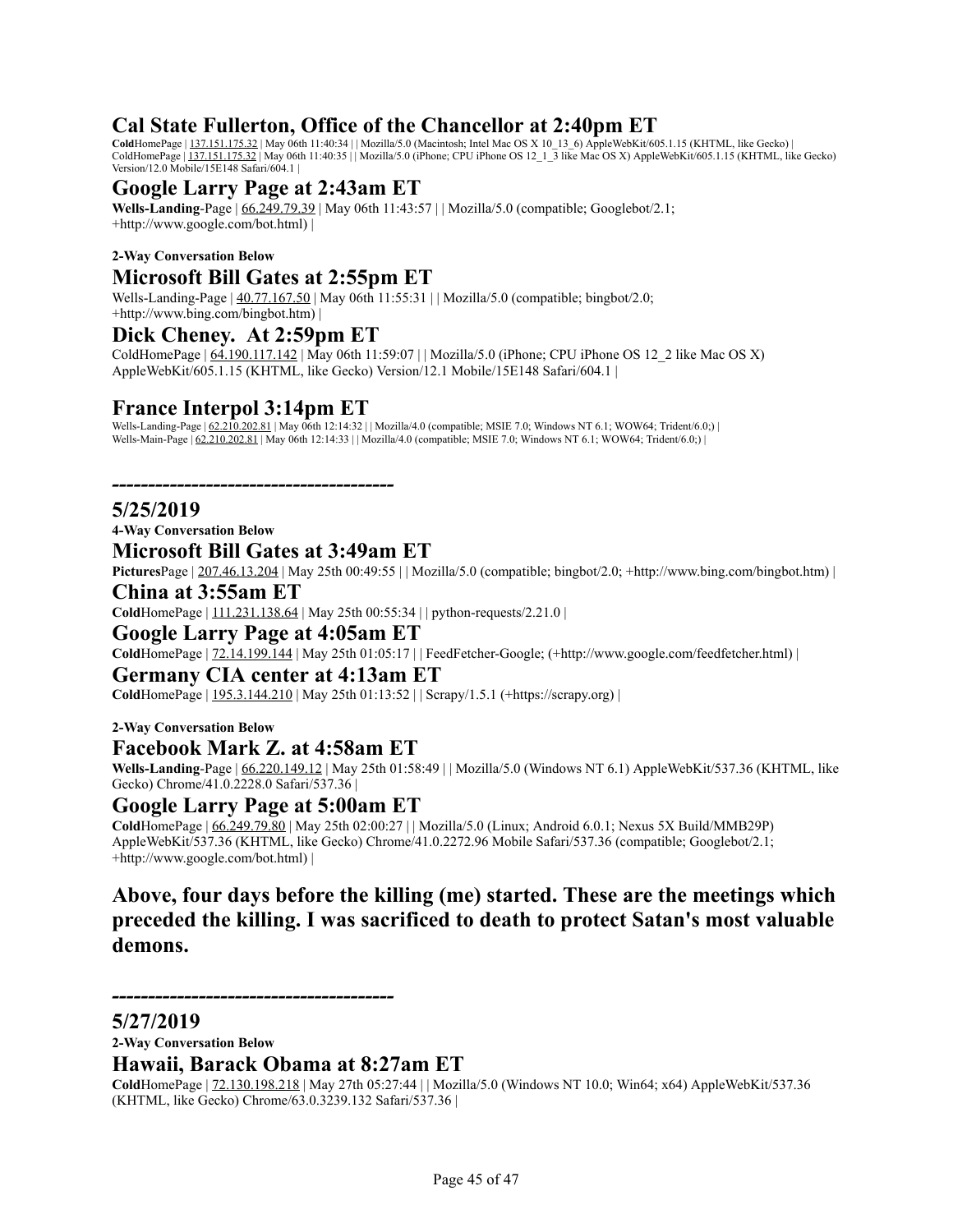### **China at 8:34am ET**

**Cold**HomePage | [116.29.226.63](http://www.ip-adress.com/ip_tracer/116.29.226.63) | May 27th 05:34:13 | http://www.coldcelltorture.com/ | Mozilla/4.0 (compatible; MSIE 9.0; Windows NT  $6.1$ ) |

#### **2-Way Conversation Below**

# **Ukraine CIA spoof at 8:49am ET**

**Elias-Home**-Page | [193.70.34.209](http://www.ip-adress.com/ip_tracer/193.70.34.209) | May 27th 05:49:14 | | Mozilla/5.0 (Windows NT 6.1; Win64; x64) AppleWebKit/537.36 (KHTML, like Gecko) Chrome/63.0.3239.132 Safari/537.36 |

#### **China at 8:49am ET**

**Home**Page | [106.120.173.111](http://www.ip-adress.com/ip_tracer/106.120.173.111) | May 27th 05:49:17 | | Sogou web spider/4.0(+http://www.sogou.com/docs/help/webmasters.htm#07) | **HomePage** |  $\overline{106.120.173.111}$  $\overline{106.120.173.111}$  $\overline{106.120.173.111}$  | May 27th 05:49:37 | | Sogou web spider/4.0(+http://www.sogou.com/docs/help/webmasters.htm#07) |

#### **2-Way Conversation Below**

#### **Germany CIA center at 8:59am ET**

**Wells-Landing**-Page | [3.89.13.27](http://www.ip-adress.com/ip_tracer/3.89.13.27) | May 27th 05:59:32 | | Mozilla/5.0 (Windows NT 10.0; Win64; x64) AppleWebKit/537.36 (KHTML, like Gecko) Chrome/64.0.3282.140 Safari/537.36 Edge/18.17763 |

#### **Ireland World Hosting Farm (Bill Gates) at 9:08am ET**

**Home**Page | [185.234.219.246](http://www.ip-adress.com/ip_tracer/185.234.219.246) | May 27th 06:08:30 | | Mozilla/5.0 (Windows NT 6.1; WOW64) AppleWebKit/537.36 (KHTML, like Gecko) Chrome/33.0.1750.154 Safari/537.36 |

#### **France Interpol at 9:23am ET**

**UPain**HomePage | [178.255.215.80](http://www.ip-adress.com/ip_tracer/178.255.215.80) | May 27th 06:23:13 | | Mozilla/5.0 (compatible; Exabot/3.0; +http://www.exabot.com/go/robot) | **UPain**HomePage | [178.255.215.80](http://www.ip-adress.com/ip_tracer/178.255.215.80) | May 27th 06:25:29 | | Mozilla/5.0 (compatible; Exabot/3.0; +http://www.exabot.com/go/robot) |

#### **2-Way Conversation Below**

#### **Microsoft Bill Gates at 9:52am ET**

**FBI**Page | [40.77.167.88](http://www.ip-adress.com/ip_tracer/40.77.167.88) | May 27th 06:52:15 | | Mozilla/5.0 (compatible; bingbot/2.0; +http://www.bing.com/bingbot.htm) |

#### **Google Larry Page at 10:01am ET**

**Home**Page | [66.249.64.3](http://www.ip-adress.com/ip_tracer/66.249.64.3) | May 27th 07:01:22 | | Mozilla/5.0 (Linux; Android 6.0.1; Nexus 5X Build/MMB29P) AppleWebKit/537.36 (KHTML, like Gecko) Chrome/41.0.2272.96 Mobile Safari/537.36 (compatible; Googlebot/2.1; +http://www.google.com/bot.html) |

#### **2-Way Conversation Below**

### **Microsoft Bill Gates at 10:35am ET**

**Wells-Landing**-Page | [40.77.167.218](http://www.ip-adress.com/ip_tracer/40.77.167.218) | May 27th 07:35:21 | | Mozilla/5.0 (iPhone; CPU iPhone OS 7\_0 like Mac OS X) AppleWebKit/537.51.1 (KHTML, like Gecko) Version/7.0 Mobile/11A465 Safari/9537.53 (compatible; bingbot/2.0; +http://www.bing.com/bingbot.htm) |

#### **Google Larry Page at 10:48am ET**

ColdHomePage | [66.249.89.112](http://www.ip-adress.com/ip_tracer/66.249.89.112) | May 27th 07:48:50 | | FeedFetcher-Google; (+http://www.google.com/feedfetcher.html) |

### **Microsoft Bill Gates/Satya at 11:06am ET**

HomePage | [157.55.39.113](http://www.ip-adress.com/ip_tracer/157.55.39.113) | May 27th 08:06:19 | | Mozilla/5.0 (iPhone; CPU iPhone OS 7\_0 like Mac OS X) AppleWebKit/537.51.1 (KHTML, like Gecko) Version/7.0 Mobile/11A465 Safari/9537.53 (compatible; bingbot/2.0; +http://www.bing.com/bingbot.htm) |

#### **3-Way Conversation Below**

#### **George Bush2 at 11:24am ET**

**UPain**HomePage | [209.97.157.87](http://www.ip-adress.com/ip_tracer/209.97.157.87) | May 27th 08:24:26 | http://unspeakablepain.com | Mozilla/5.0 (X11; Datanyze; Linux x86\_64) AppleWebKit/537.36 (KHTML, like Gecko) Chrome/65.0.3325.181 Safari/537.36 |

### **Germany CIA center at 11:24am ET**

**Wells-Landing**-Page | [165.22.32.59](http://www.ip-adress.com/ip_tracer/165.22.32.59) | May 27th 08:24:07 | https://www.netcraft.com/survey/ | Mozilla/4.0 (compatible; Netcraft Web Server Survey) |

#### **Google Larry Page at 11:35am ET**

**Home**Page | [66.249.64.3](http://www.ip-adress.com/ip_tracer/66.249.64.3) | May 27th 08:35:21 | | Mozilla/5.0 (compatible; Googlebot/2.1; +http://www.google.com/bot.html) |